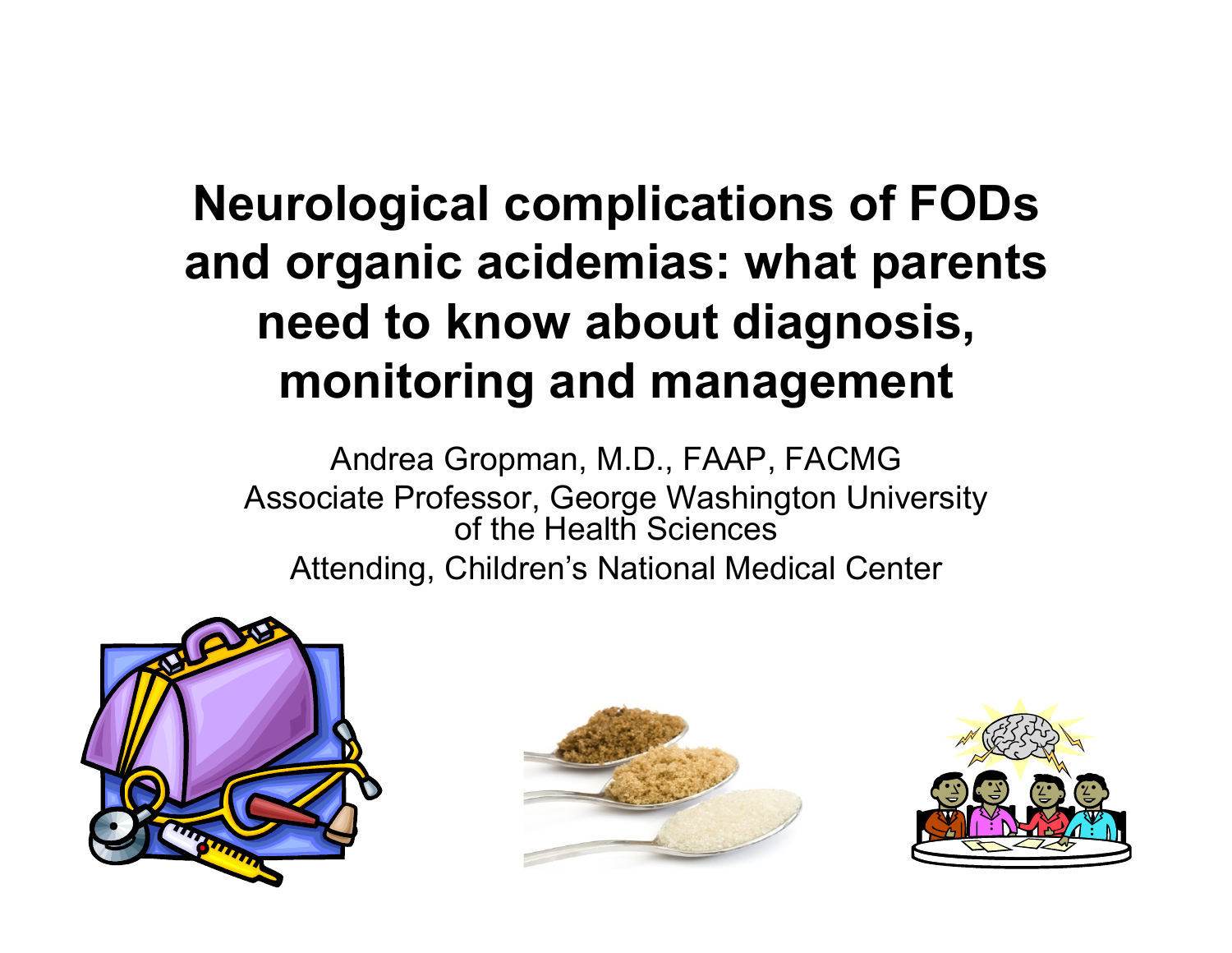# Goals

- Discuss the major neurological features of FAOs and OAs
	- Seizures
	- Muscle disease
	- Developmental delay/MR
- Discuss signs and symptoms that should alert family members to seek neurological care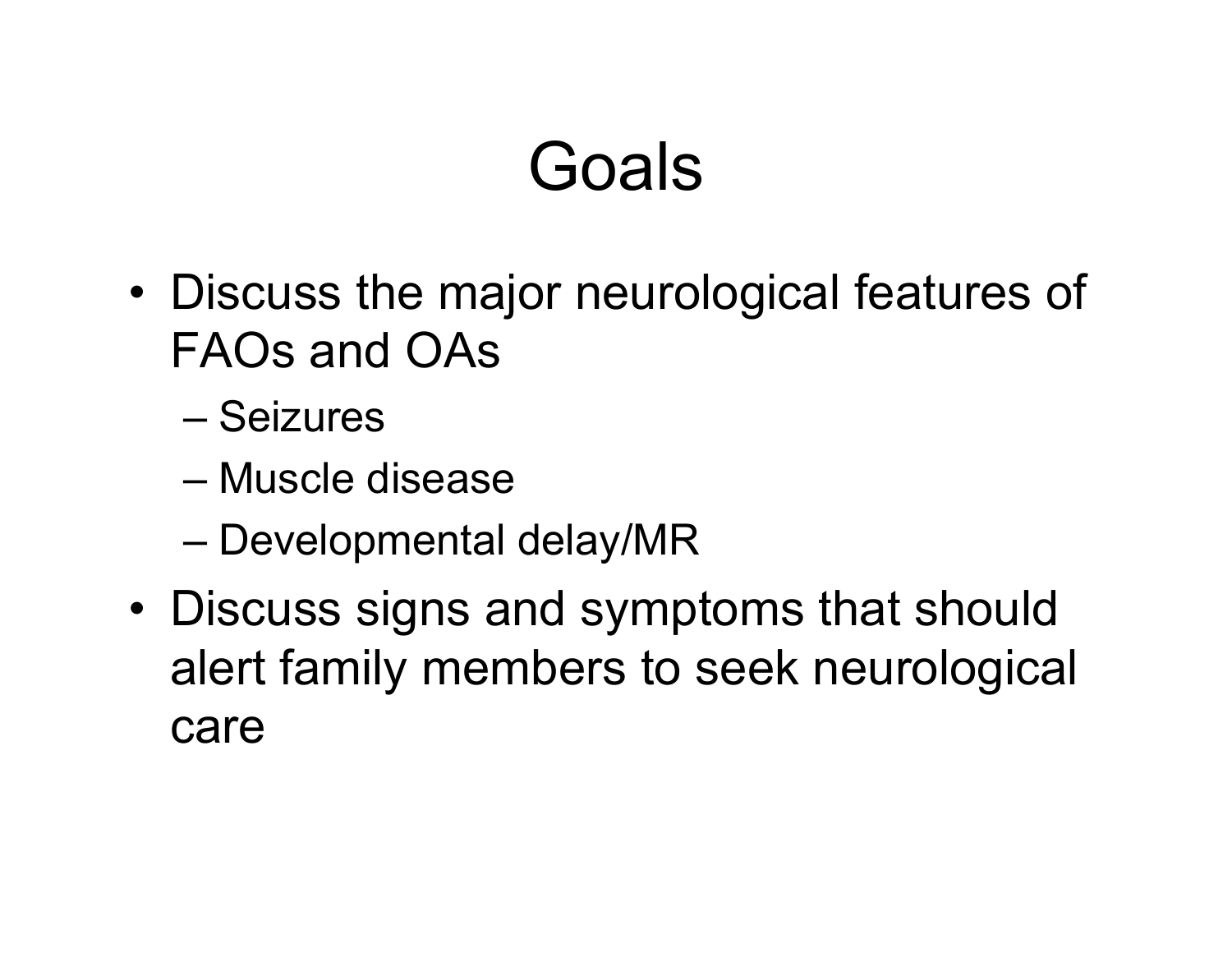### Fatty Oxidation Disorders (FODs)

- Genetic disorders in which the body is unable to oxidize (breakdown) fatty acids to make energy
	- Enzyme deficiency
	- Inherited disorder
	- Due to deficiency there are specific neurological signs and symptoms
		- Brain
		- Muscle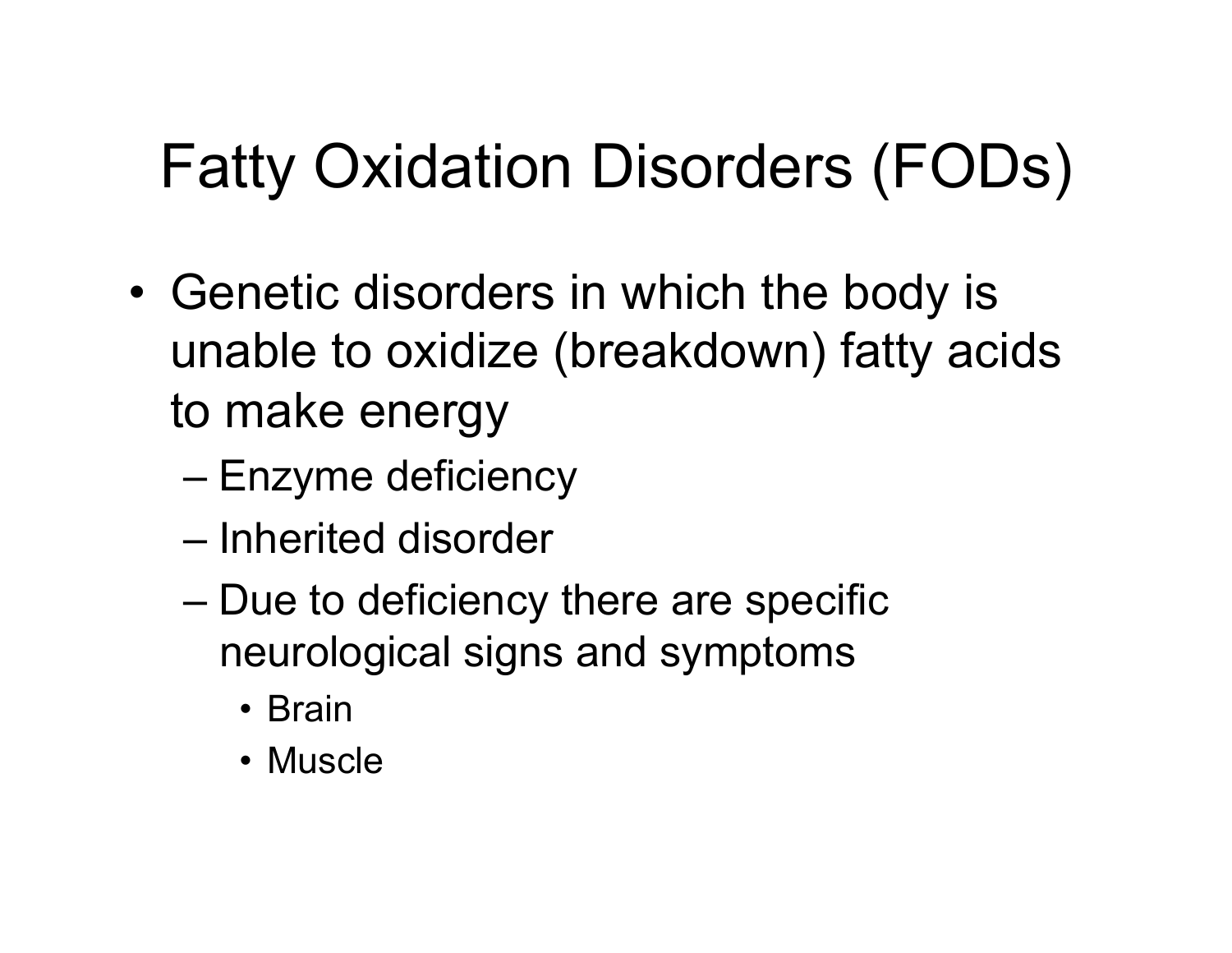# Presentation

Hypotonia and weakness

- · Lethargy
- · Hypoglycemia with absence or 'trace' ketones
- · developmental delay
- · peripheral neuropathy
- · retinitis pigmentosa
- · seizures
- · hepatomegaly with liver dysfunction (rarely liver failure or cirrhosis)
- · coagulopathy
- · cardiomyopathy
- · 'Reye' like syndrome
- · coma
- · sudden death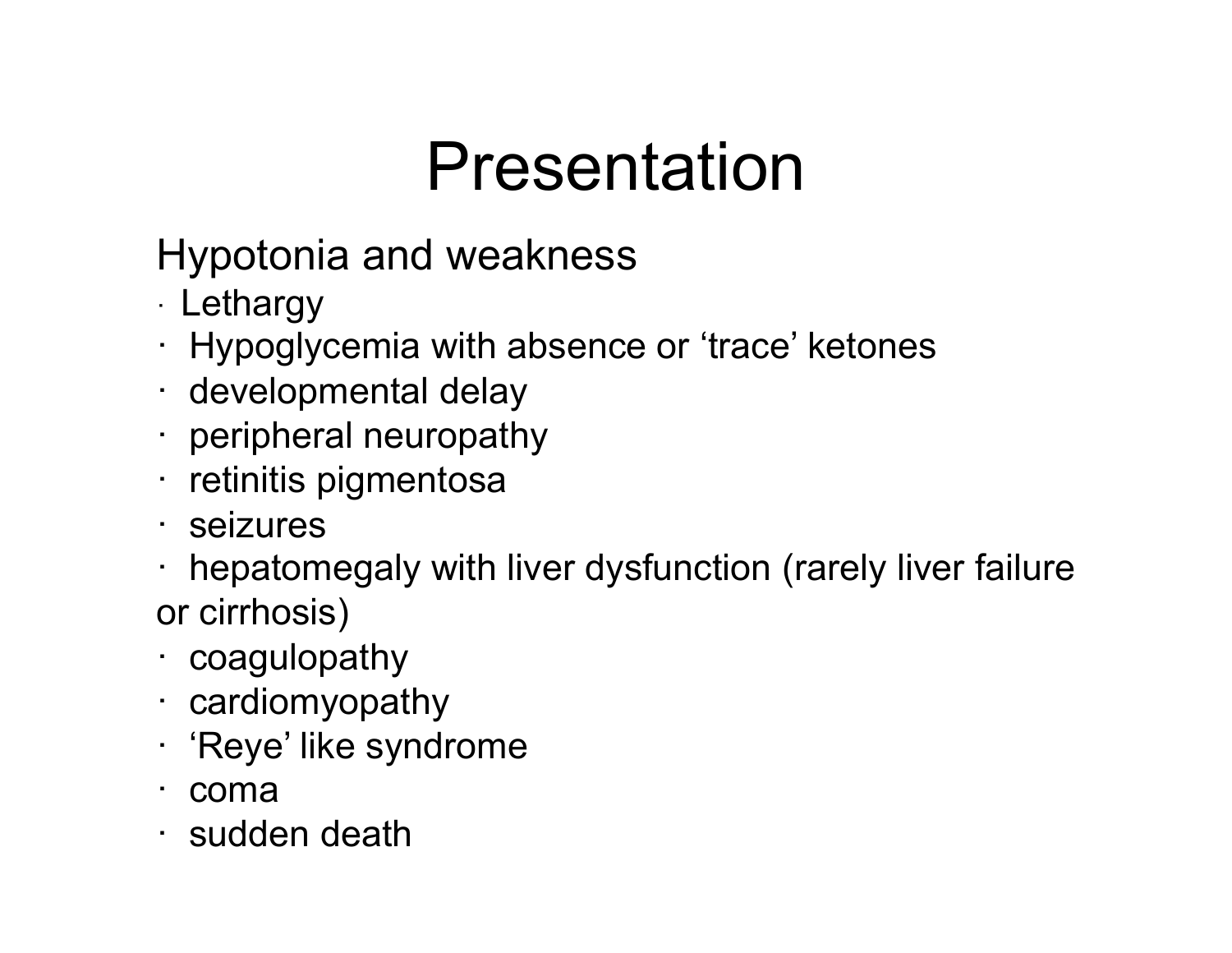# Fatty acid oxidation disorders

- Medium-chain acyl-CoA dehydrogenase (MCAD) deficiency
- Very-long-chain acyl-CoA dehydrogenase (VLCAD) deficiency
- Short-chain acyl-CoA dehydrogenase (SCAD) deficiency
- Multiple acyl-CoA dehydrogenase (MAD) deficiency (= Glutaric aciduria type II, GA II)
- Long-chain hydroxyacyl-CoA dehydrogenase (LCHAD) deficiency
- Trifunctional protein deficiency
- Carnitine palmitoyl-transferase I (CPT I) deficiency
- Carnitine palmitoyl-transferase II (CPT II) deficiency
- Carnitine acylcarnitine translocase deficiency
- Primary (systemic) carnitine deficiency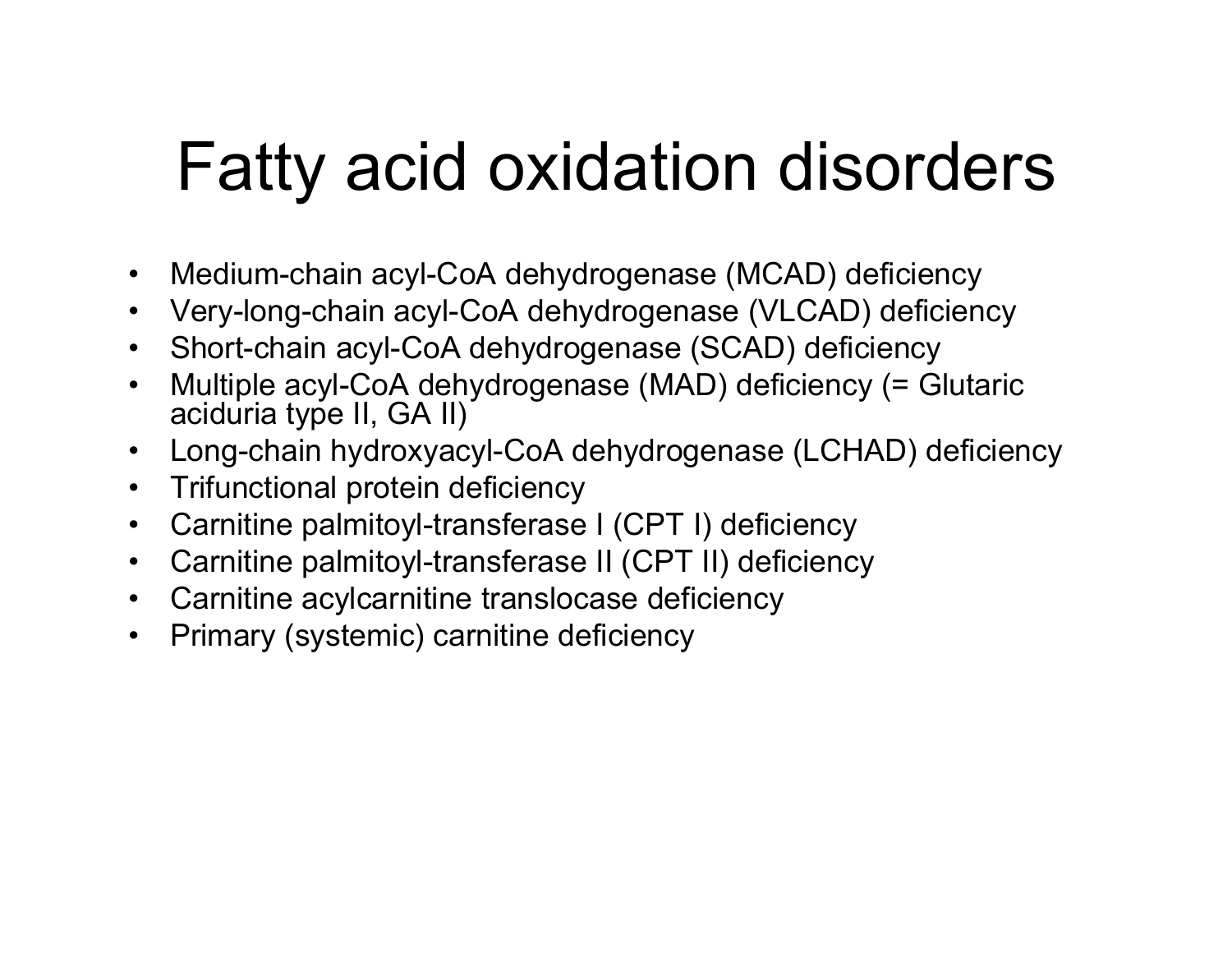# How does it cause symptoms

- We all run on energy!!
- Energy from fat keeps us going
	- When our bodies run low of their main source of energy, sugar (glucose)
	- Between meals
- Our bodies rely on fat when we don't eat for a period of time such as an overnight fast
- When an enzyme is missing or not working well
	- The body cannot use fat for energy and must rely solely on glucose

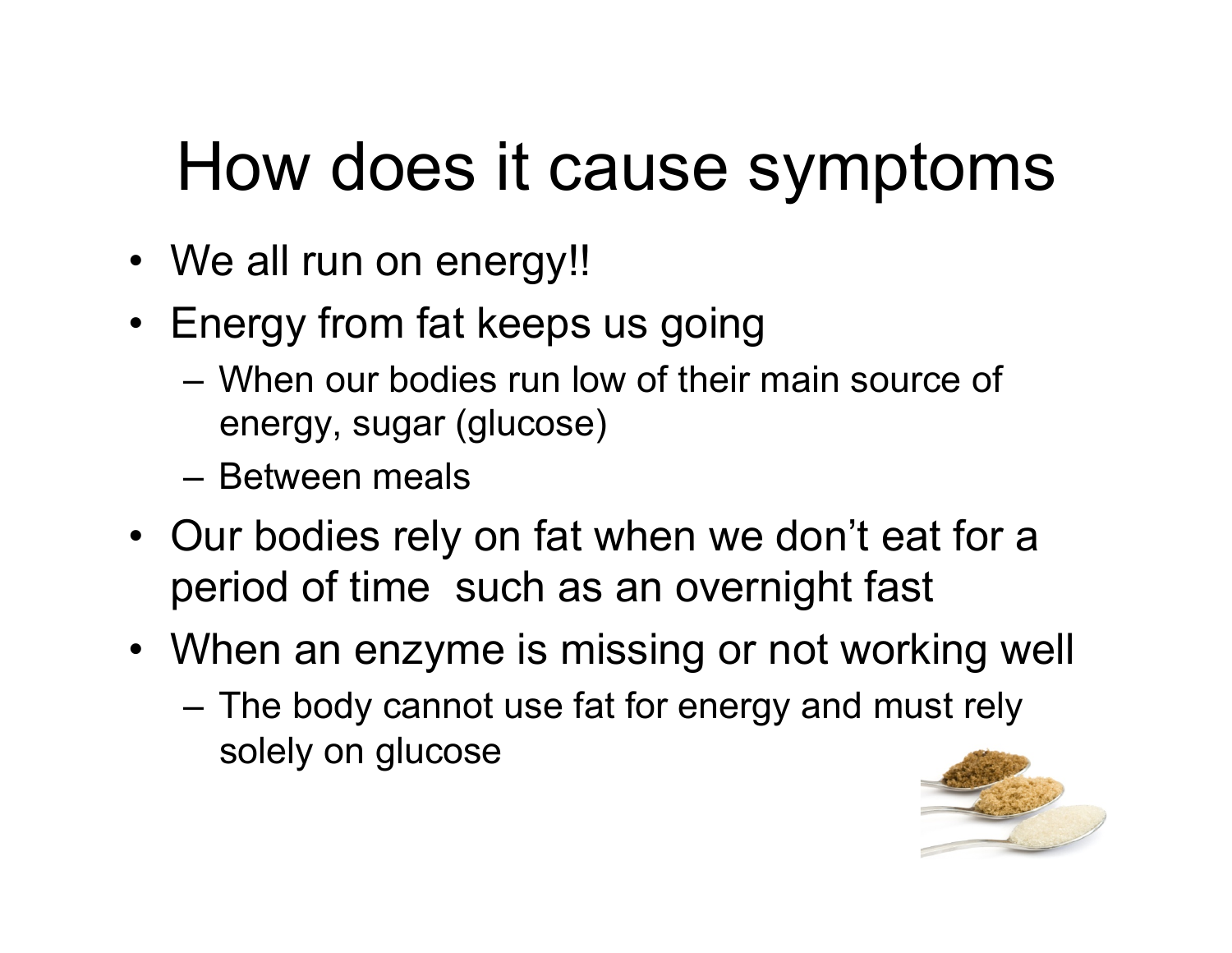# How does it cause symptoms

- Glucose is a good source of energy but there is a limited amount available
- Once the glucose is gone, the body tries to use fat without success
- This leads to low blood sugar, called hypoglycemia, and to the build up of harmful substances in the blood
	- The brain prefers glucose, but can run on breakdown from fats (ketone bodies)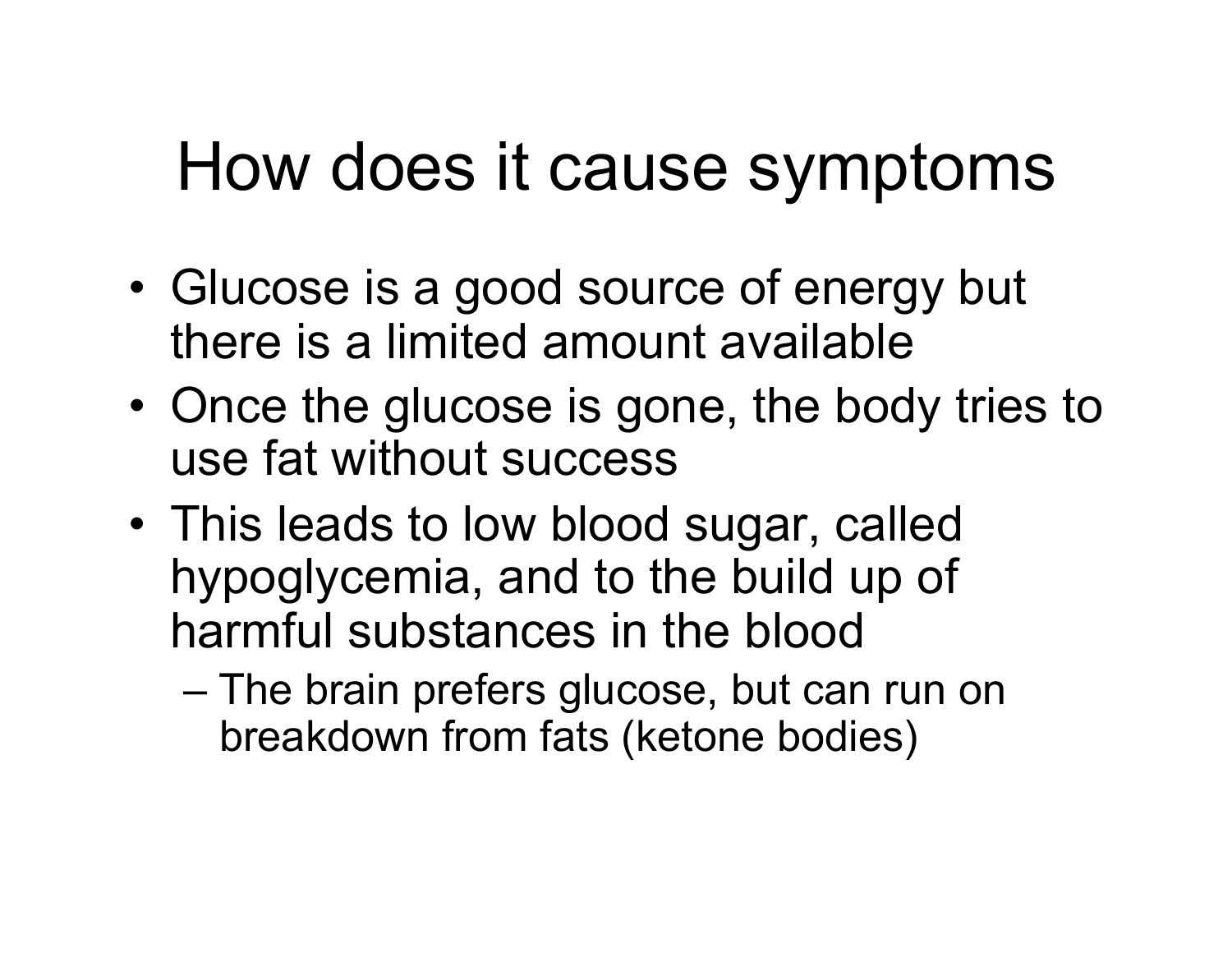# Fatty acid oxidation defects

- Risk: cause recurrent disturbances of brain function if there is not enough energy
- The brain needs energy to function
	- When the brain is starved for energy it reacts
		- Seizures!!
		- Drowsiness
		- Reversible early on, then irreversible
	- Symptoms occur during fasting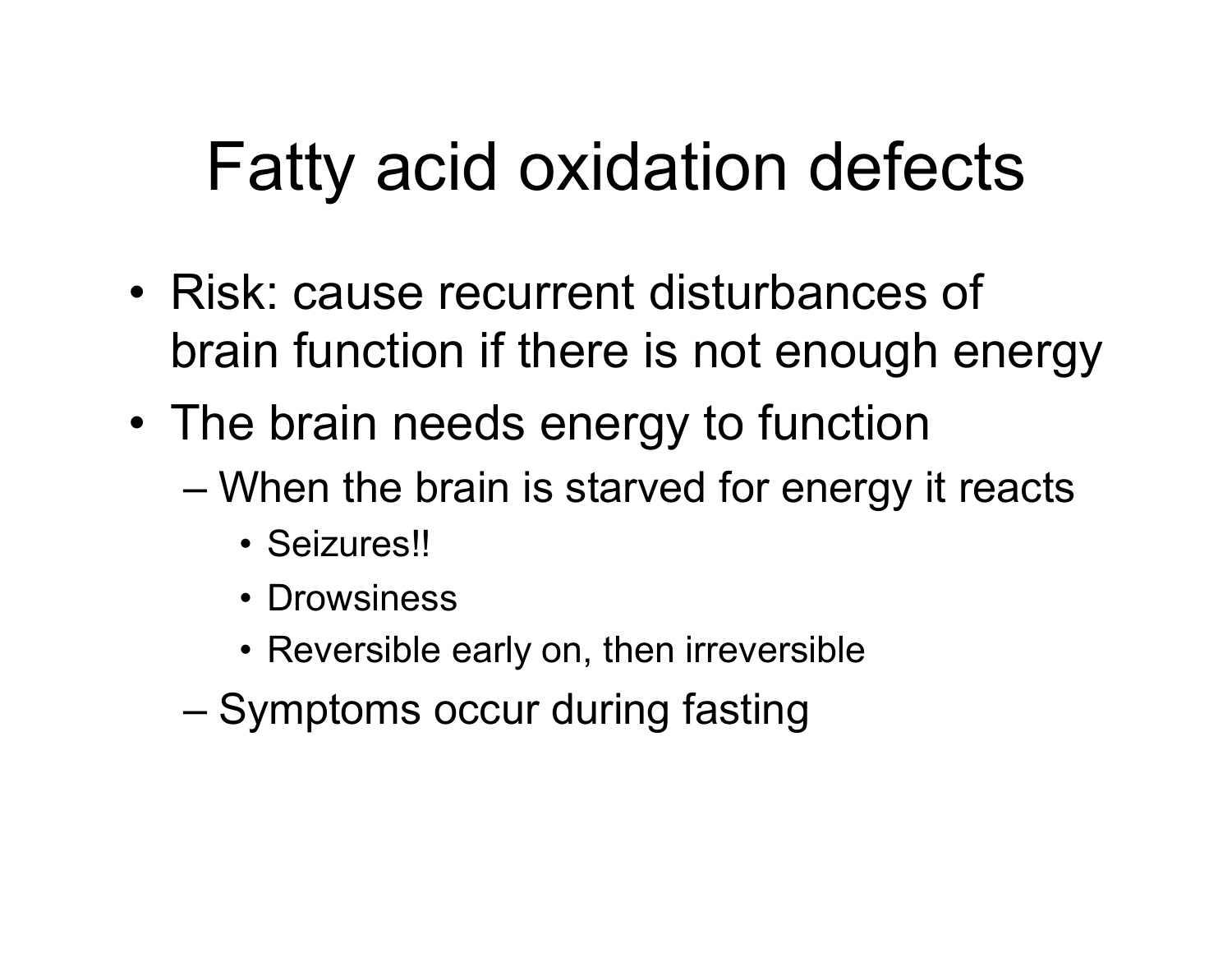# Fatty acid oxidation defects

- Symptoms
	- Drowsiness
	- Stupor and coma occur during acute metabolic crises
	- Seizures
	- Long term neurological effects
		- Recurrent seizures can cause memory problems
		- Problems in Muscle tone, strength, nerves
		- Problems with Cognition/thinking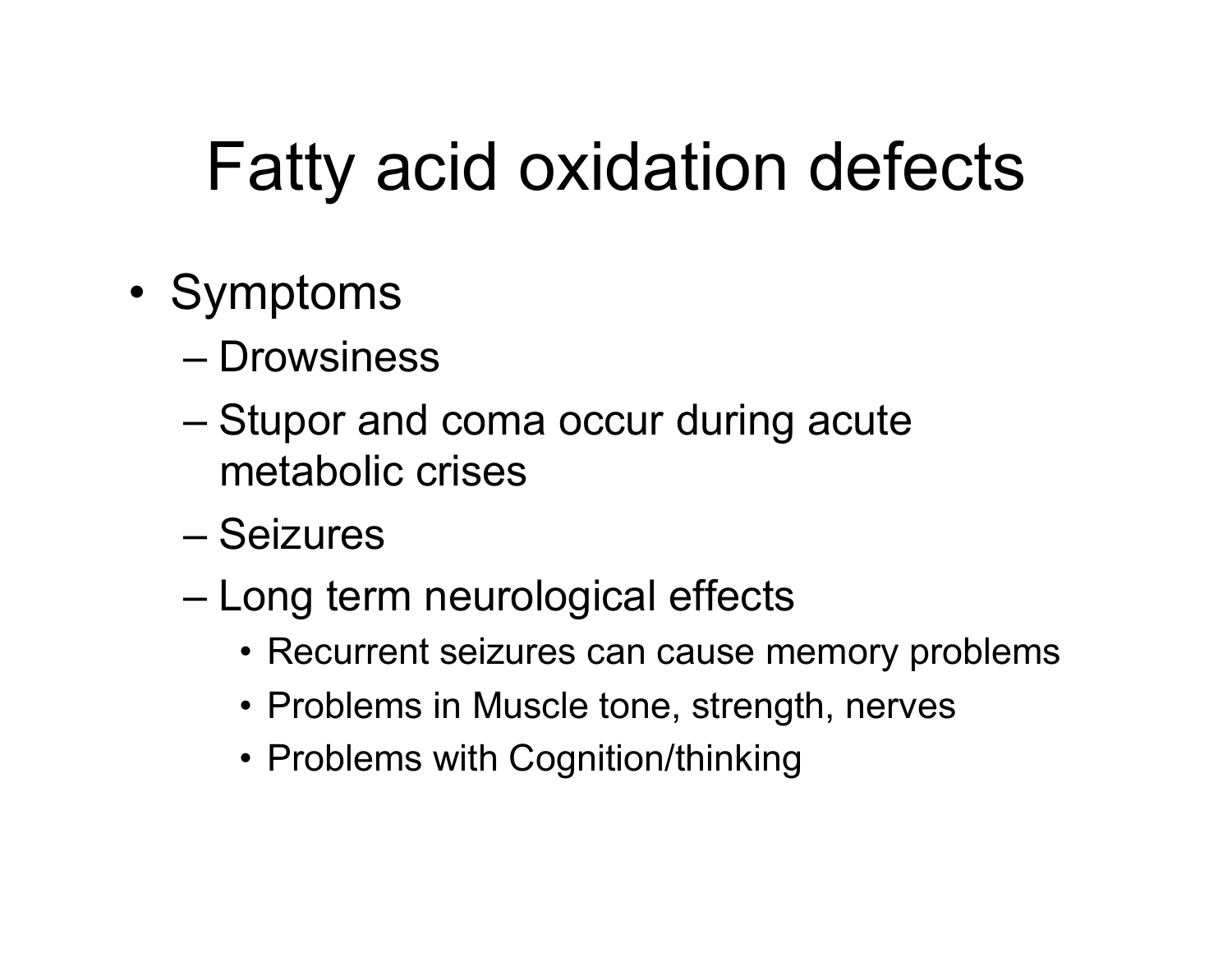# Hypoglycemia

- Caused by a continuing demand for glucose by brain and other organs
	- Results from the primary biochemical defect of fattyacid oxidation since fats cannot be broken down efficiently
- Treatment
	- Avoidance of catabolism (more break down)
		- Requires the use of fatty acids except in FAOs
		- L-Carnitine supplementation
		- Some patients may benefit from medium-chain triglyceride supplementation as a source of fat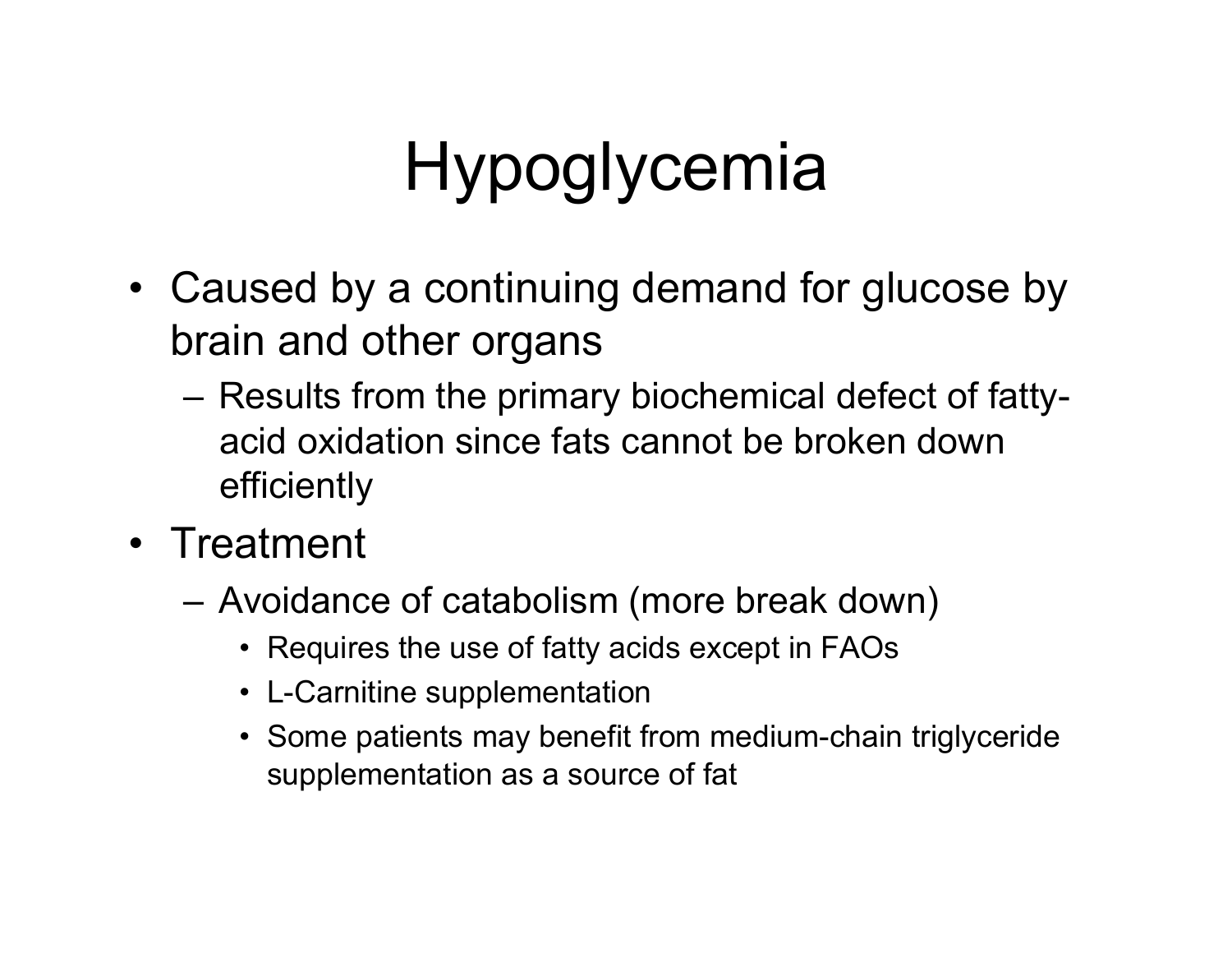# Hypoglycemia, symptoms

- Abnormal thinking, impaired judgment
- anxiety, moodiness, depression, crying
- irritability, combativeness
- Personality change, emotional lability
- Fatigue, weakness, apathy, lethargy, daydreaming, sleep
- Confusion, amnesia, dizziness, delirium
- Staring, "glassy" look, blurred vision, double vision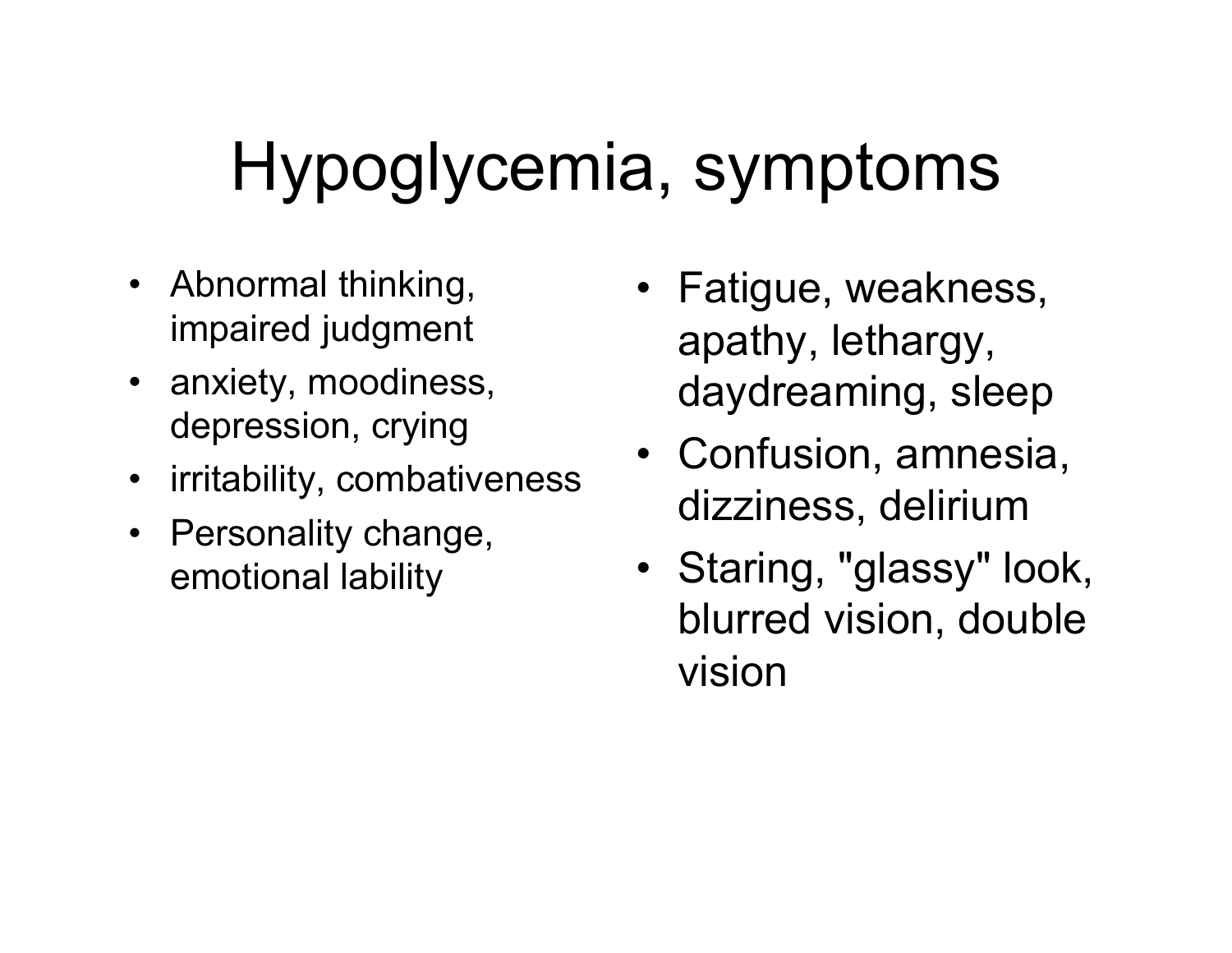# Hypoglycemia, symptoms

- Automatic behavior, also known as automatism
- Difficulty speaking, slurred speech
- Ataxia, incoordination, sometimes mistaken for "drunkenness"
- Focal or general motor deficit, paralysis, hemiparesis
- Paresthesia, headache
- Stupor, coma, abnormal breathing
- Generalized or focal seizures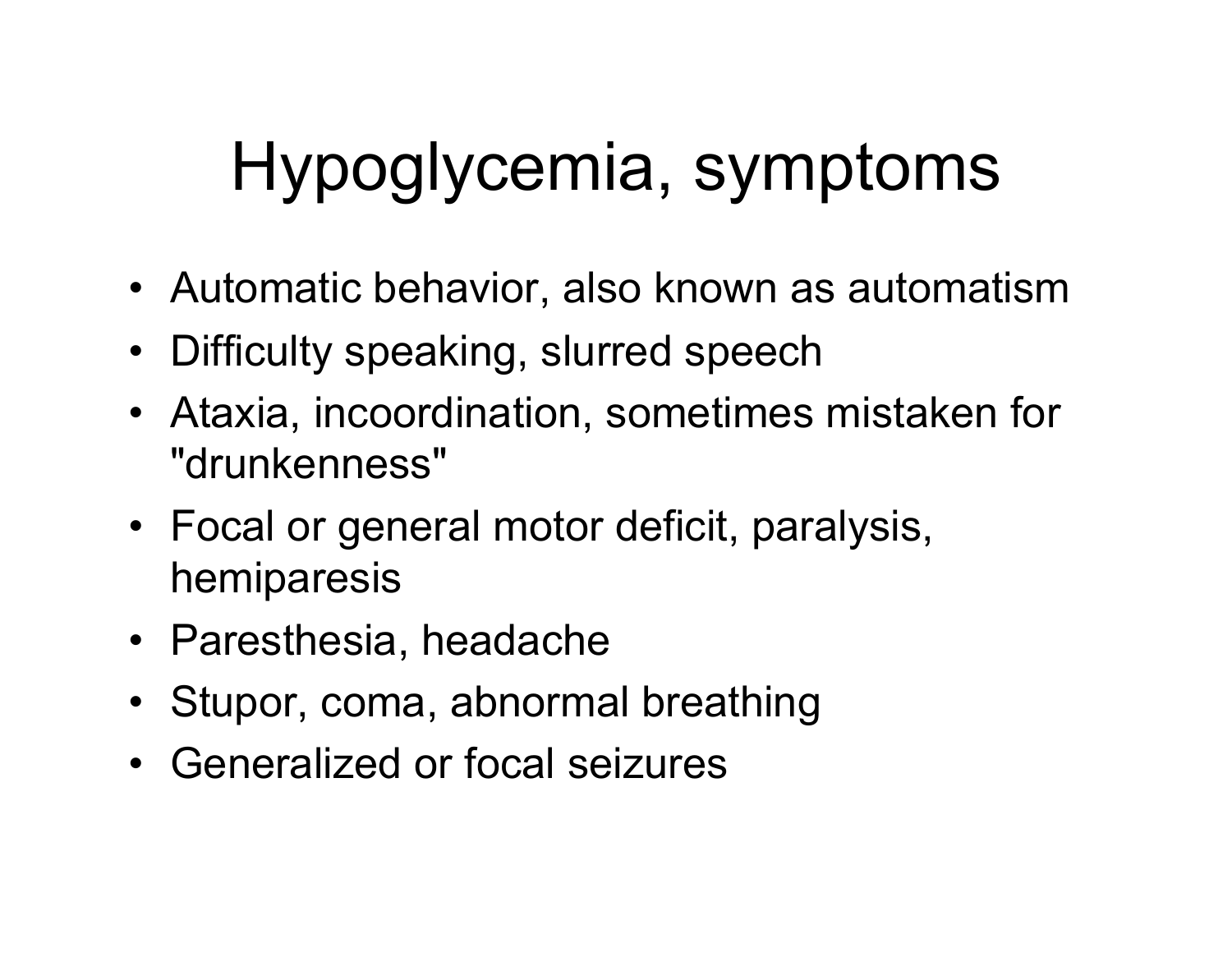- Hypoglycemia
	- Lower than normal level of glucose (sugar) in the blood
- Why is this important?
	- Brain metabolism depends primarily on glucose for fuel in most circumstances
	- A limited amount of glucose can be made from glycogen stored in astrocytes, but it is used up within minutes
	- Brain is dependent on a continual supply of glucose diffusing from the blood into central nervous system and into the neurons themselves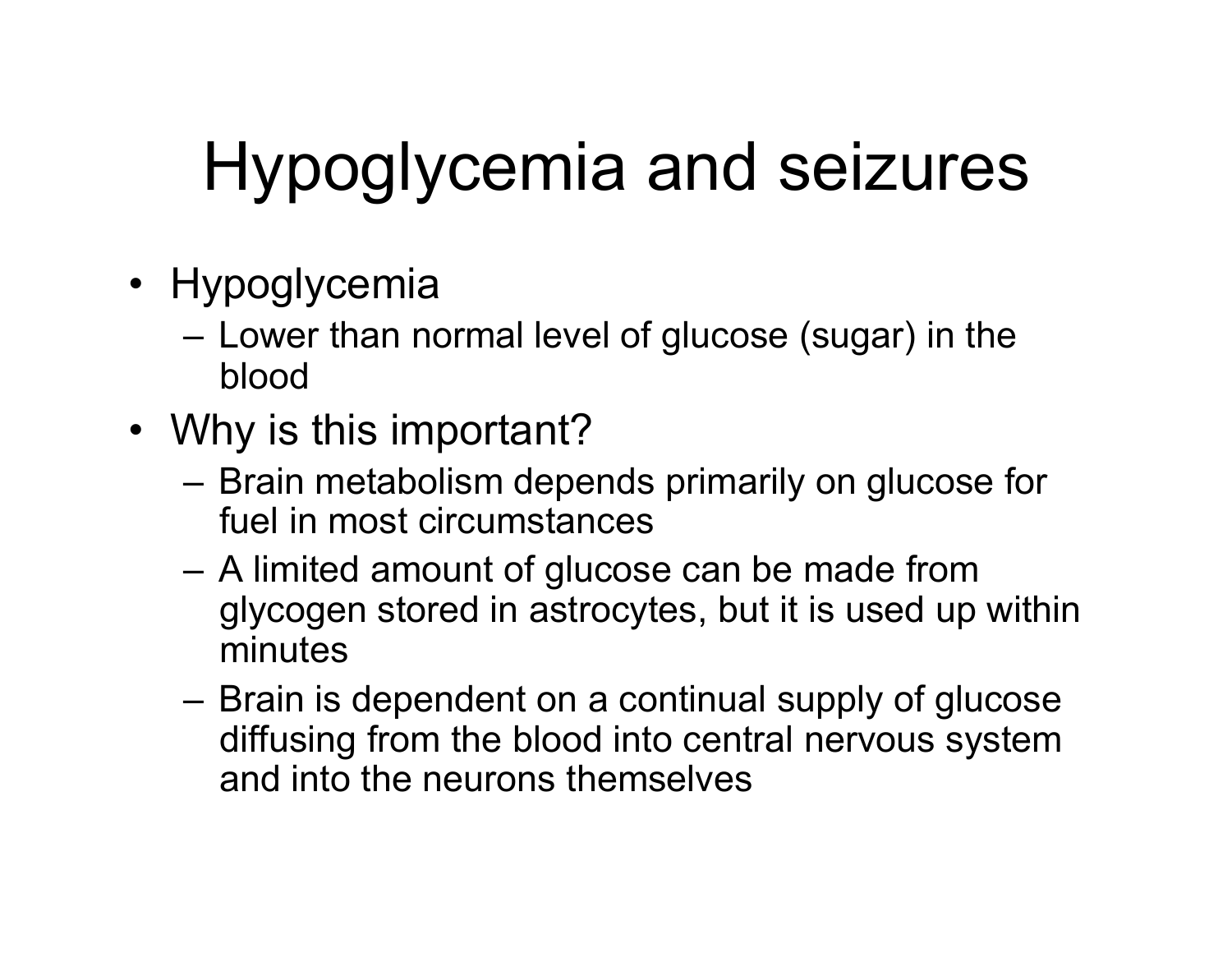- If the amount of glucose supplied by the blood falls, the brain is one of the first organs affected
- In most people, reduction of mental abilities occur when the glucose falls below 65 mg/dl (3.6 mM)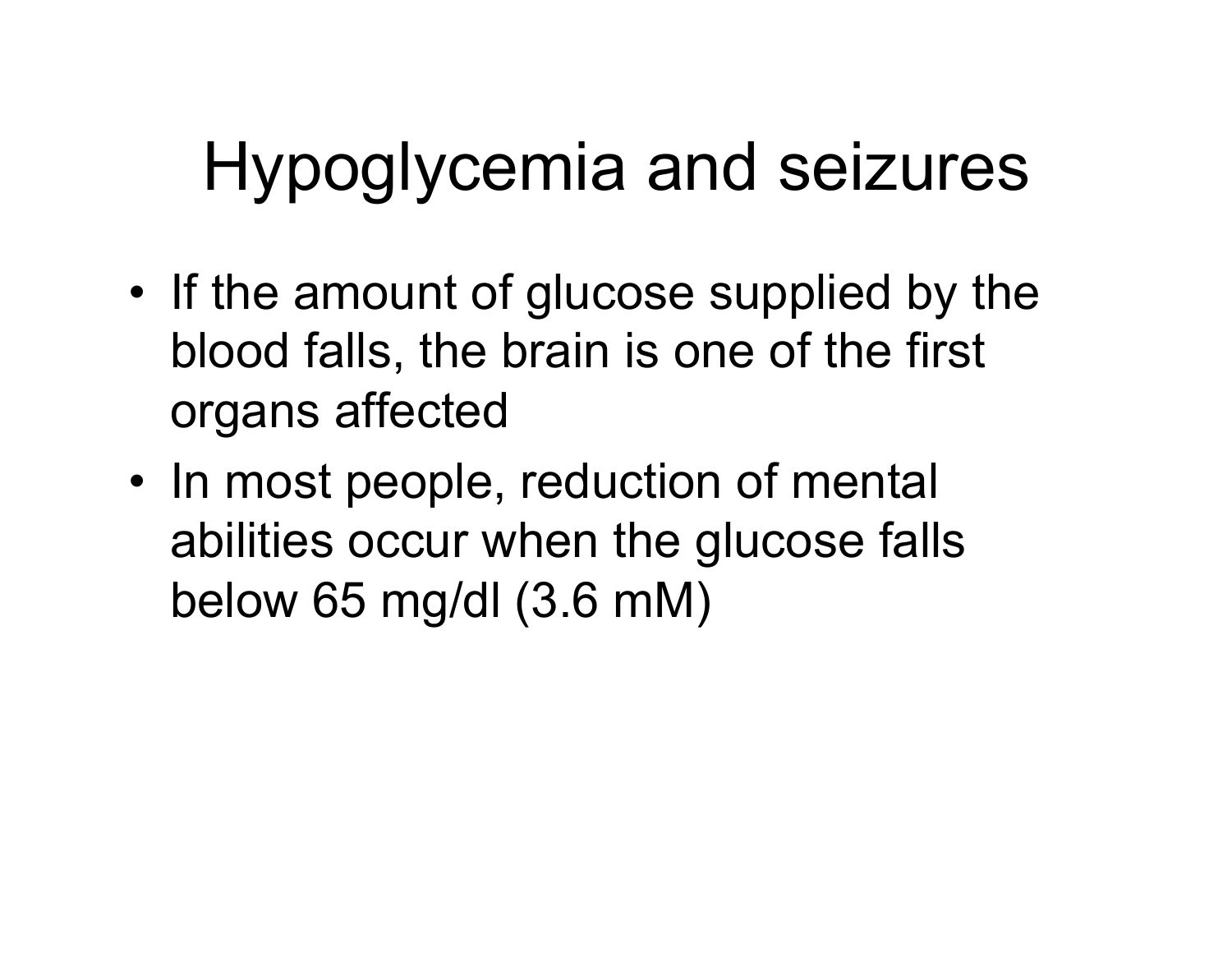- Brief or mild hypoglycemia produces no lasting effects on the brain
	- Can temporarily alter brain responses to additional hypoglycemia
- Prolonged, severe hypoglycemia can produce lasting damage of a wide range
	- Impairment of cognitive function, motor control, or even consciousness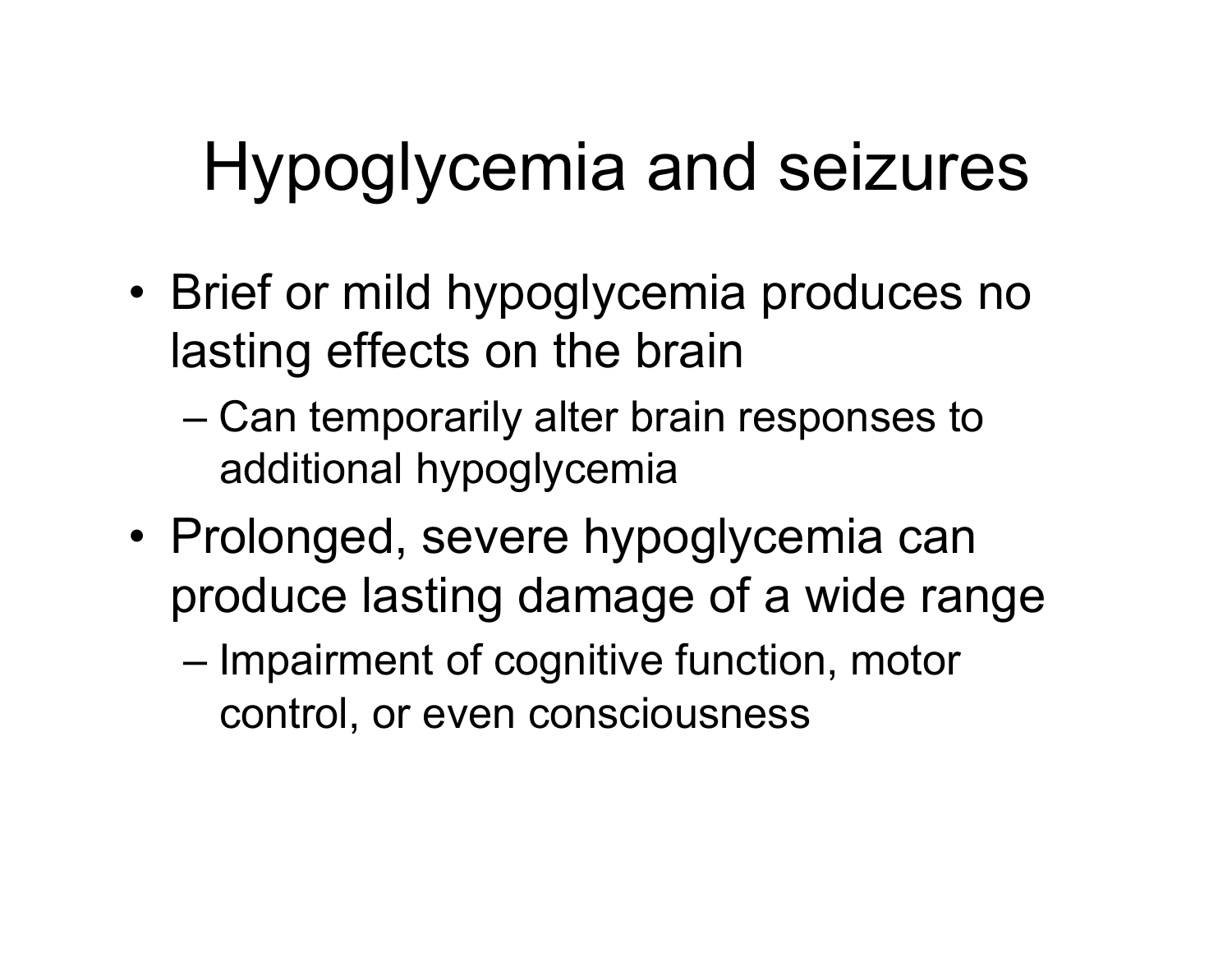- Impairment of action and judgement usually becomes obvious below 40 mg/dl (2.2 mM)
- Seizures may occur as the glucose falls further
	- As blood glucose levels fall below 10 mg/dl (0.55 mM), most neurons become electrically silent and nonfunctional, resulting in coma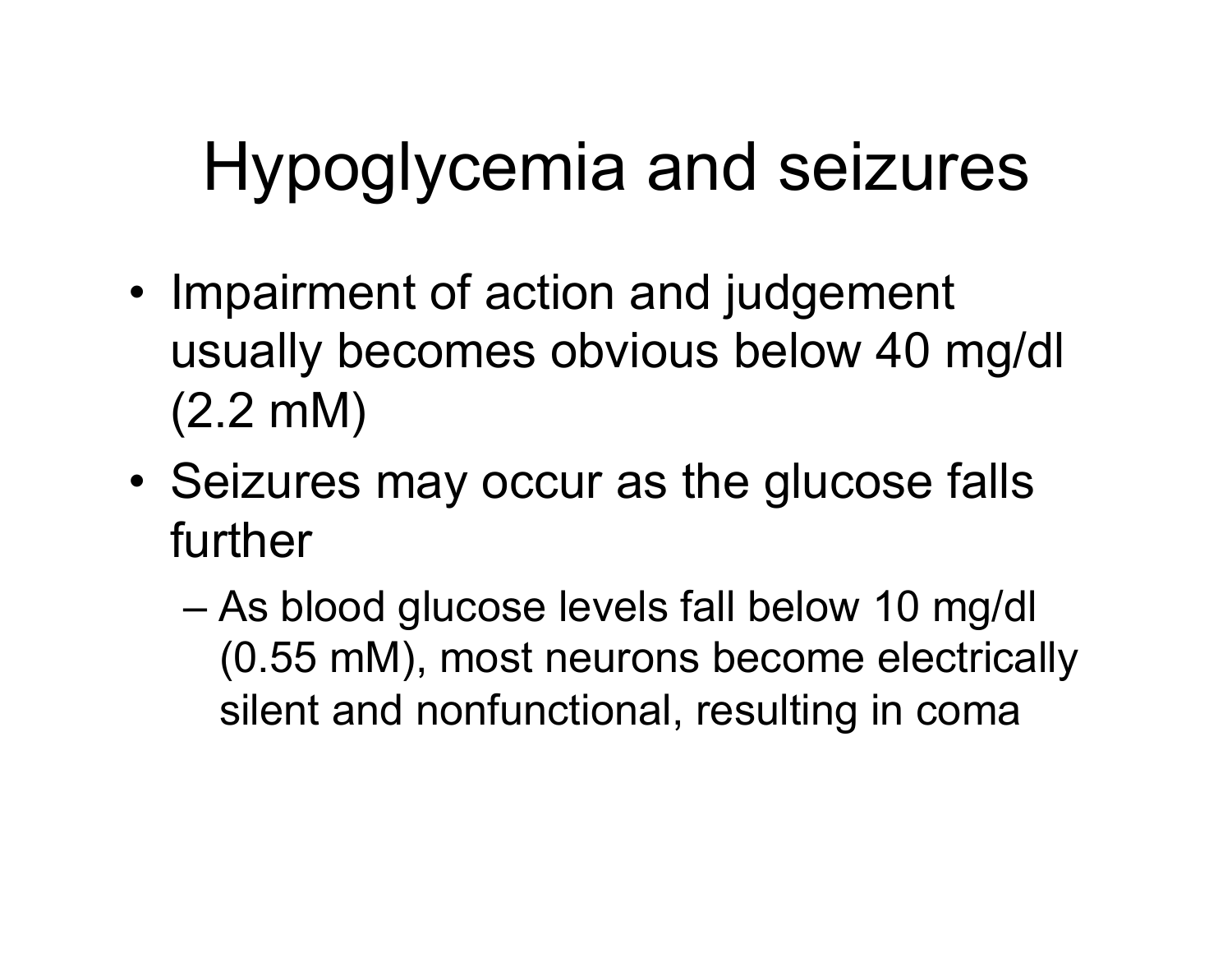- The likelihood of permanent brain damage from any given instance of severe hypoglycemia is difficult to estimate
- Depends on a many factors
	- Age
	- Underlying disorder
	- Recent blood and brain glucose concurrent
	- Problems such as hypoxia
	- Availability of alternative fuels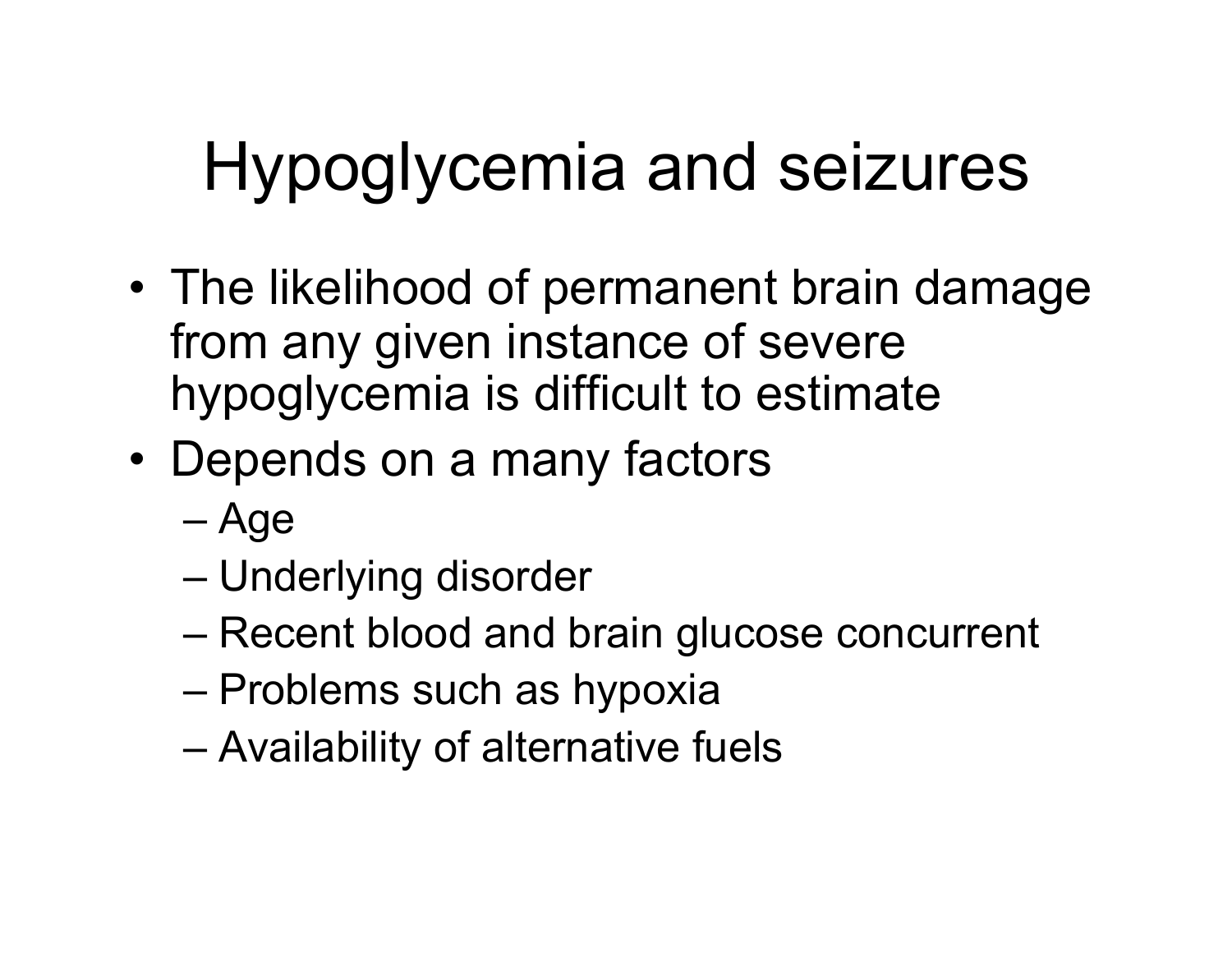#### Management of hypoglycemic seizures

- Failure to administer glucose would be harmful to the patient
- Recurrent seizures
	- Anti-epilepsy drugs
		- Give single drug at lowest concentration if possible
		- Careful with certain conditions
	- Drug treatment geared towards whether focal, generalized, etc.
		- Trileptal, Keppra, Zonergran, Lamictal, Depakote, Klonopin, Dilantin, Tegretol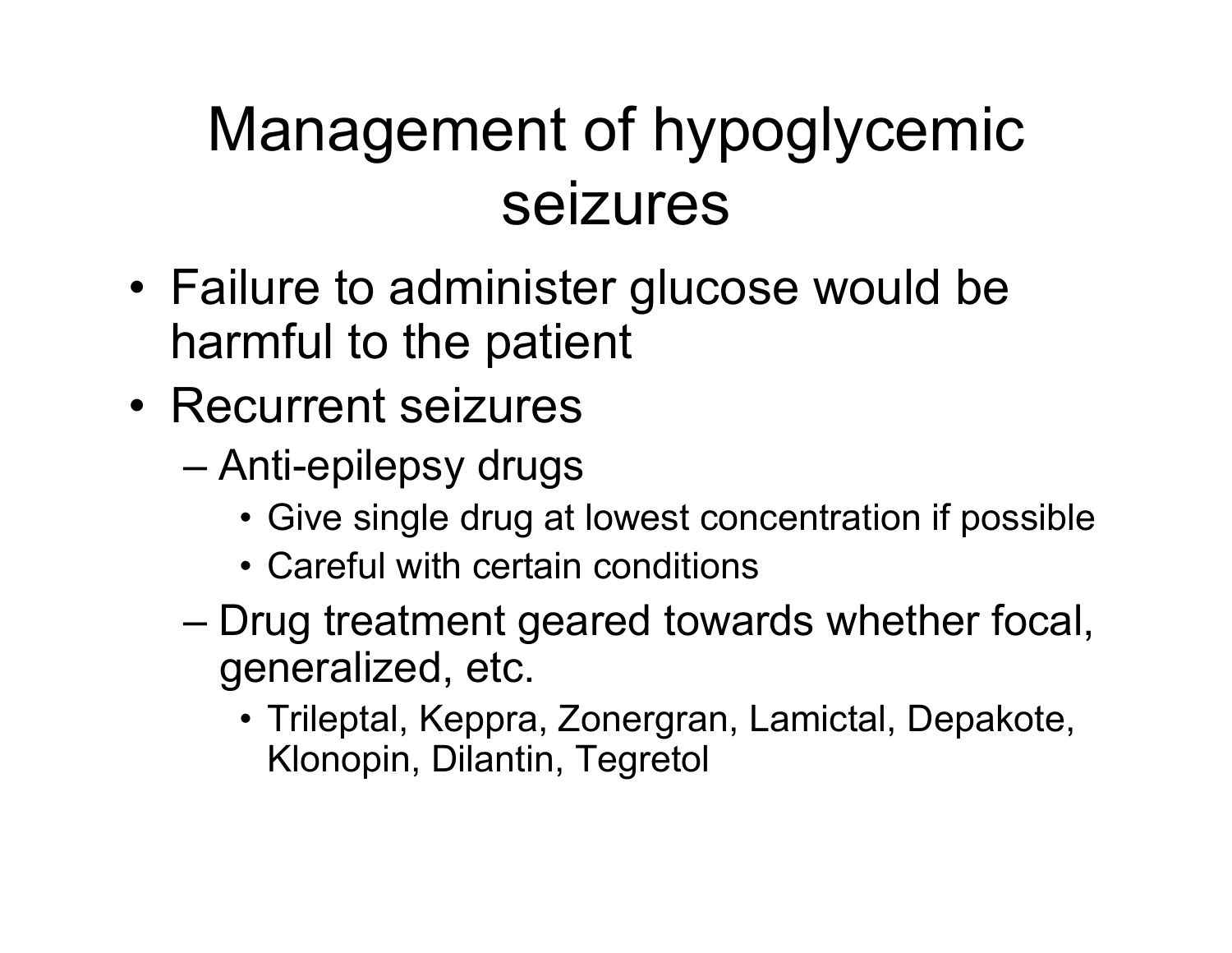### What is a seizure?

- A seizure results from a brief, strong surge of electrical activity in the brain
	- Seizures can last from several seconds to a few minutes or even longer
- The clinical signs or symptoms of seizures depend
	- the location of the epileptic discharges in the brain (where it starts)
	- the extent/pattern of propagation of the epileptic discharges in the brain (where it goes)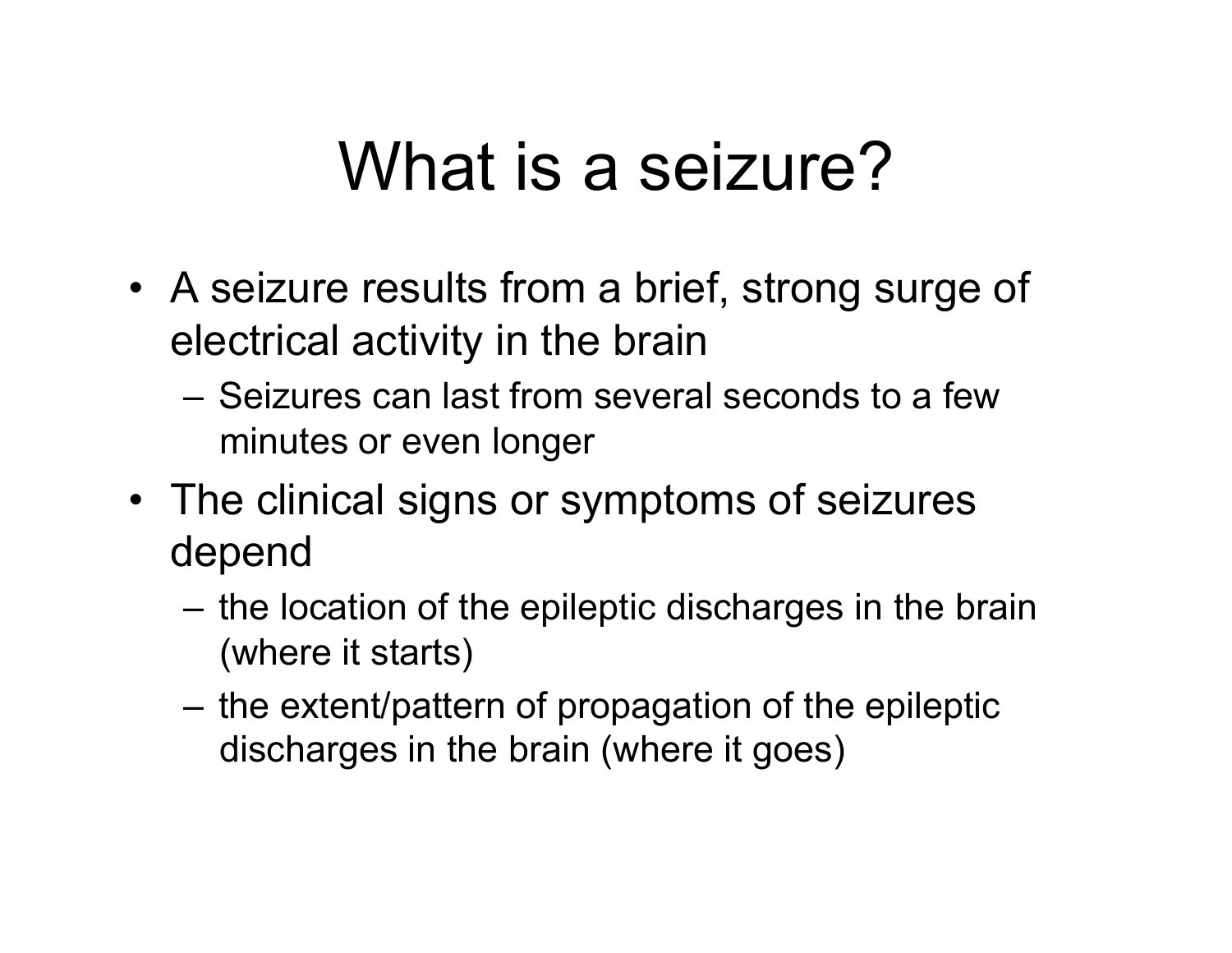- A seizure can also be as subtle as
	- Marching numbness of a part of the body
	- A brief loss of memory
	- Sparkling or flashes
	- Sensing an unpleasant odor
	- A strange sensation in the stomach
	- Sensation of fear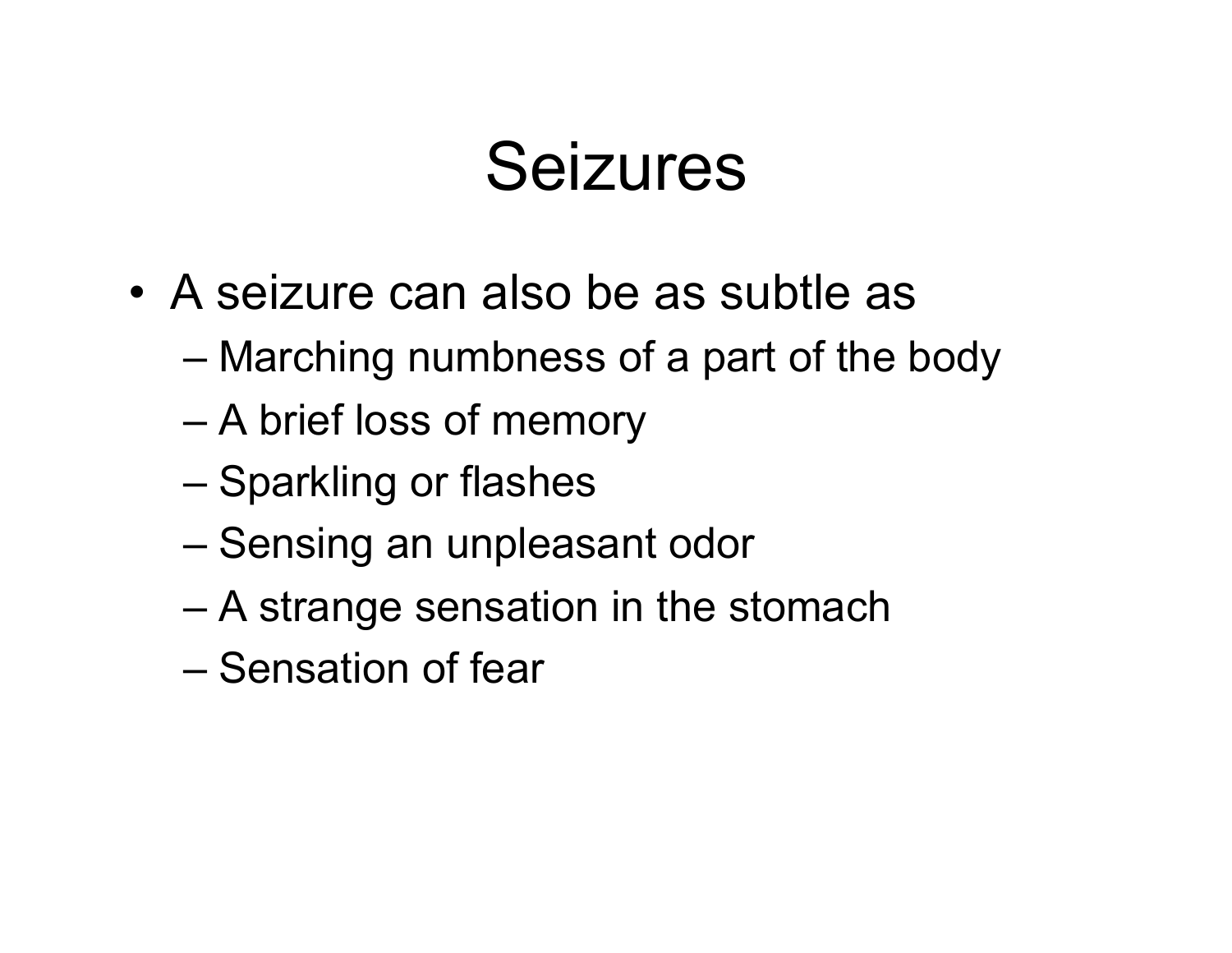- Convulsions and loss of consciousness are the most typical types of seizures most people can recognize
- Events that are less often recognized as seizures include
	- Blank stares
	- Lip smacking
	- Intermittent eye movements
	- Jerking movements of the extremities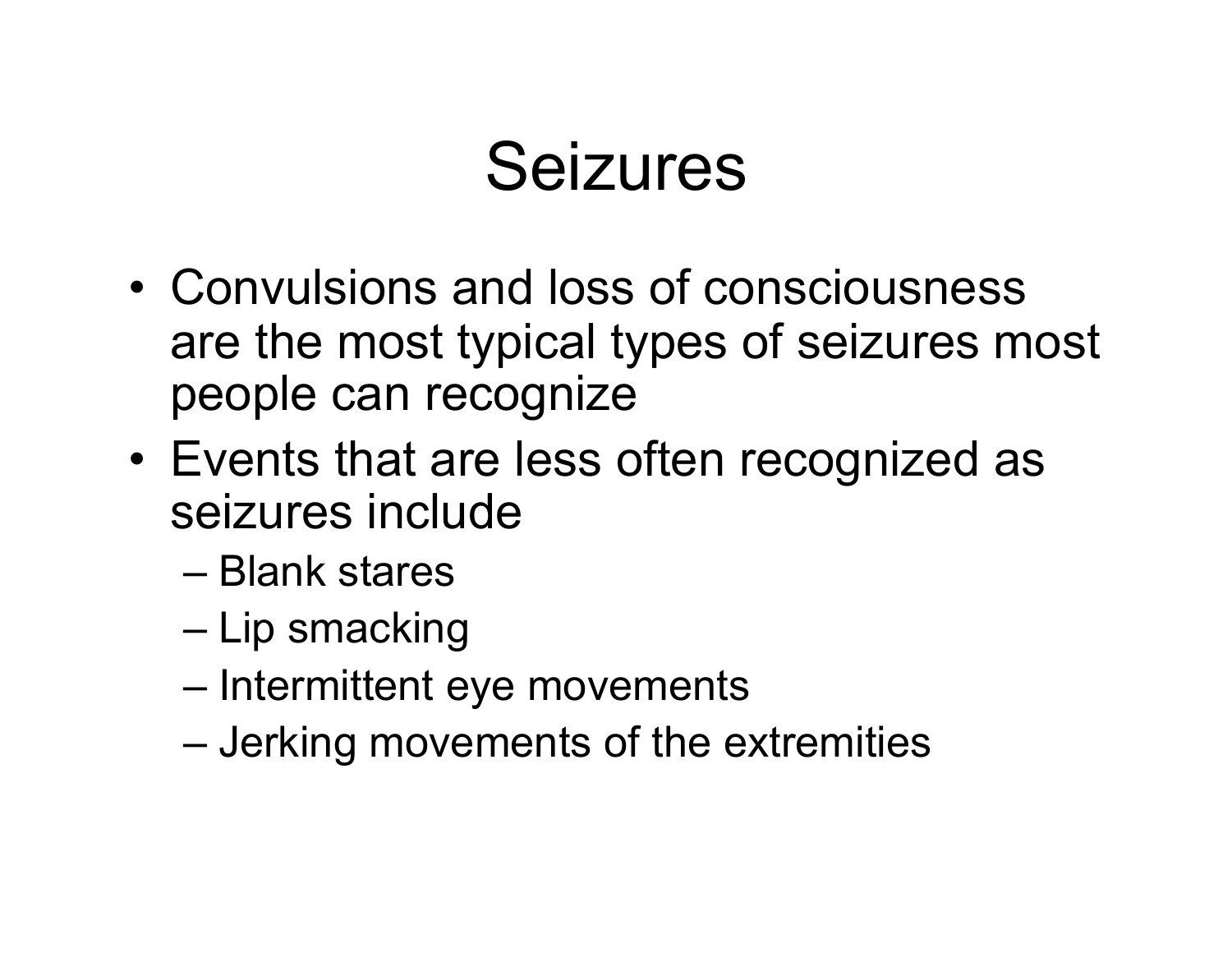- Seizures are typically classified as
	- Motor
	- Sensory
	- Autonomic
	- Emotional/cognitive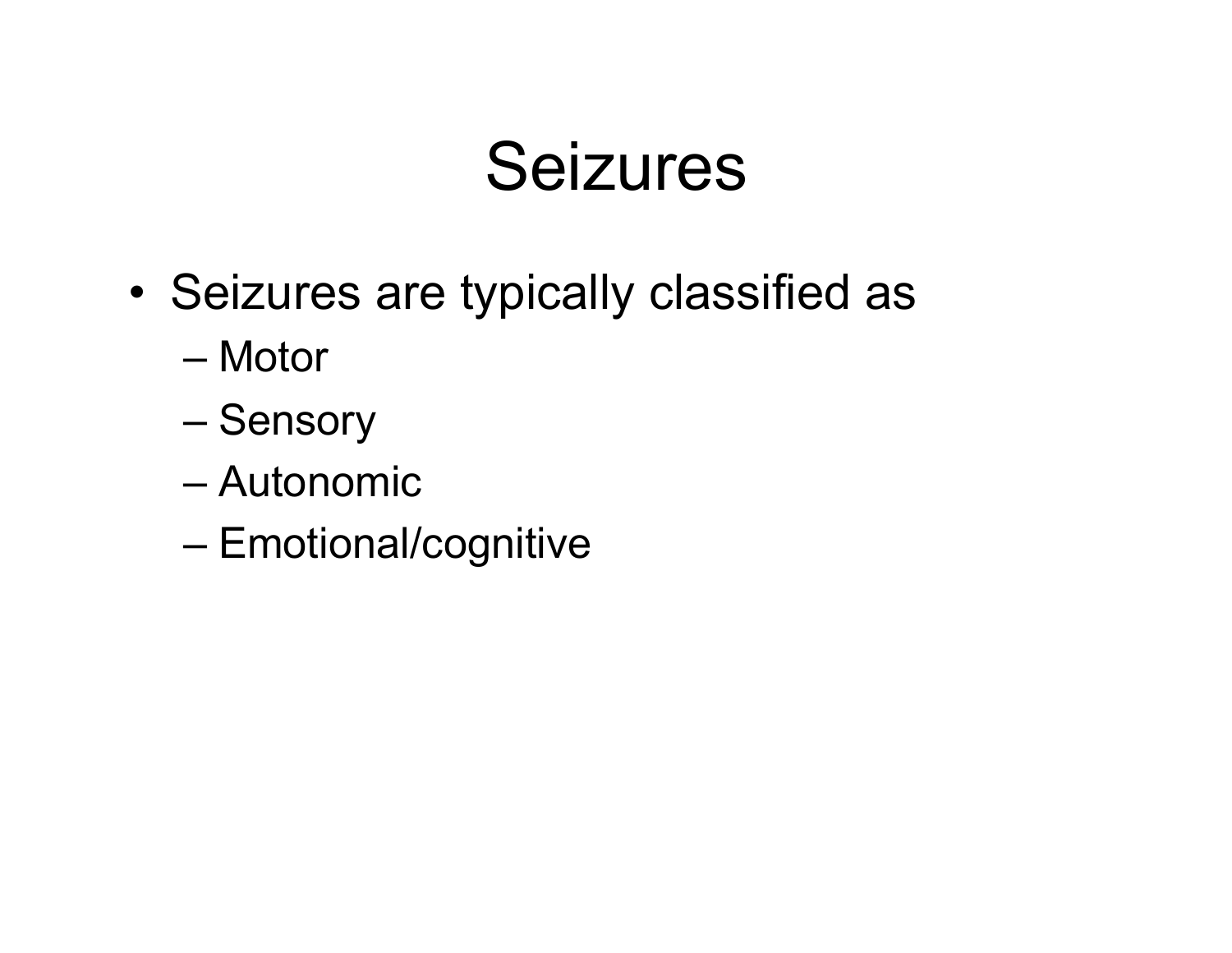- Complex partial seizure
	- Person may appear confused or dazed
	- not be able to respond to questions or direction
- Sometimes, the only clue that a person is having an absence seizure
	- Rapid blinking
	- Mouthing movements
	- Few seconds of staring into space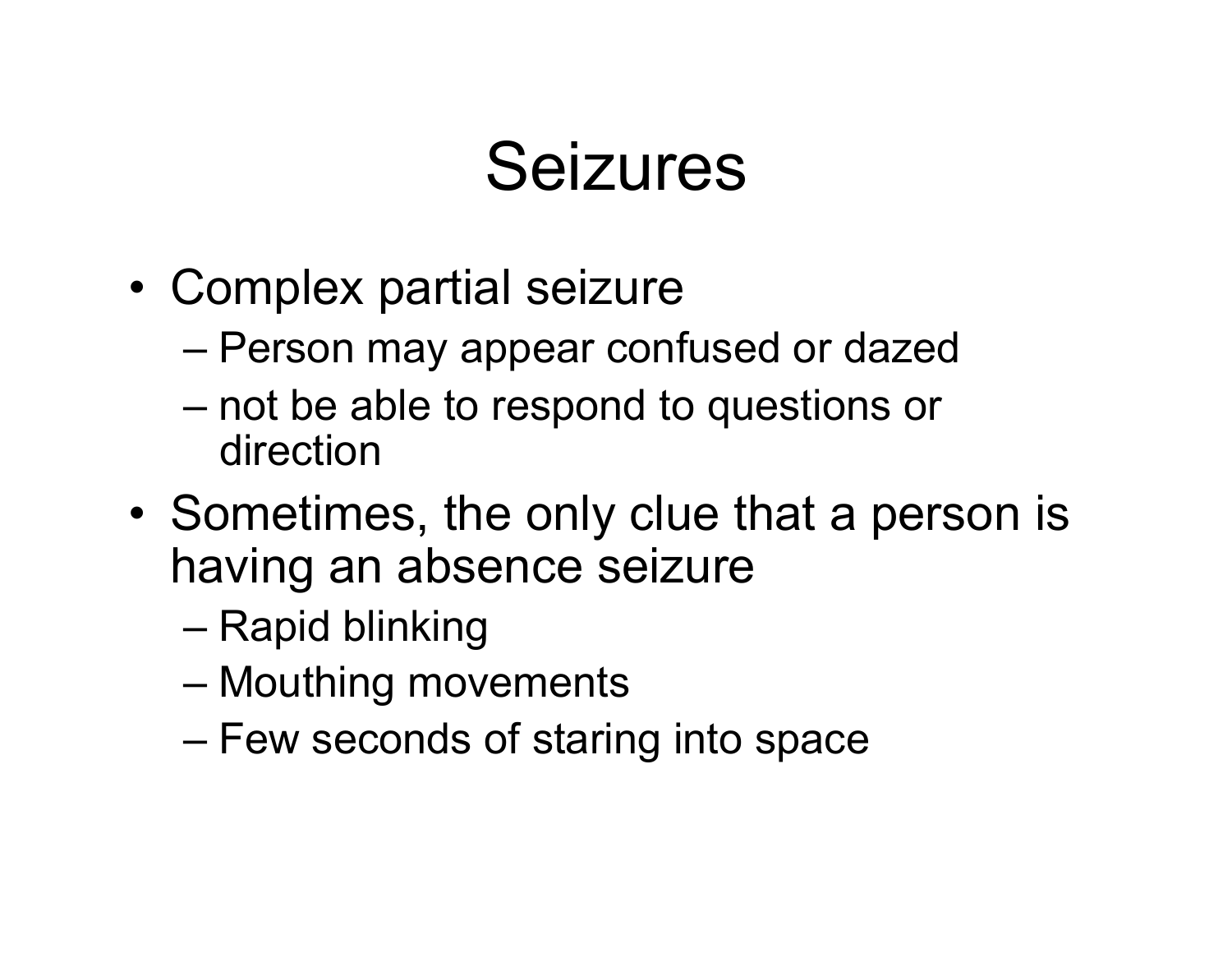- Symptoms depend on where in the brain the disturbance in electrical activity occurs
- In children, seizures often happen in sleep or the transition from sleep to wake
- A person having a tonic-clonic seizure may cry out, lose consciousness and fall to the ground, and convulse, often violently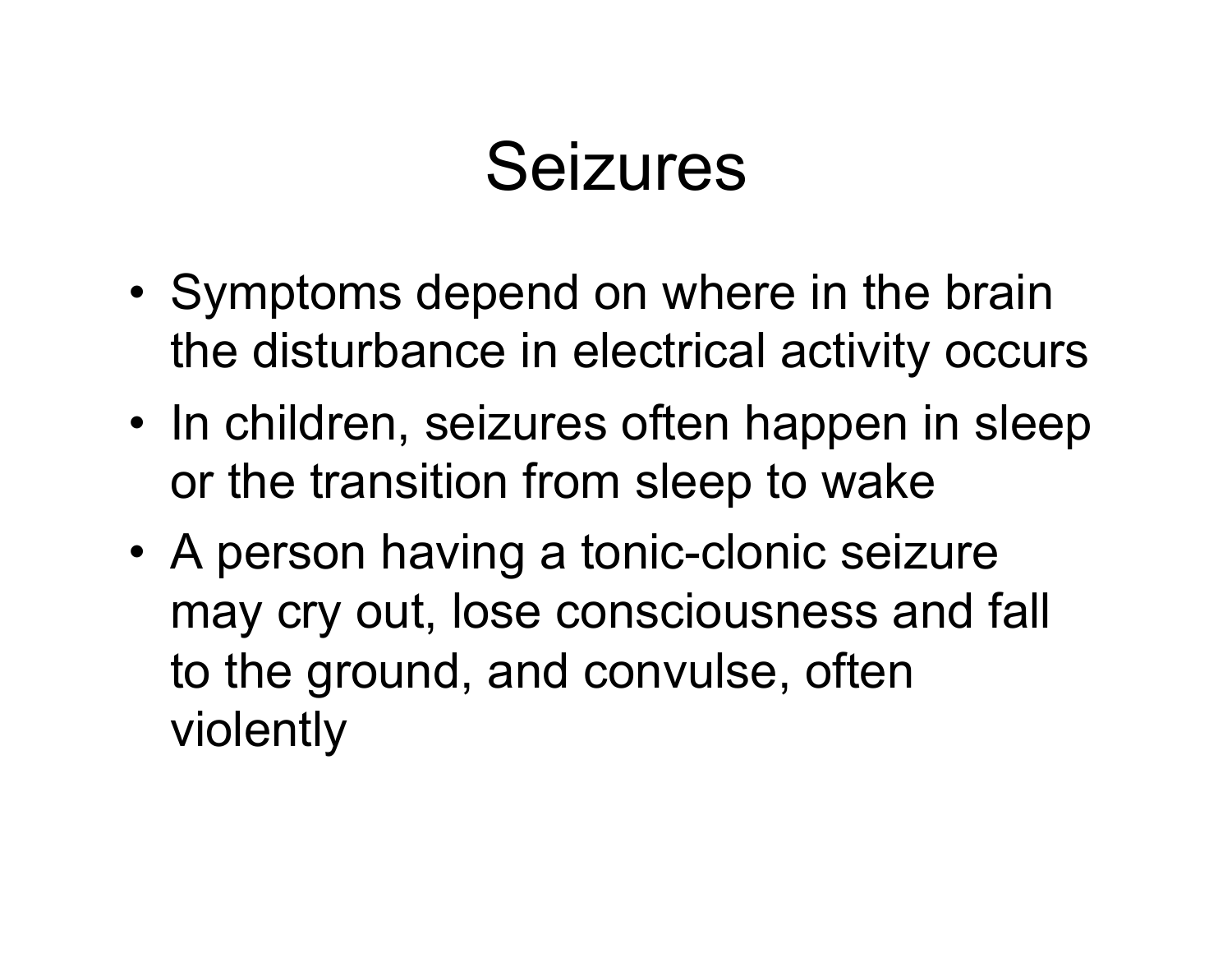Things that go bump in the night: *Spells, seizures, and epilepsies* 

- A seizure
	- Temporary abnormal electrophysiologic phenomenon of the brain
		- Results in abnormal synchronization of electrical neuronal activity
	- Can manifest as
		- Alteration in mental state/awareness
		- Tonic or clonic movements
		- Convulsions
		- Various other psychic symptoms (such as déjà vu or jamais vu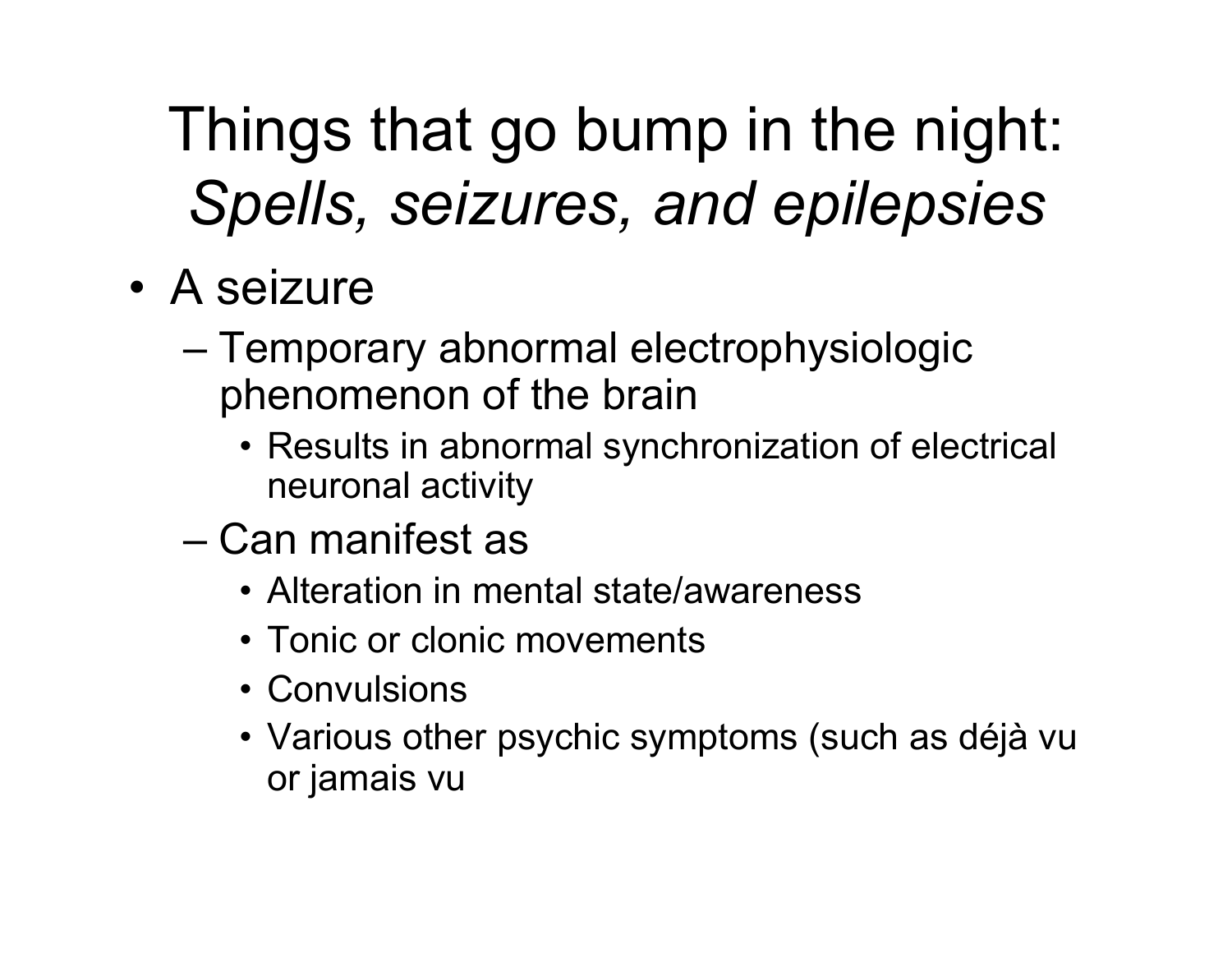# Spells, seizures, and epilepsy

- The medical syndrome of recurrent, unprovoked seizures is termed epilepsy
- A single seizure is not yet epilepsy
- A "spell" may be a seizure or may be something else
	- Movement disorder
	- GERD
	- Sleep disorder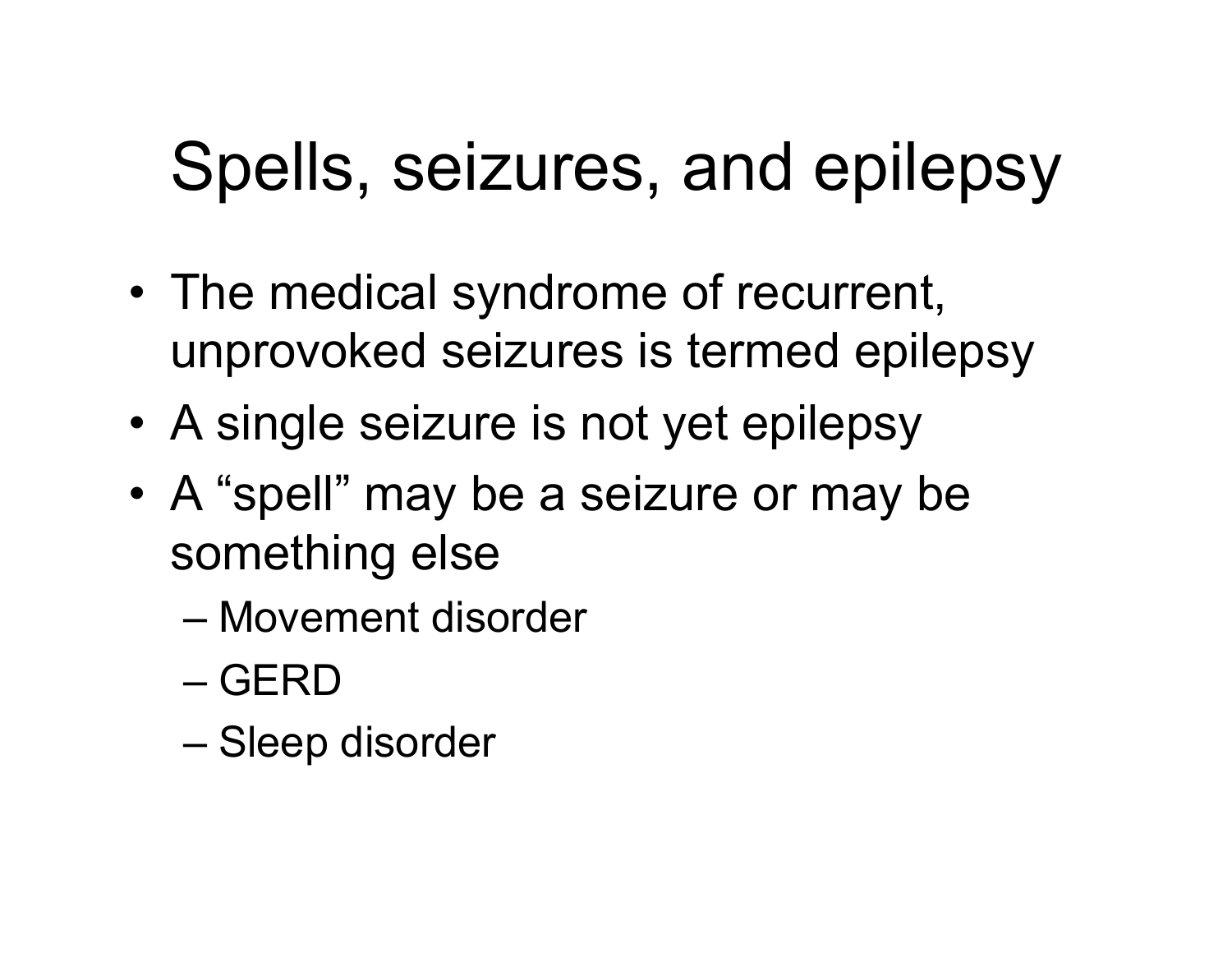- Cause involuntary changes in
	- Body movement
	- Function
	- Sensation
	- Awareness
	- behavior
- Can last from
	- few seconds
	- status epilepticus, a continuous seizure that will not stop without intervention
- Seizure is often associated with a sudden and involuntary contraction of a group of muscles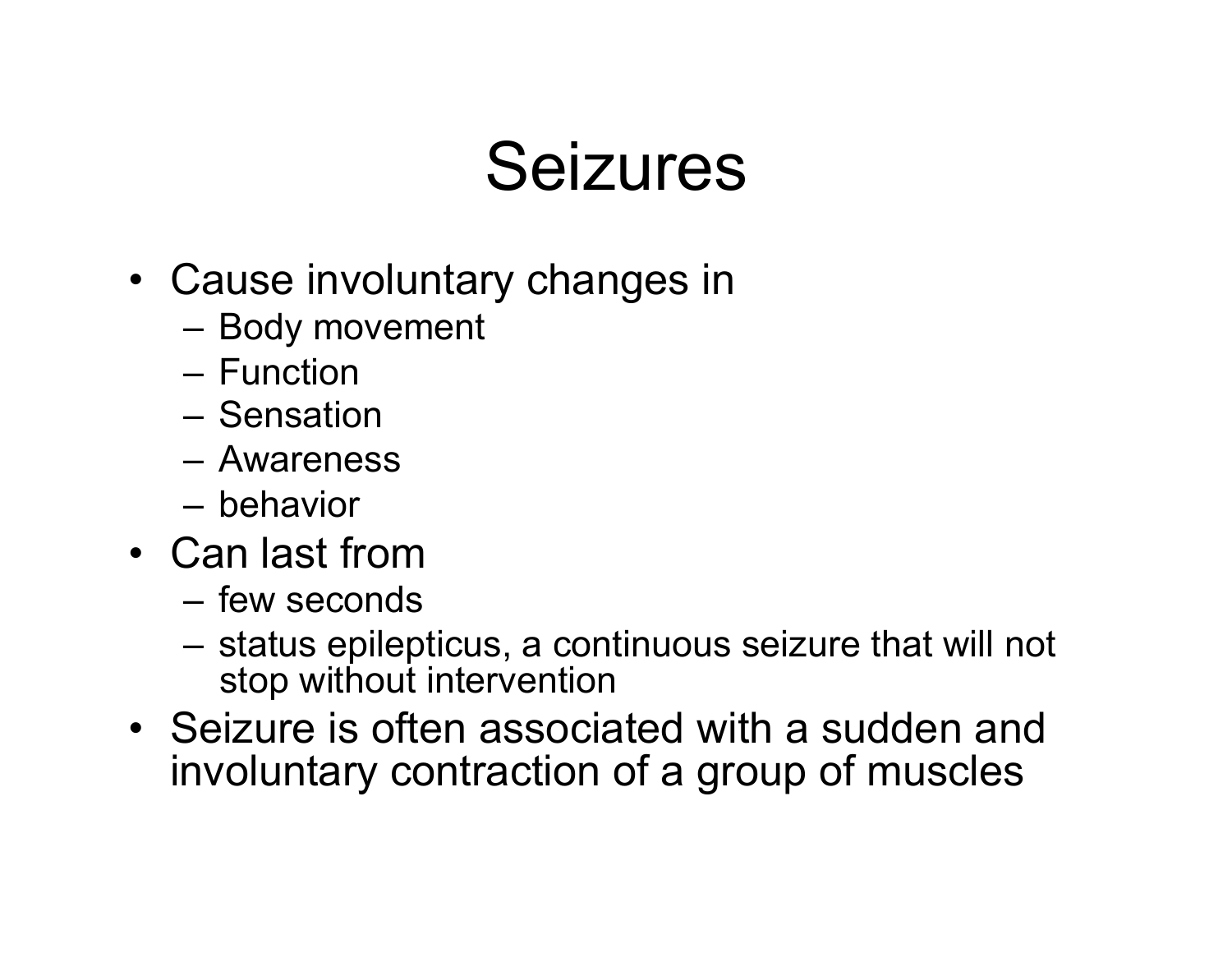### Diagnosis of seizures

- EEG classification of seizure type or age of onset or type of seizures
- An EEG machine records brain waves detected by electrodes taped/glued to the head
	- Electrical signals from neurons are recorded as wave forms or lines by the machine
	- Brain waves during or between seizures may show specific patterns in terms of location (generalized, focal), duration, and characteristics help determine whether or not someone has epilepsy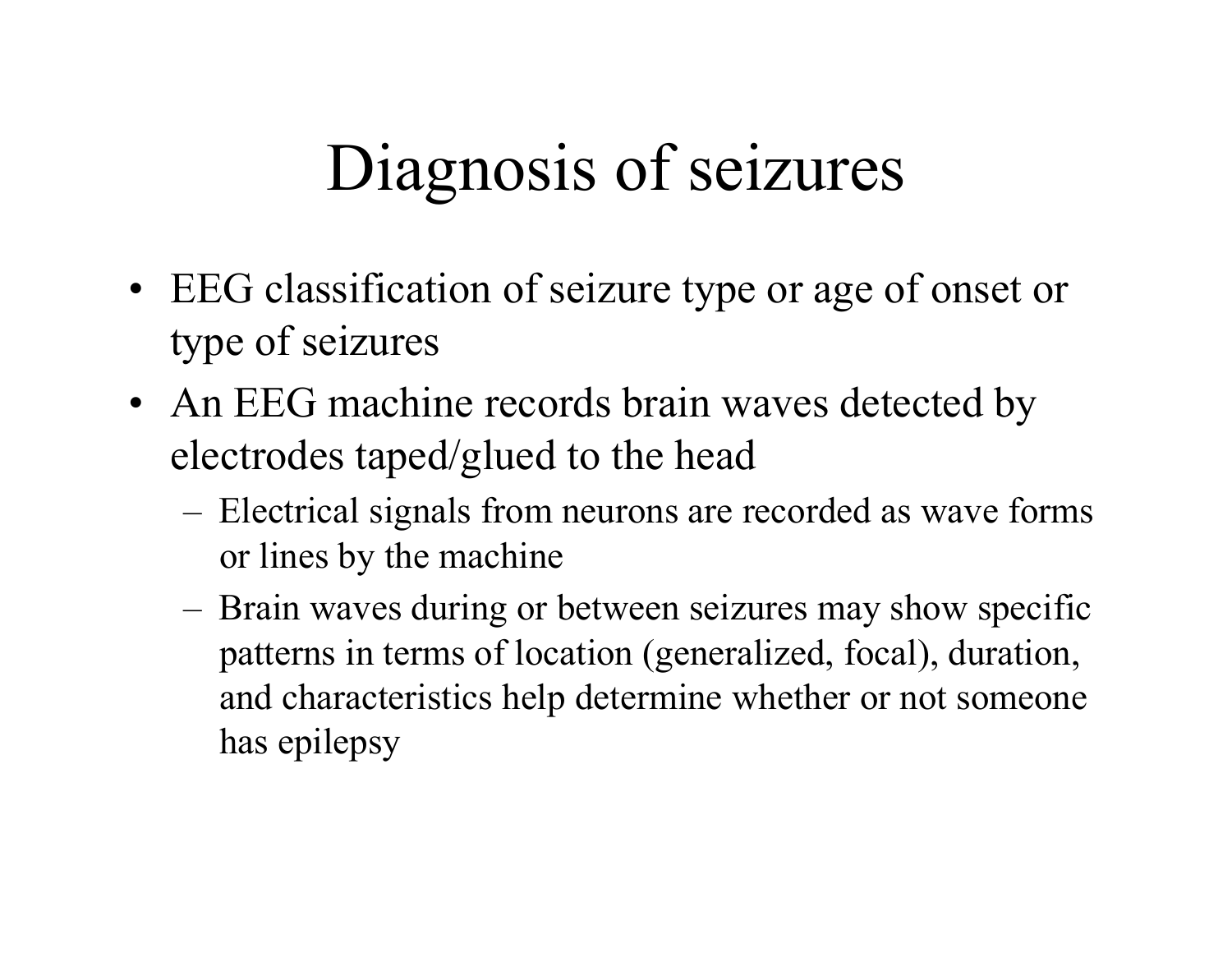# Treatment

- Treatment
	- Dietary restriction
		- of the chain length that cannot be broken down
	- Prevention of catabolism
	- Supplementation
		- carnitine and or vitamin to act as a co-factors for enzymes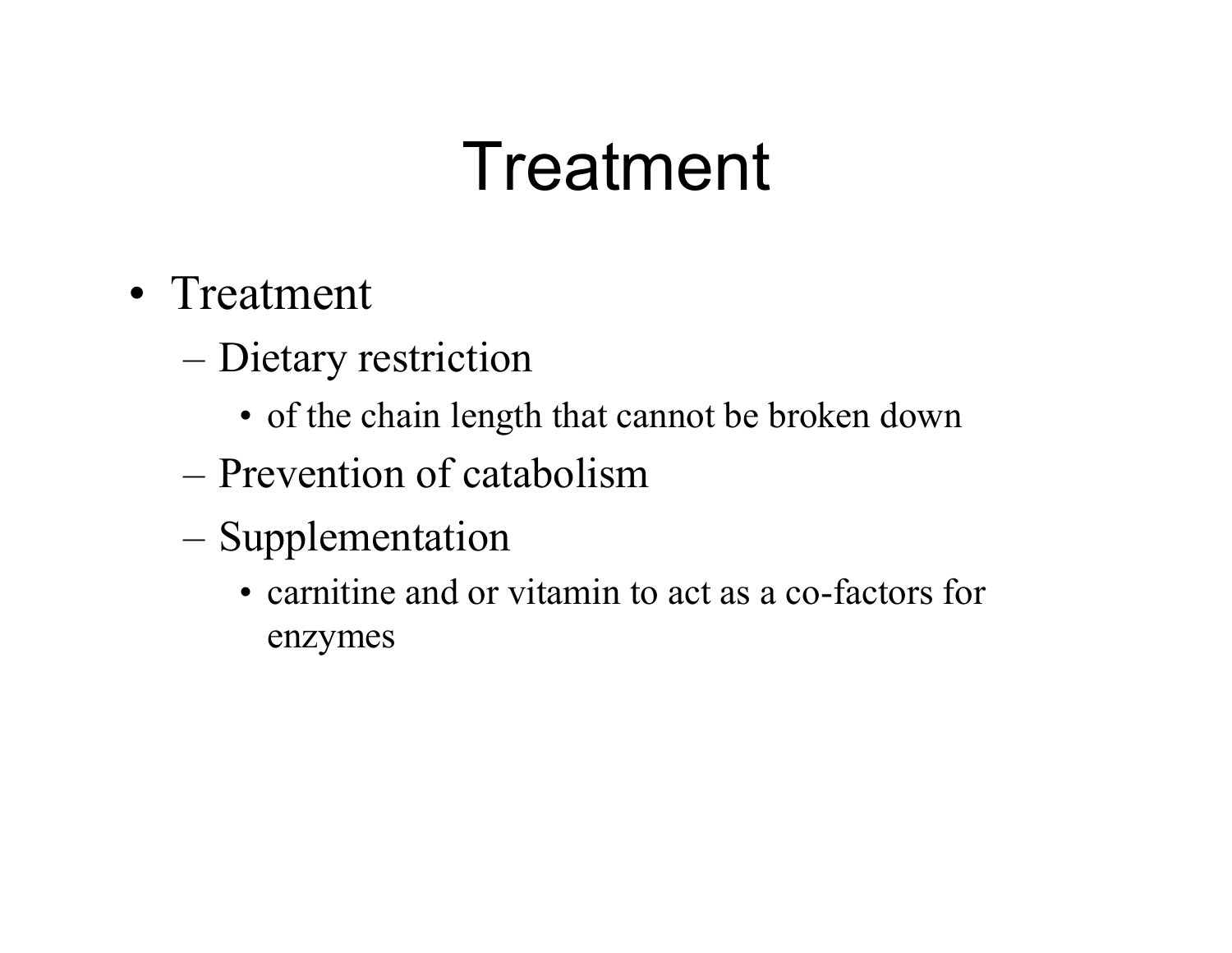#### Organic acidurias:

- Result From:
	- Deficiencies of mitochondrial enzymes that metabolize CoA activated carboxylic acids
		- Derived from amino acid breakdown.
- Neurological Symptoms
	- Chronic: Encephalopathy
		- Changes in level of consciousness
		- Seizures
		- Chronic developmental delay
	- Episodic/acute: metabolic acidosis
		- Caused by build up of toxic metabolites
		- Disturbance of mitochondrial energy production
		- Require prompt treatment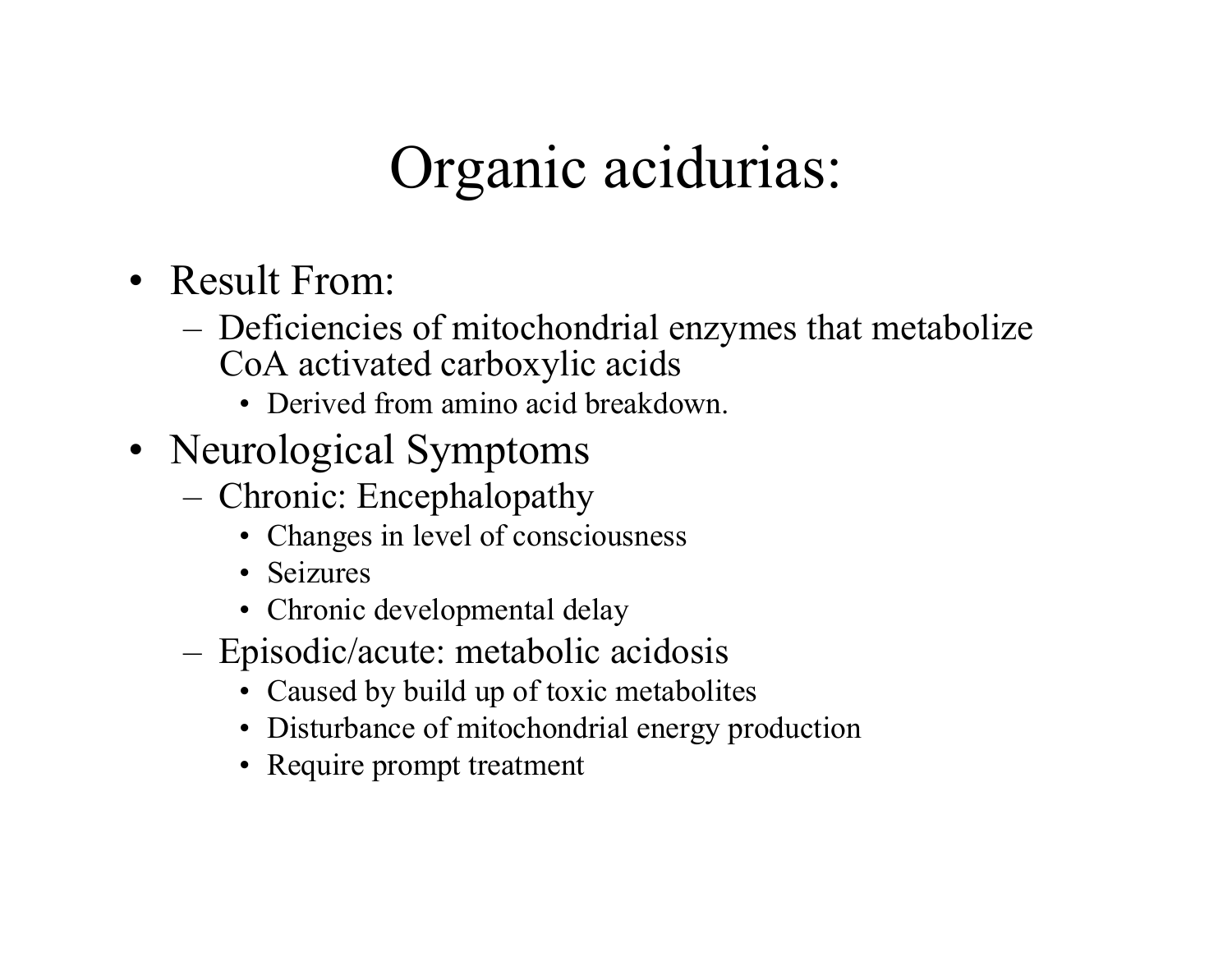# Organic acidurias

- Treatment
	- Dietary restriction
		- of the amino acids (protein) that cannot be broken down
	- Prevention protein
		- catabolism
	- Supplementation
		- carnitine and or glycine to form less toxic intermediate conjugates
		- biotin/vitamin to act as a co-factors for mitochondrial carboxylase enzymes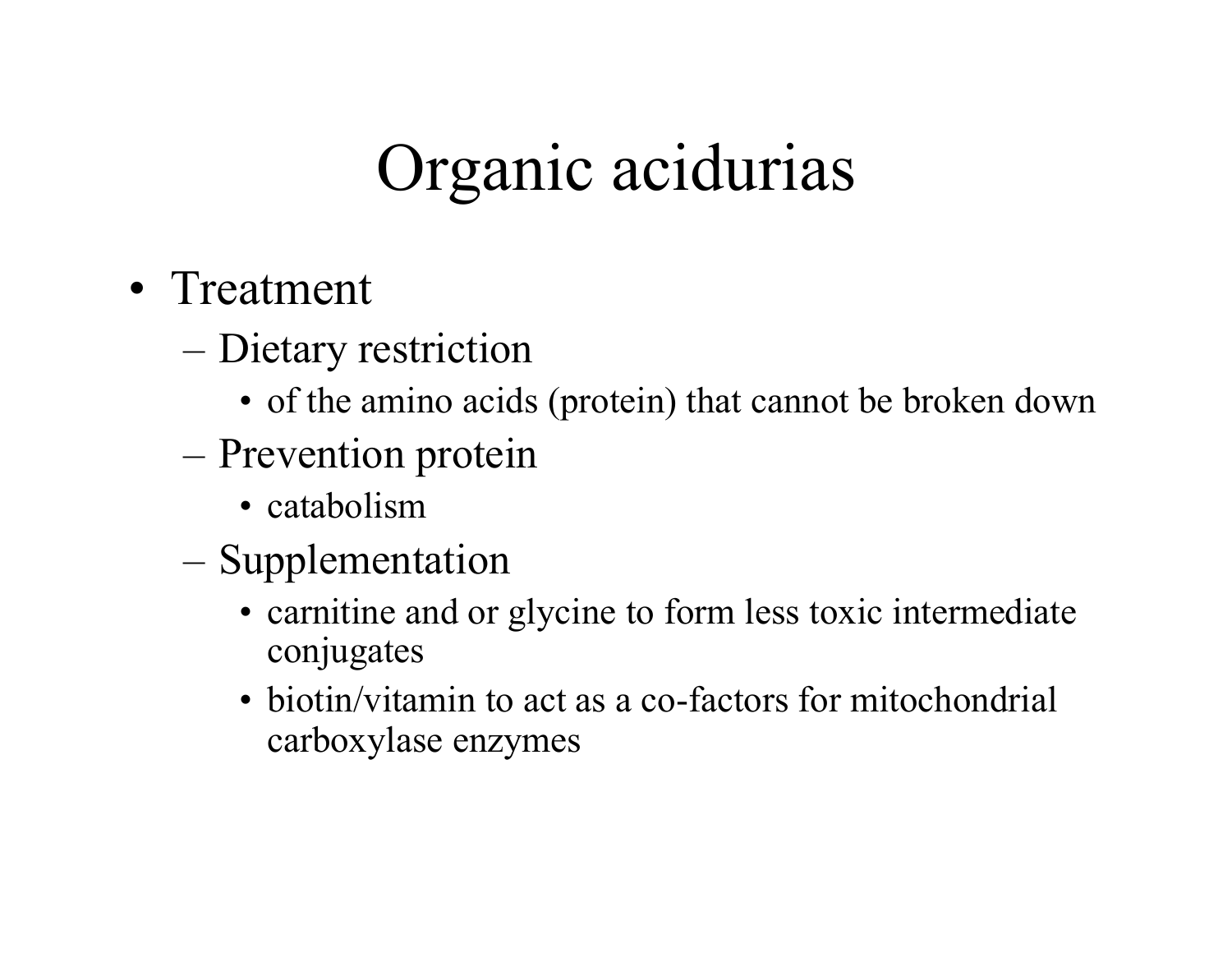# Neurological complications

- Fatty acid oxidation disorders
	- Tone abnormalities
		- Hypotonia
	- Seizures
		- due to hypoglycemia
	- Developmental delay or mental retardation
	- Muscle disease
		- VLCAD
		- VLCHAD
		- LCHAD
- Organic acidemias
	- Tone abnormalites
		- Hypotonia
		- Hypertonia
	- Seizures
	- Developmental delay or mental retardation
	- Movement disorders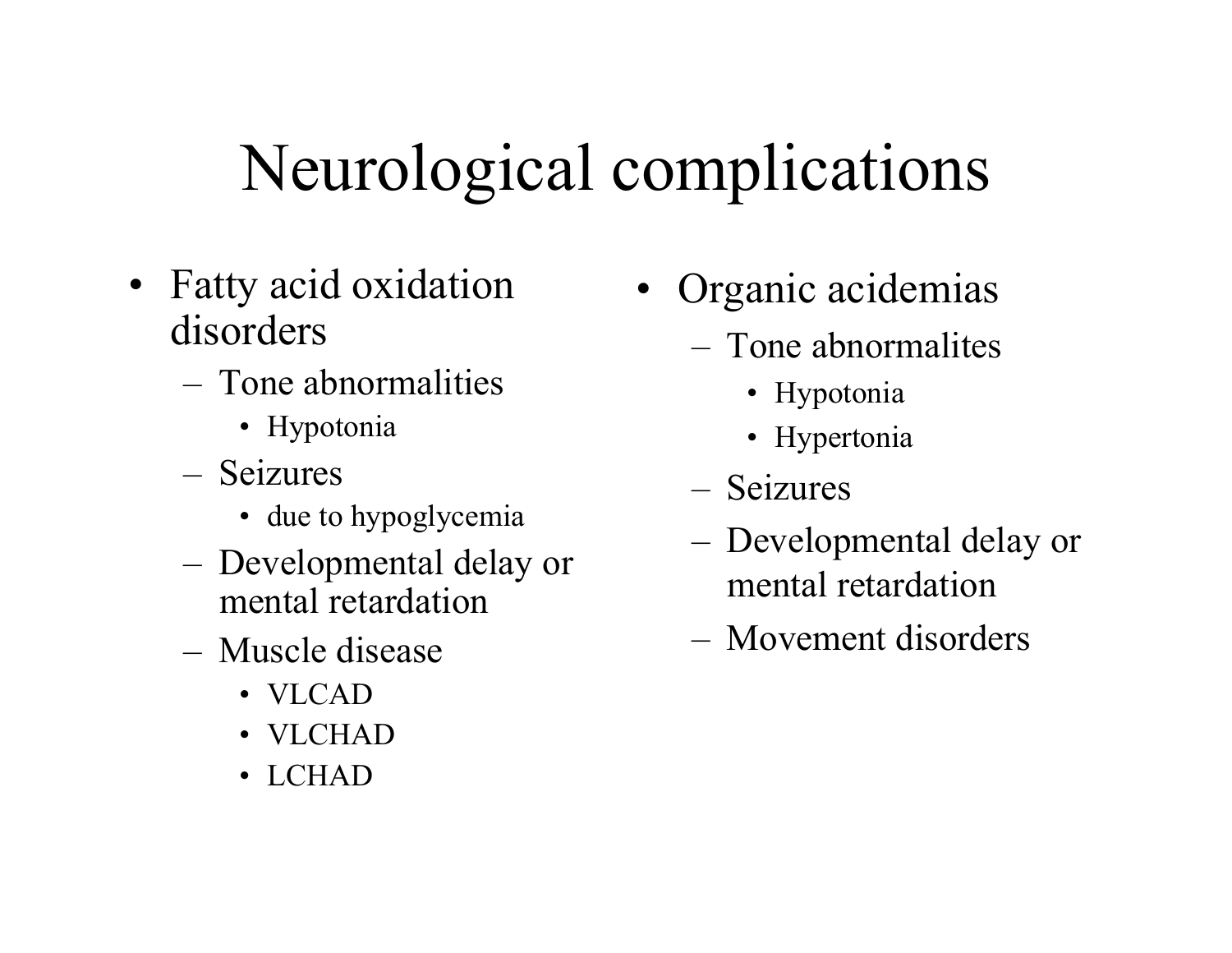- Hypotonia
	- Low muscle tone
	- Results in delayed gross, fine and speech milestones
	- Usually trunk muscles
	- Improves with therapy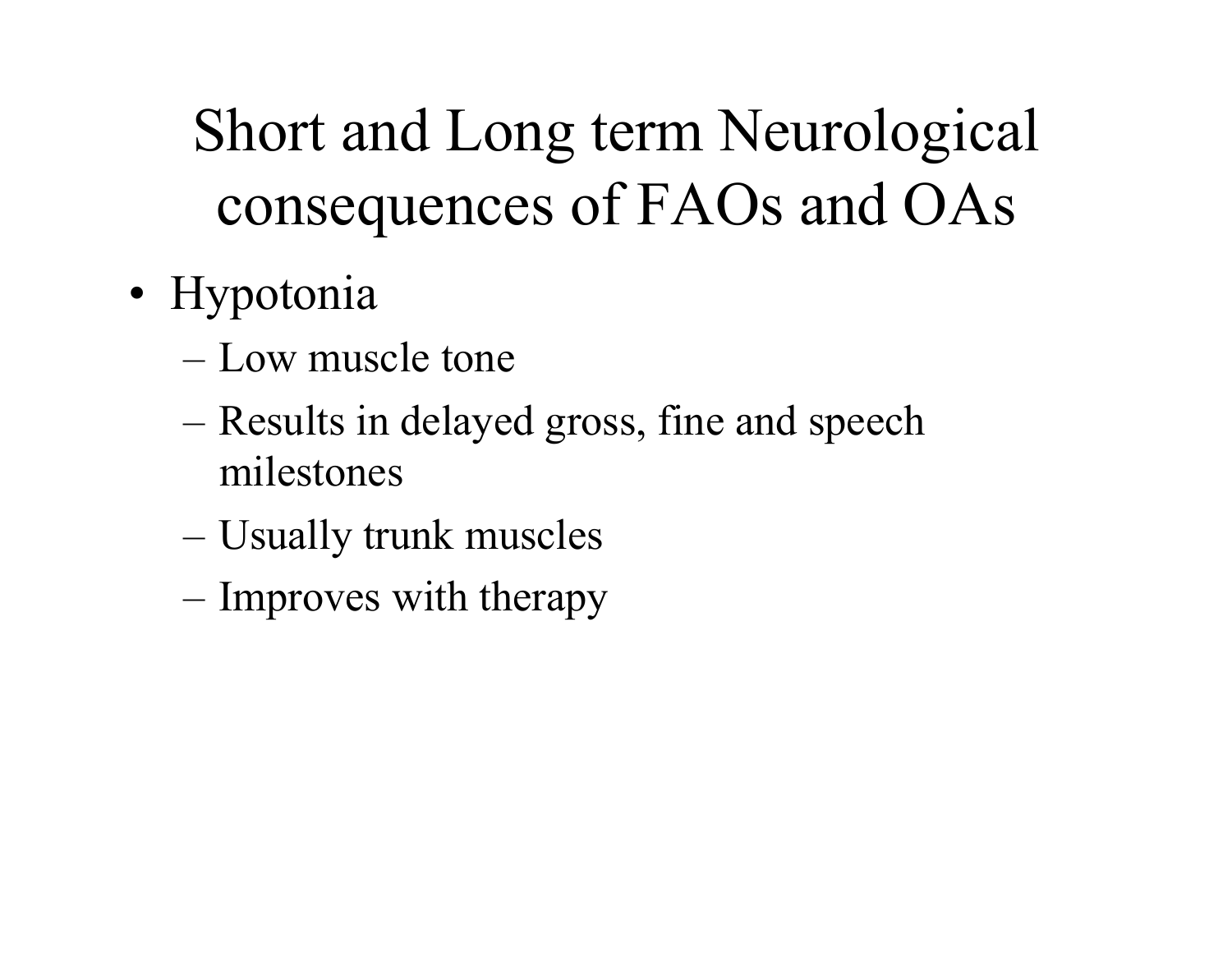- Hypertonia
	- High resting muscle tone
	- Muscles are contracted and stiff
	- Prevents movements
	- Using limb muscles
	- Stretching therapies
	- Medications
	- Surgeries
		- Tendon releases and transfers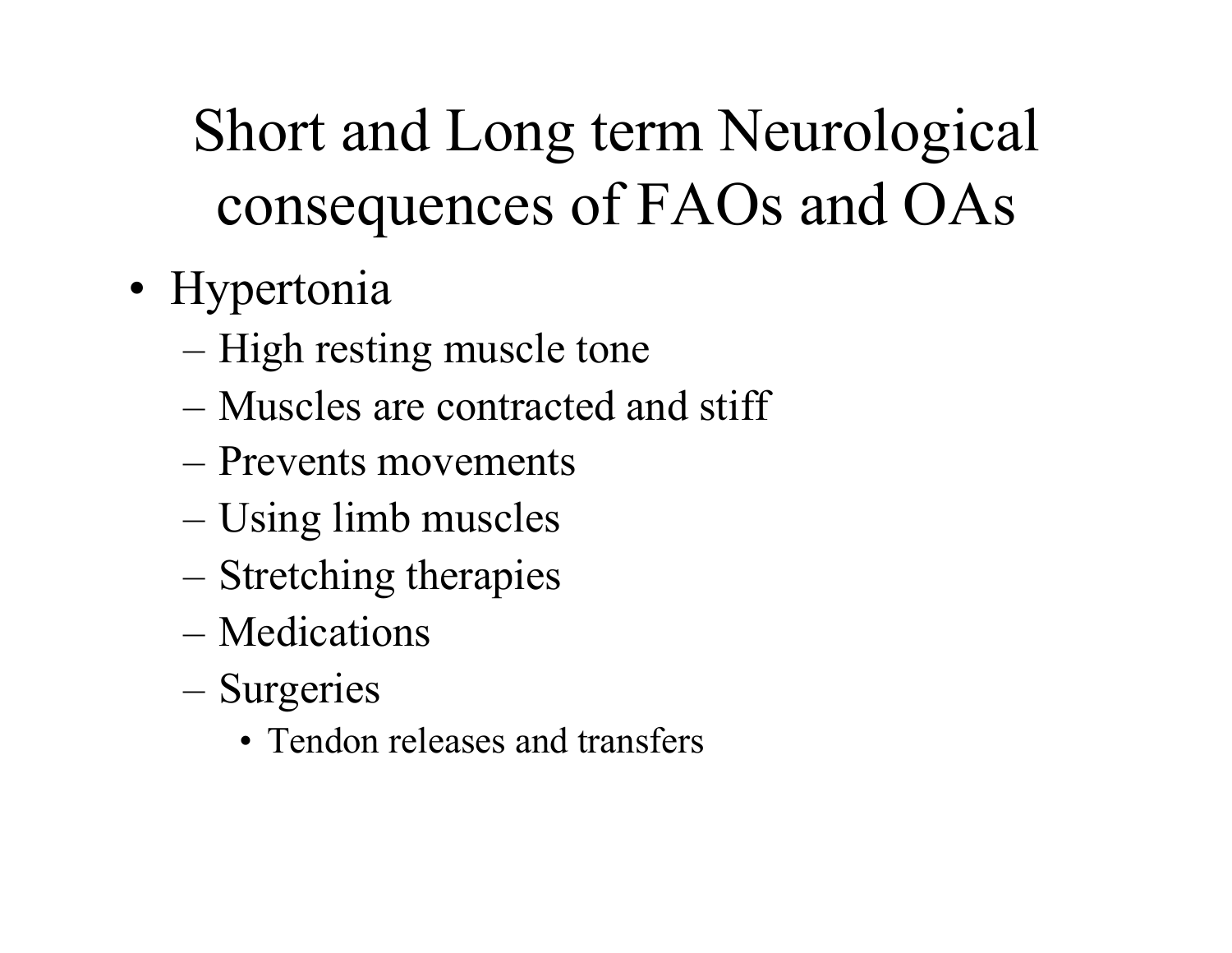- Movement disorders
	- Fixed postures
	- Interfere with purposeful movement
	- Writhing or rapid movements
	- May be induced by purposeful movement
	- Usually disappear in sleep
	- Caution: some medications can make them worse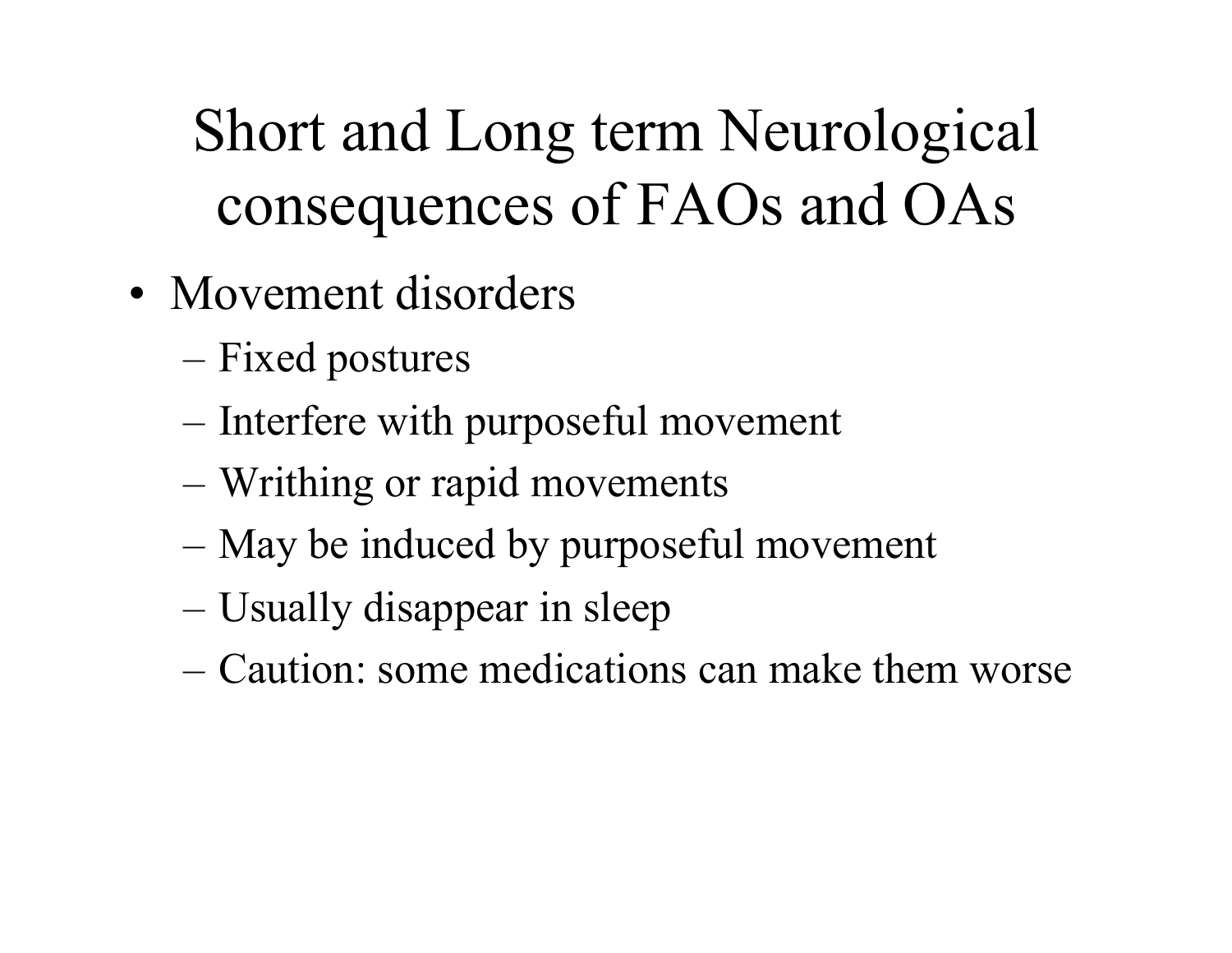- Seizures
	- Single event that may be provoked
		- Hypoglycemia
		- Hyperammonemia
	- Repetitive events
		- Focal
		- generalized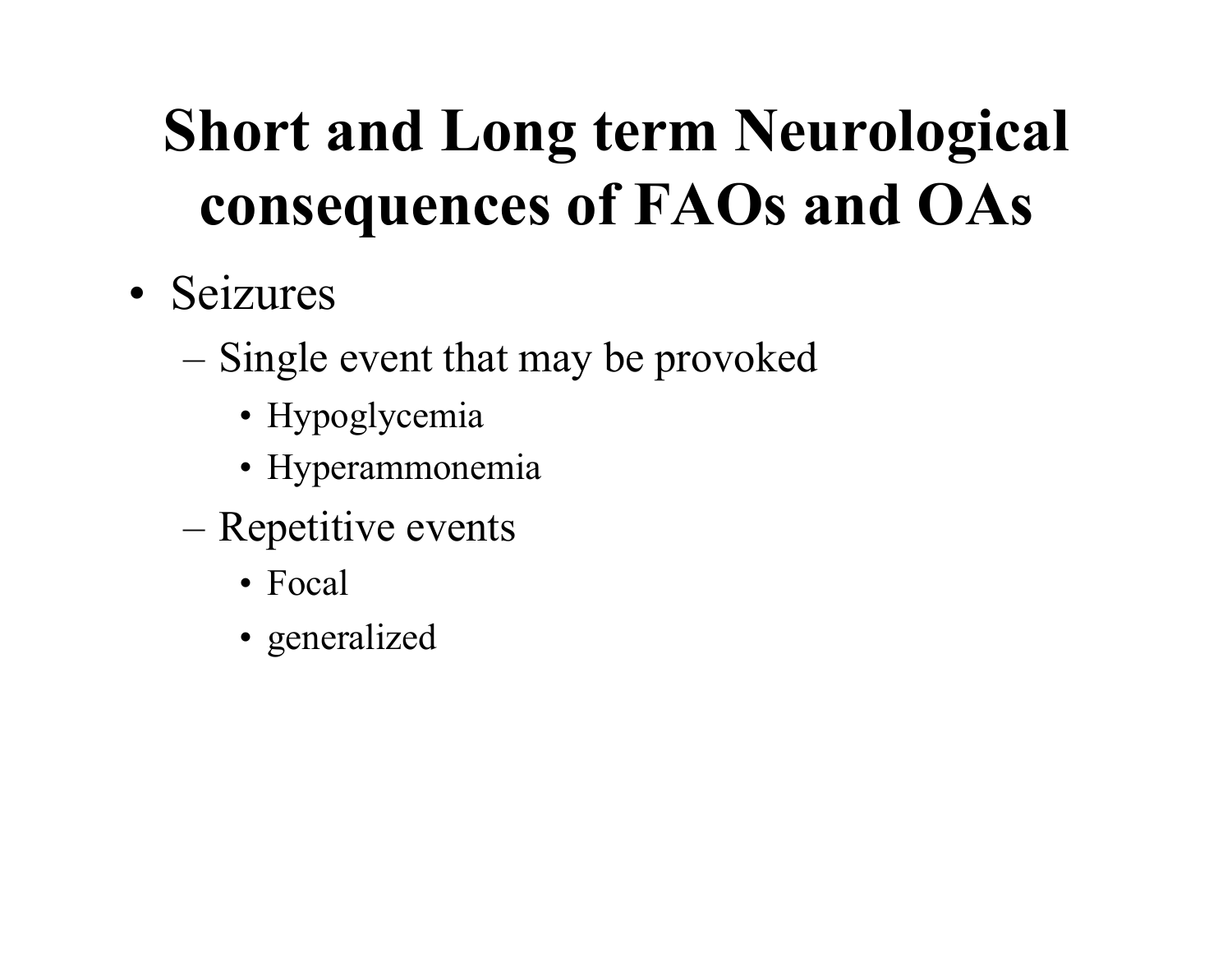#### **Short and Long term Neurological consequences of FAOs and OAs**

- Developmental delay/mental retardation
	- Variable degrees
	- Disorder affects brain
		- Hypoglycemia
		- Seizures
		- Repeated injury
		- Underlying structural or biochemical changes in brain
			- Research needed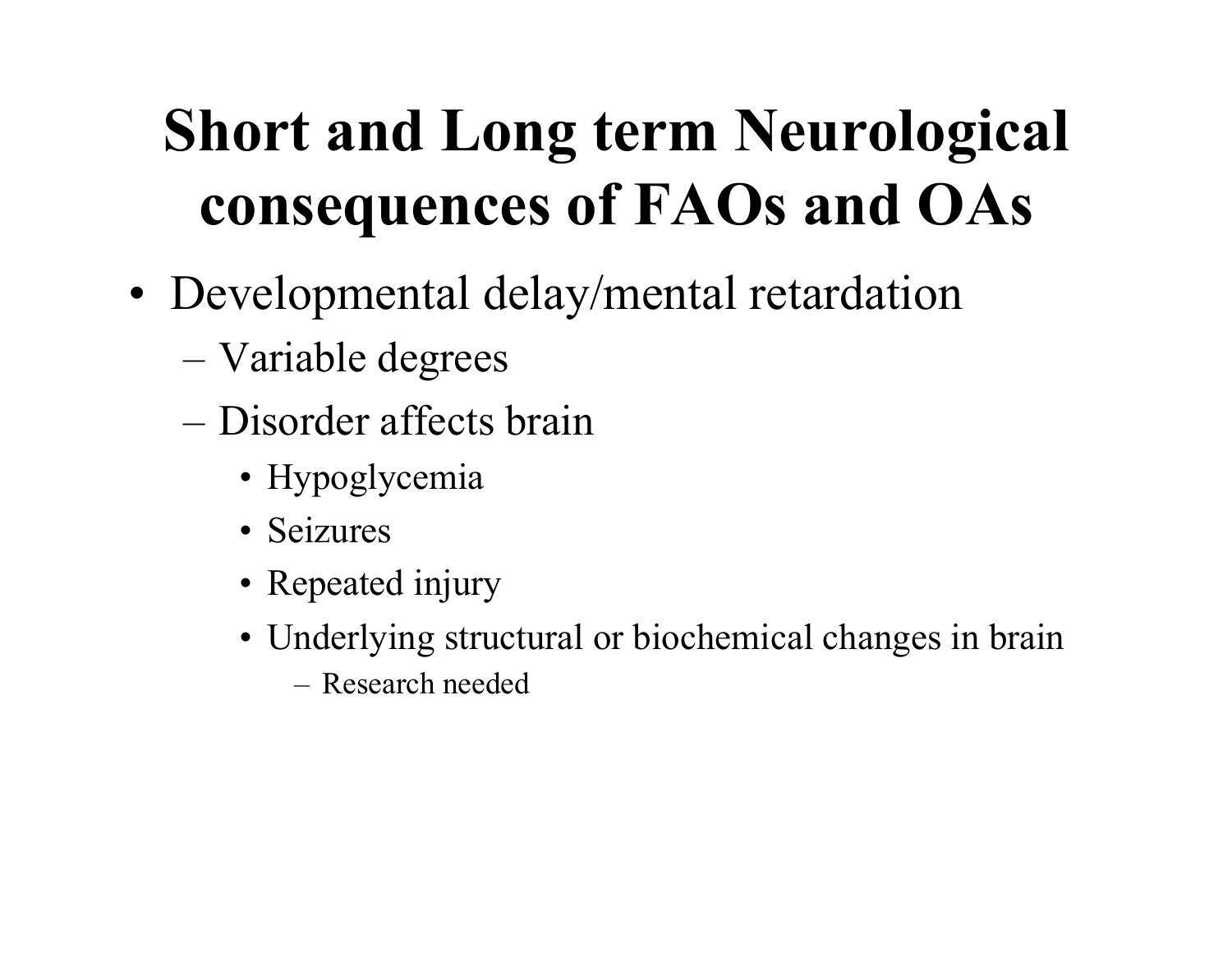#### **Short and Long term Neurological consequences of FAOs**

- Muscle weakness
	- At rest
	- After exercise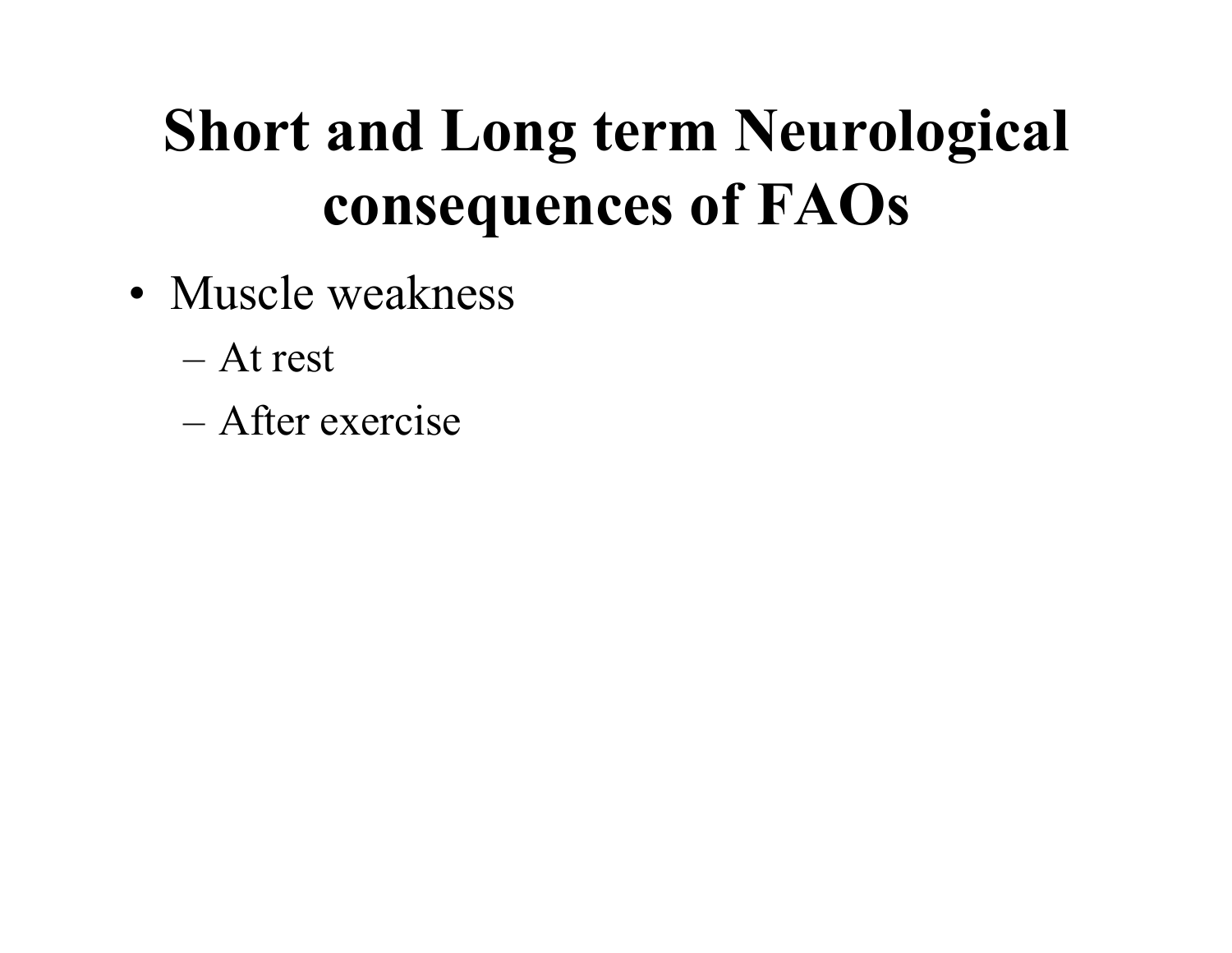- Decreased muscle tone
	- the amount of resistance to movement in a muscle
- It is not the same as muscle weakness, although one can have both
- Not a specific medical disorder
	- It can be a condition on its own
	- It can be associated with another problem where there is progressive loss of muscle tone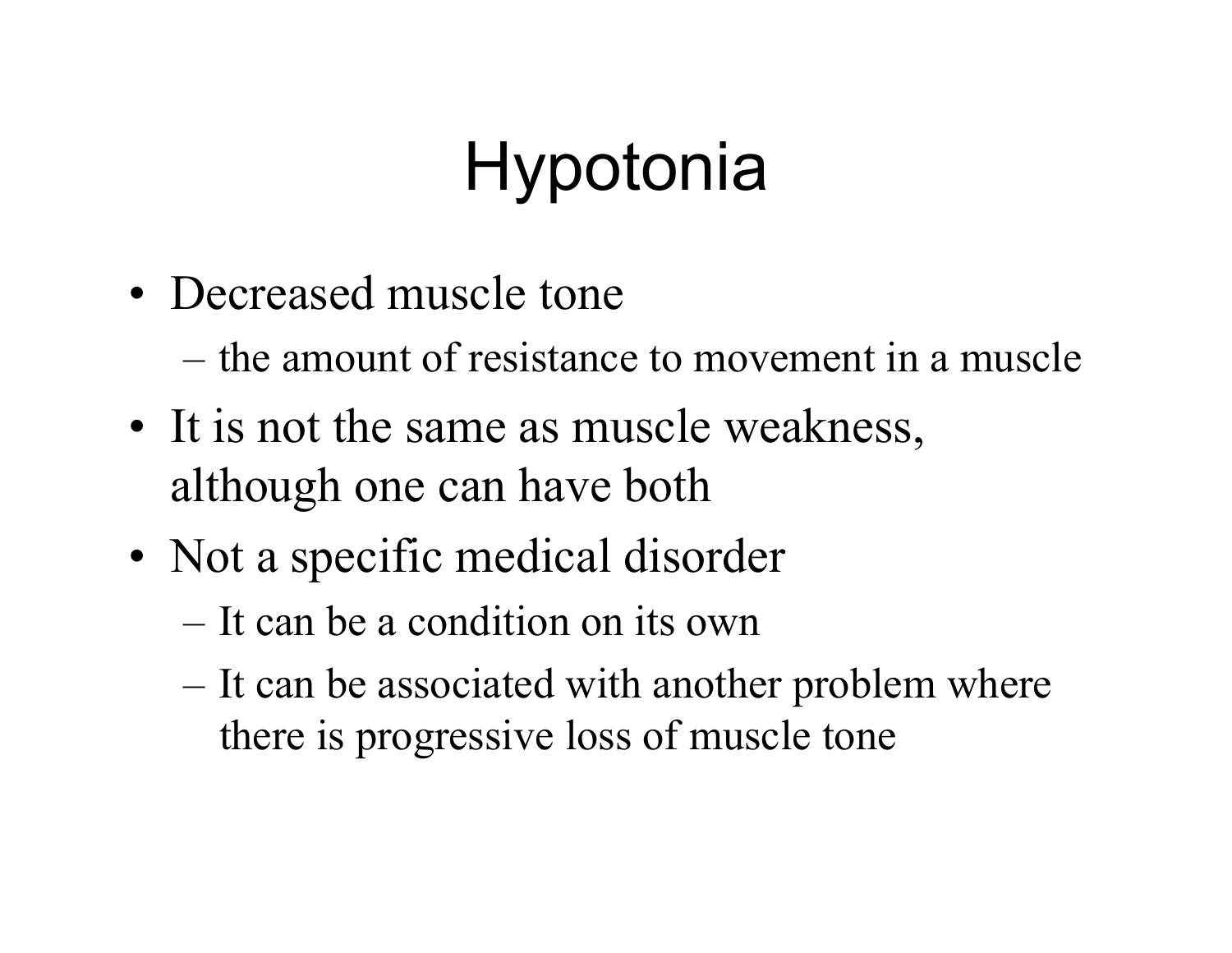- Cause
	- Central nervous system (brain and spinal cord)
	- Muscle disorders
	- Genetic disorders
- It is usually first noticed during infancy
	- Floppy infant
	- Poor head control
	- Weak suck and swallow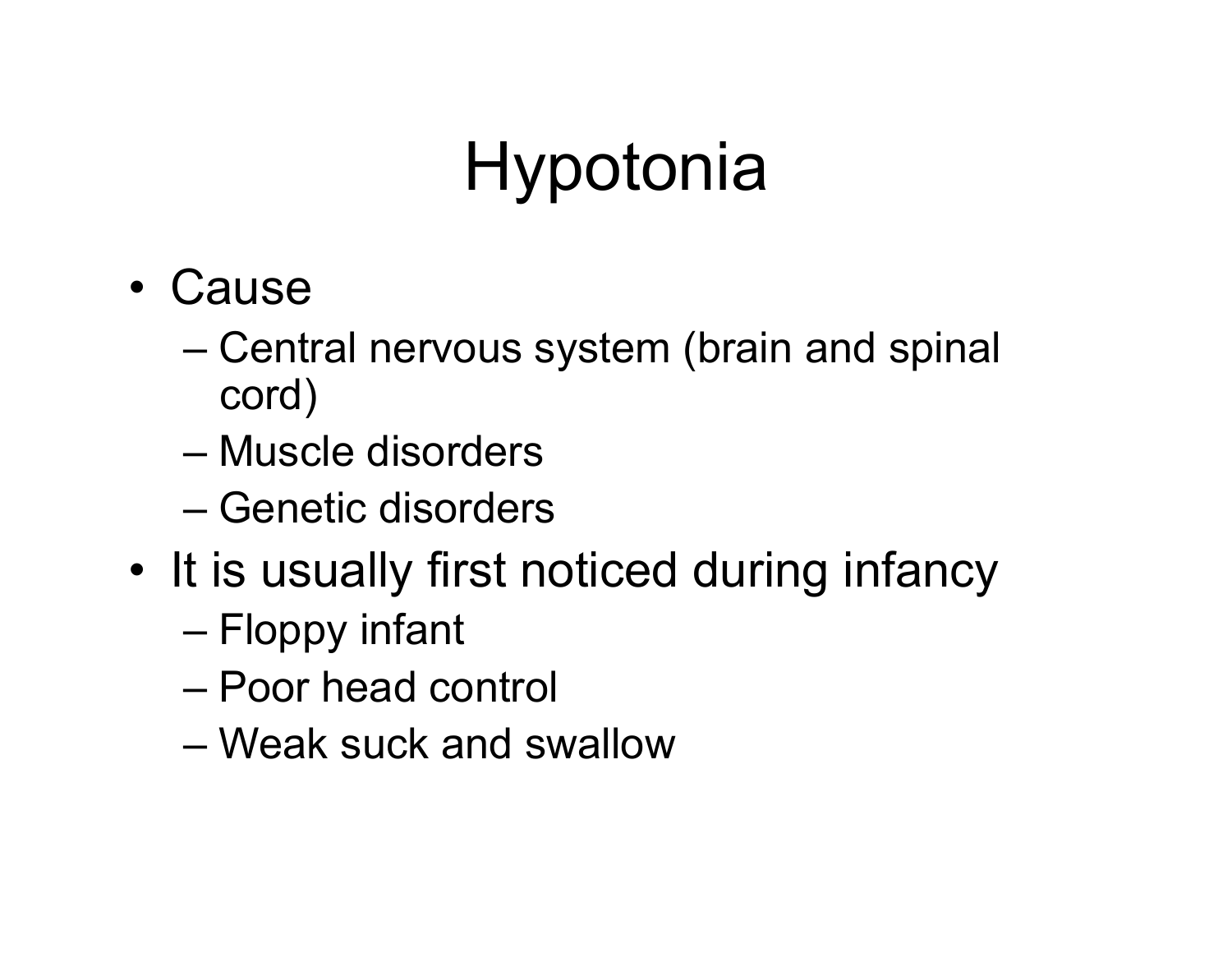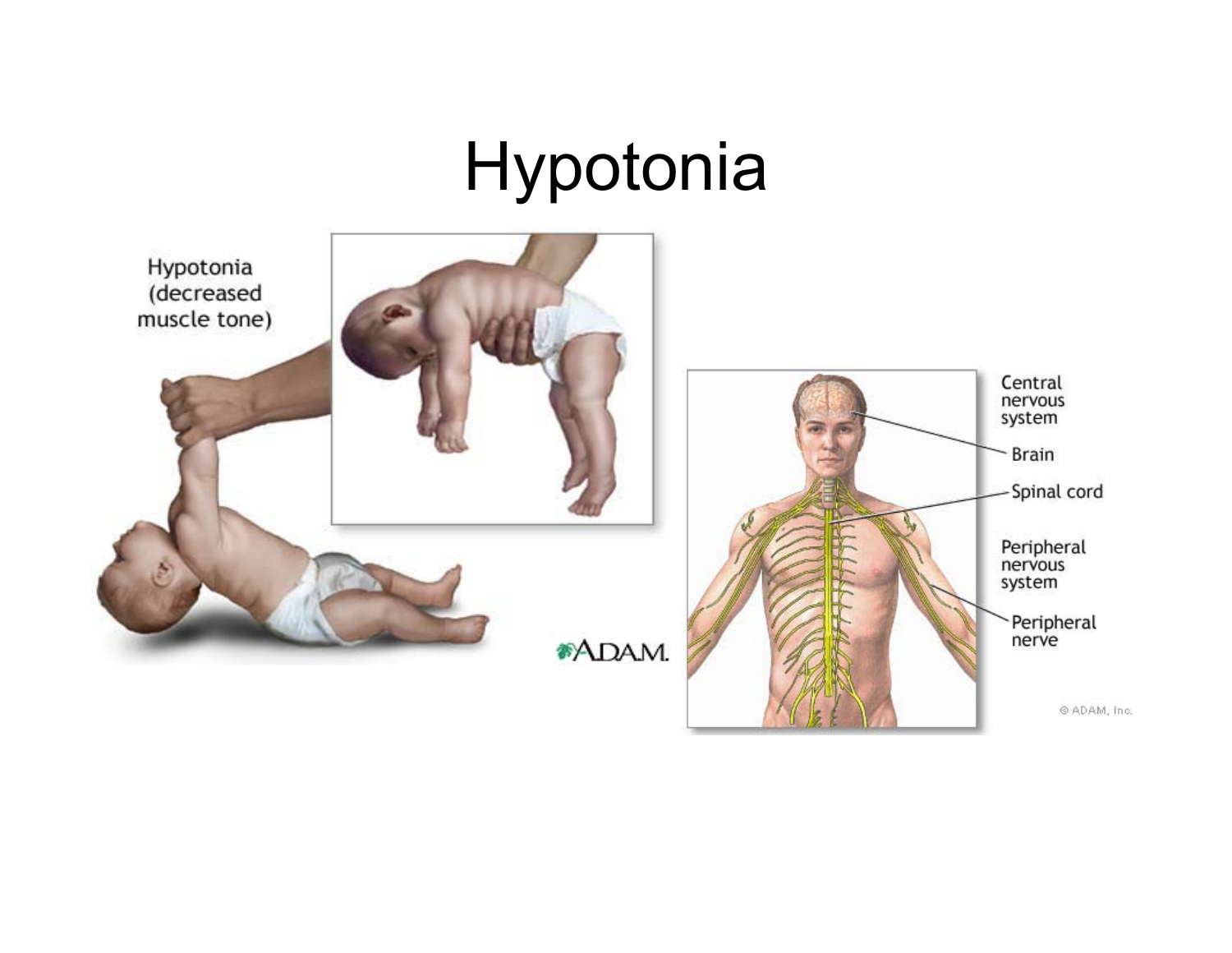# Clinical aspects of hypotonia

- Can involve only the trunk or trunk and extremities
- Delayed Motor skills (requires strength and movement against gravity)
- Hypermobile or hyperflexible joints
- Drooling and speech difficulties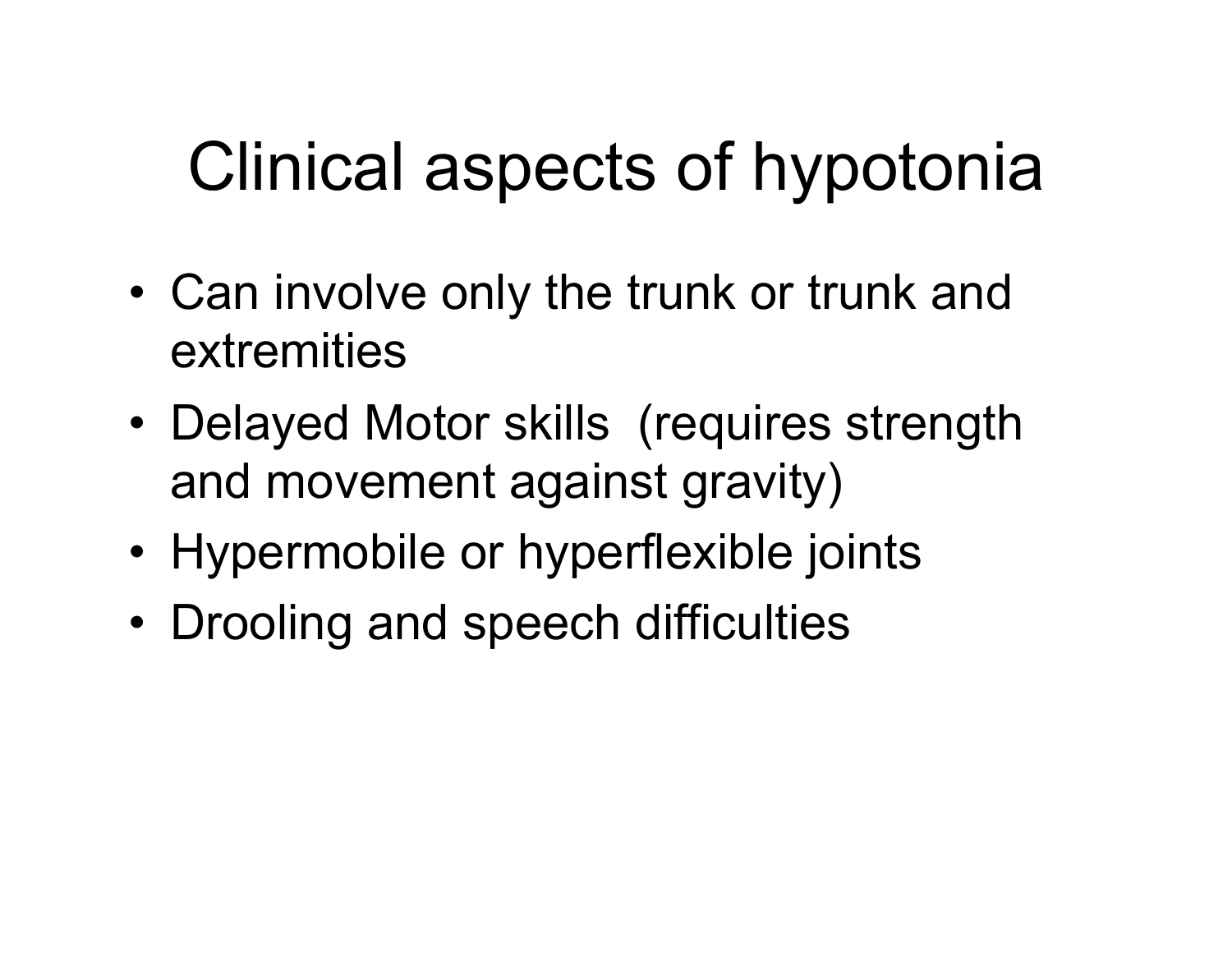#### Clinical manifestations of hypotonia

- Poor tendon reflexes
- Decreased strength
- Decreased activity tolerance
- Rounded shoulder posture and curved back when sitting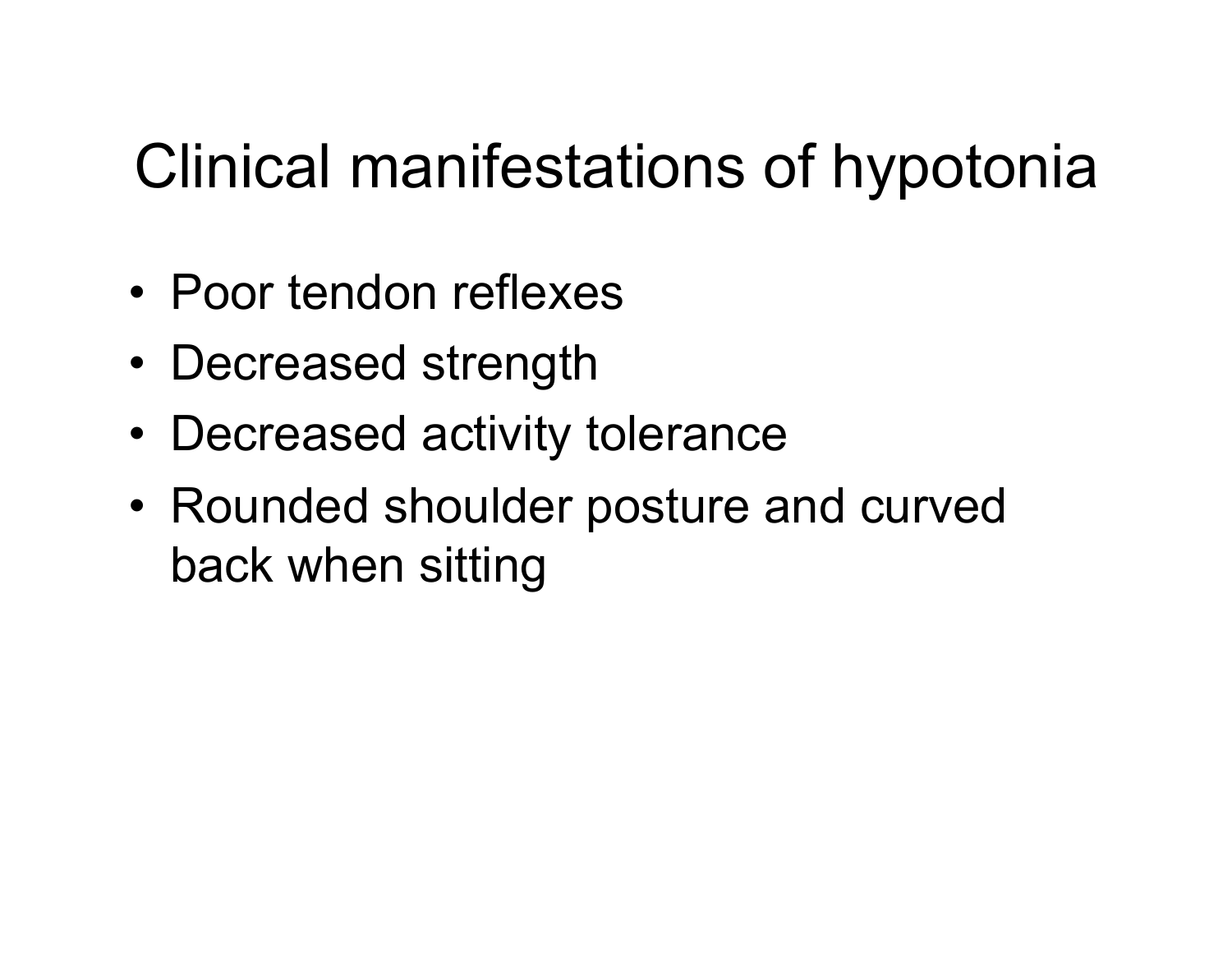# Infantile hypotonia

- Floppy, rag doll
- Difficulty with feeding
	- Mouth muscles cannot maintain a proper suckswallow pattern or a good breastfeeding latch
- Hypotonic infants are late in
	- Lifting their heads while lying on their stomachs
	- Rolling over
	- Lifting themselves into a sitting position
	- Sitting without falling over
	- Balancing
	- Crawling
	- Walking independently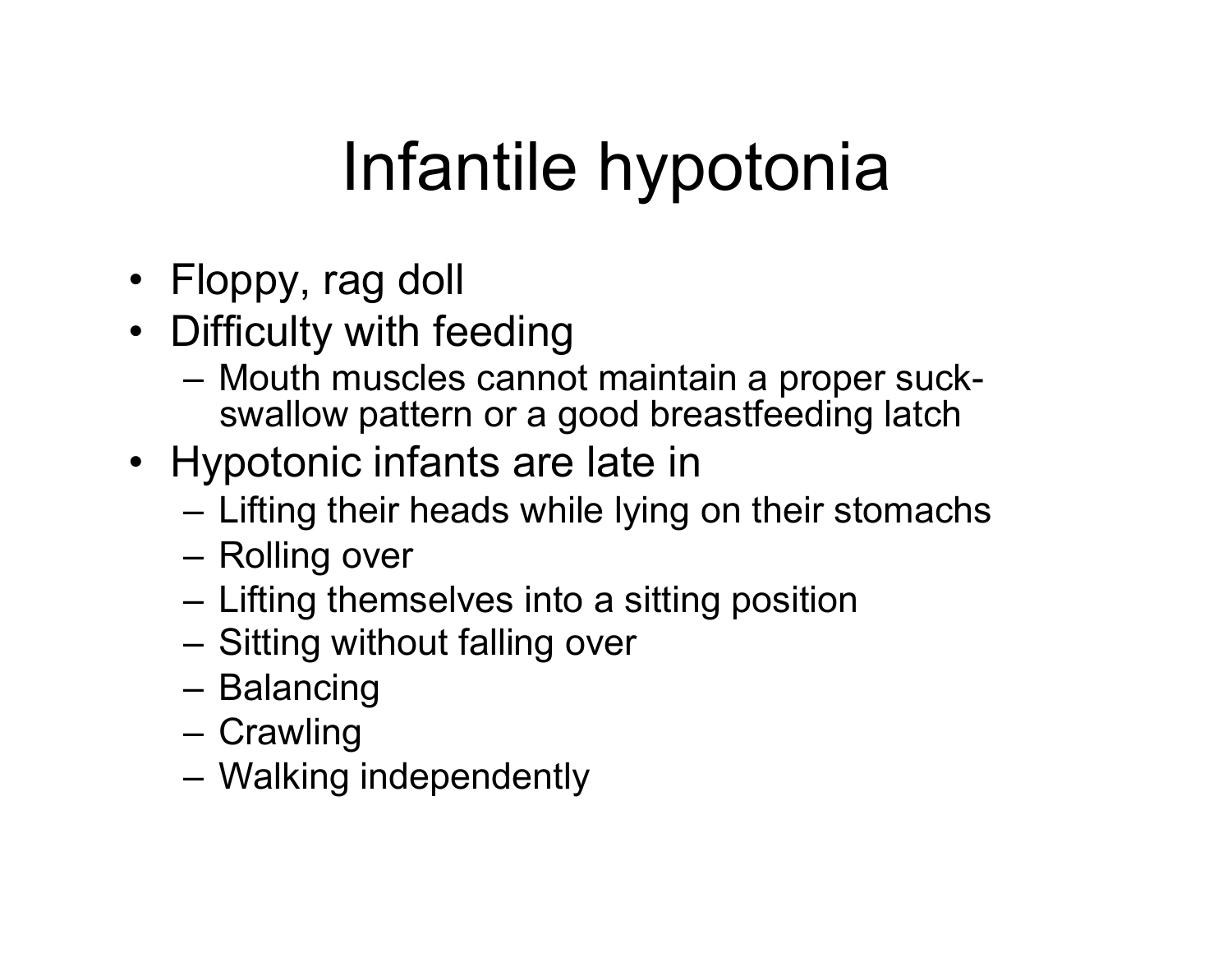# Hypotonia and motor delays

- Delayed developmental milestones – degree of delay can vary widely
- Motor skills are particularly susceptible to the low-tone disability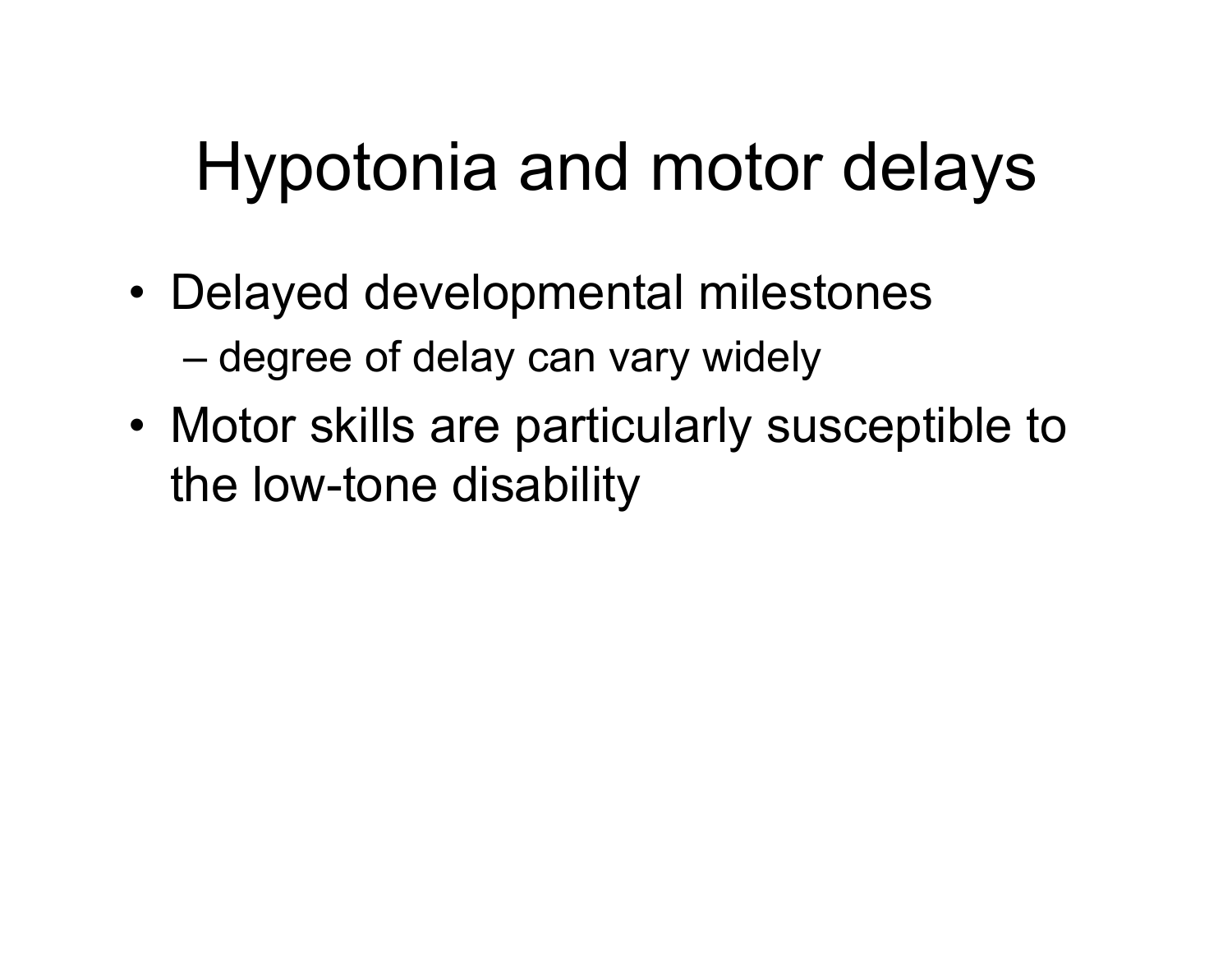# Hypotonia and motor delays

- They can be divided into two areas
	- Gross motor skills
		- Walking, pulling up against gravity
	- Fine motor skills
		- grasping a toy
		- transferring a small object from hand to hand
		- pointing out objects
		- following movement with the eyes
		- self feeding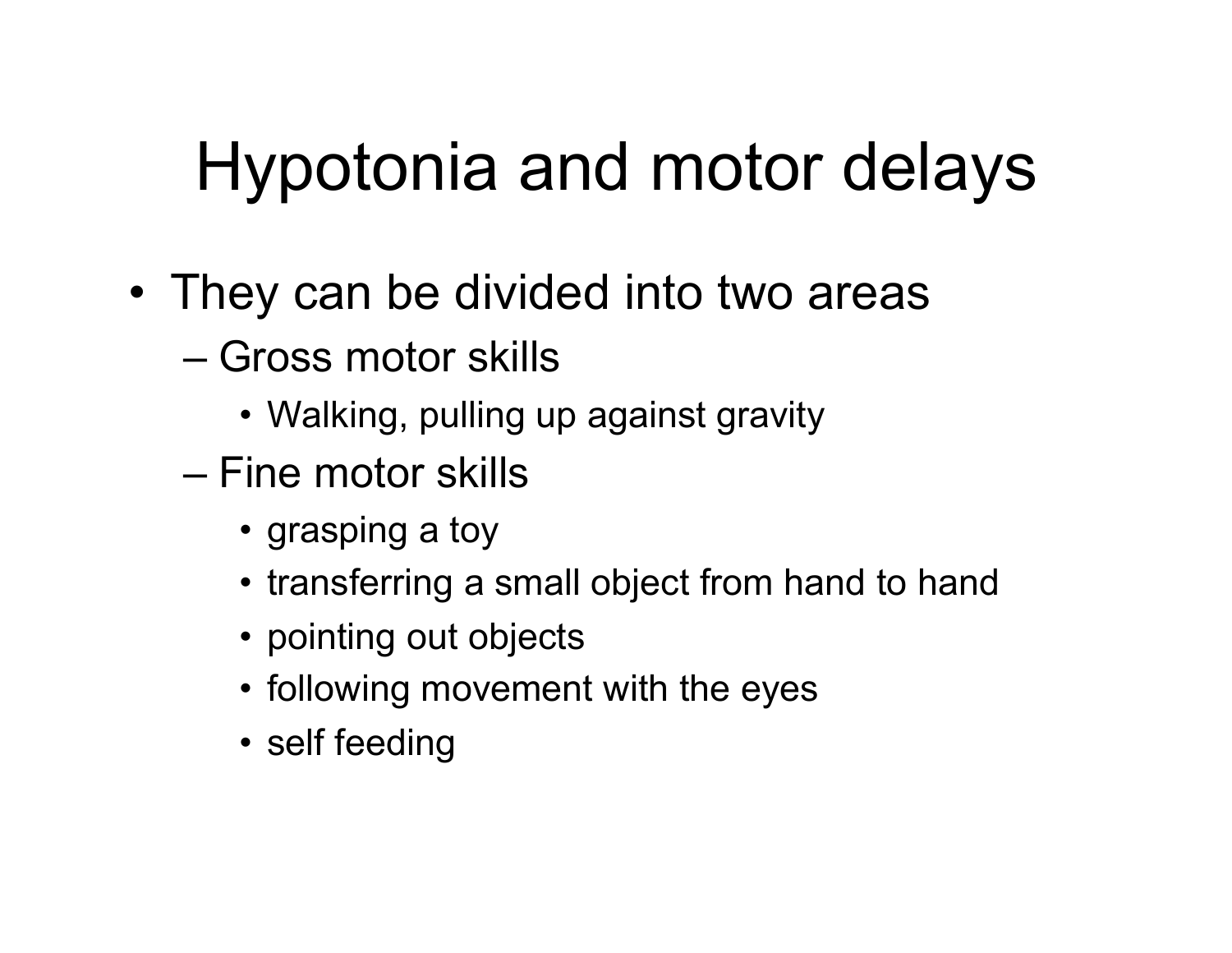# Speech delays and hypotonia

- Speak later than their peers
	- appear to understand a large vocabulary
	- can obey simple commands
- Difficulties with muscles in the mouth and jaw
	- inhibit proper pronunciation
	- discourage experimentation with word combination and sentence-forming
- Feeding difficulties
	- Chewing
	- Textures
	- Mouth play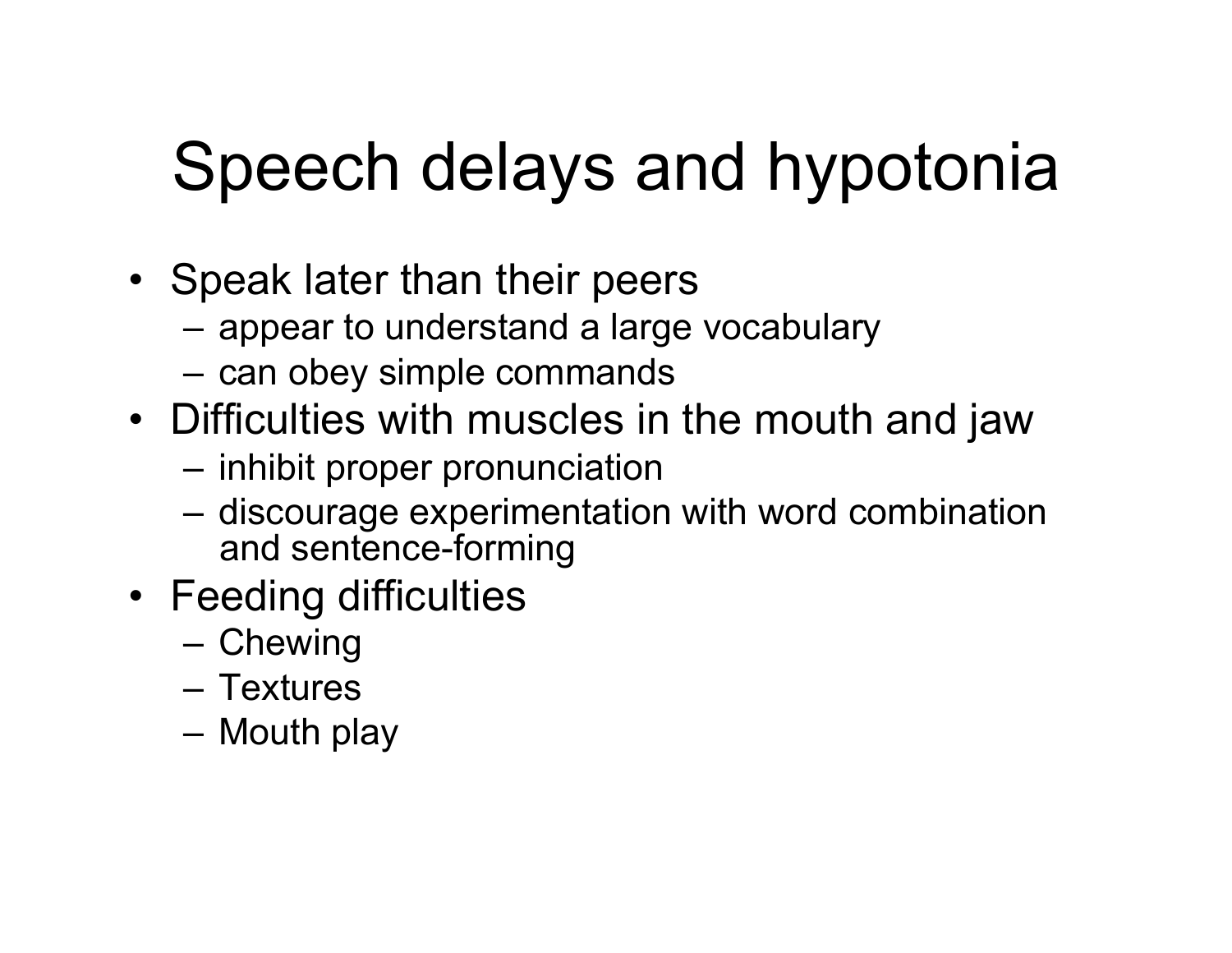## Hypotonia versus weakness

- The low muscle tone associated with hypotonia is often confused with low muscle strength
	- Muscle tone is the ability of the muscle to respond to a stretch
	- The child with low tone has muscles that are
		- slow to initiate a muscle contraction
		- contract very slowly in response to a stimulus
		- cannot maintain a contraction
	- Muscles remain loose and very stretchy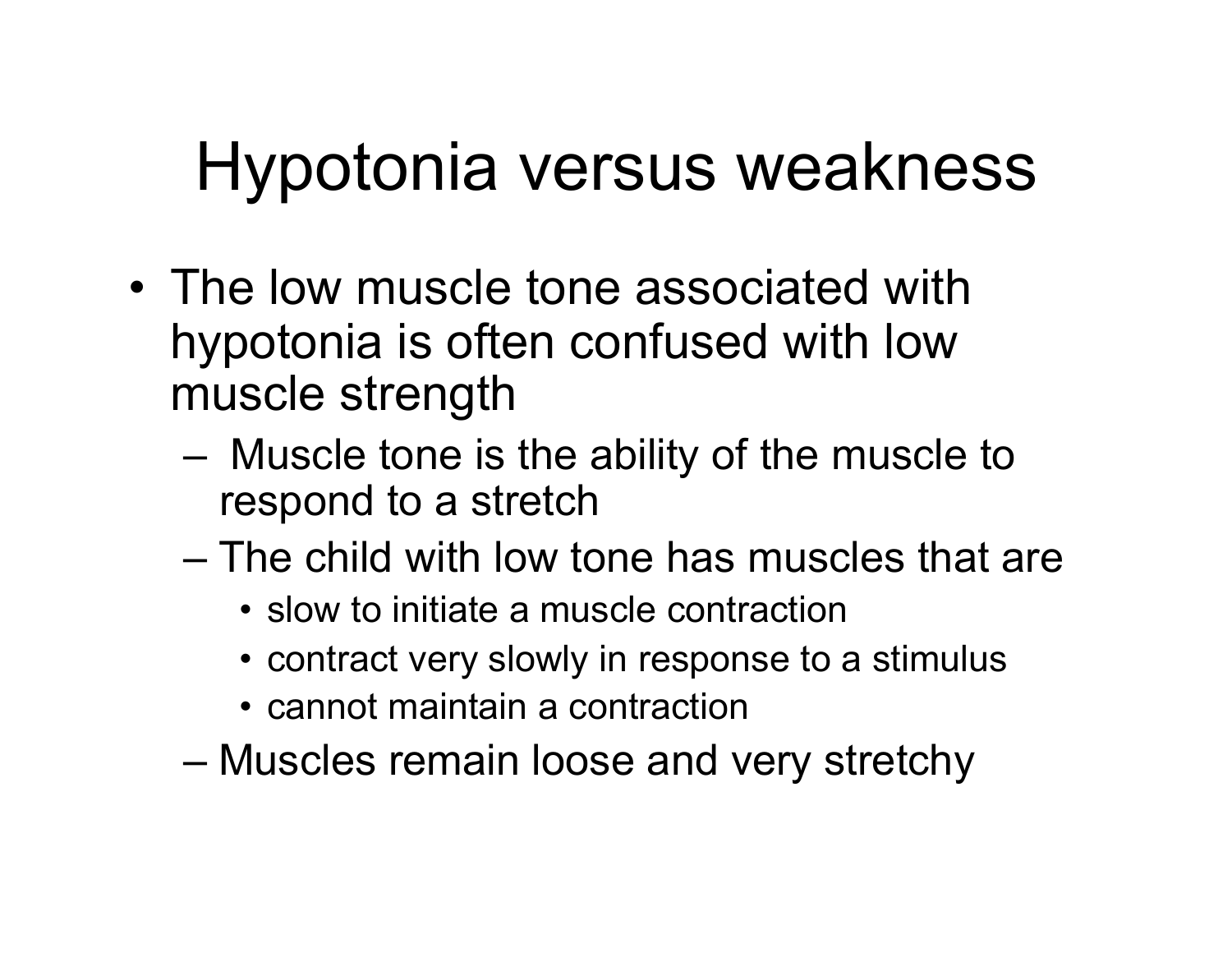## Workup for hypotonia

- Computerized tomography (CT) scans
- Magnetic resonance imaging (MRI) scans
- Blood tests
	- CPK
- Electromyography (EMG)
- Muscle and nerve biopsy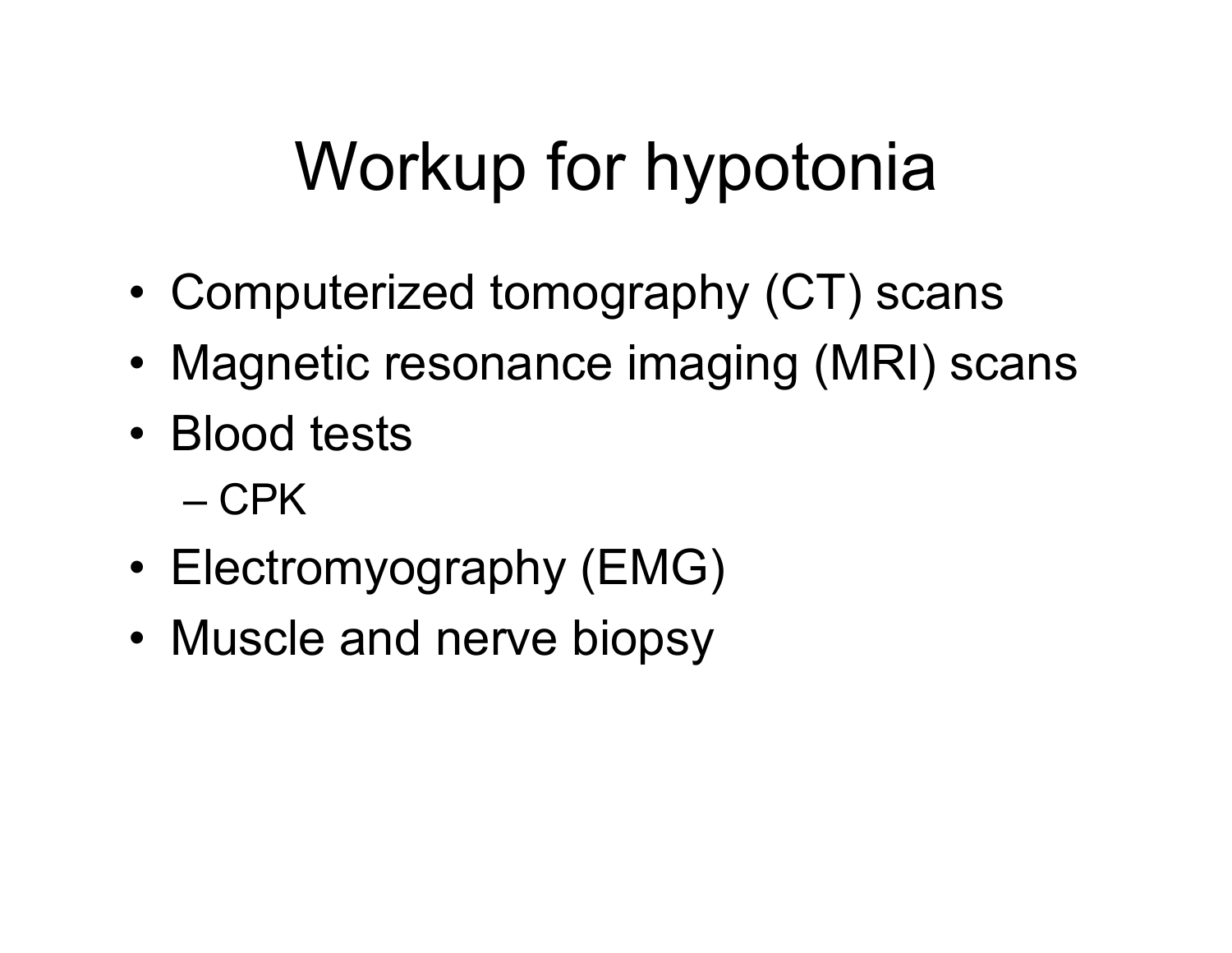- Often evaluated by physical and occupational therapists
	- series of exercises to assess developmental progress, or observation of physical interactions
- Hypotonic child has difficulty with spatial location
	- develop recognizable coping mechanisms
		- locking the knees while attempting to walk
		- tendency to observe the physical activity of those around them for a long time before attempting to imitate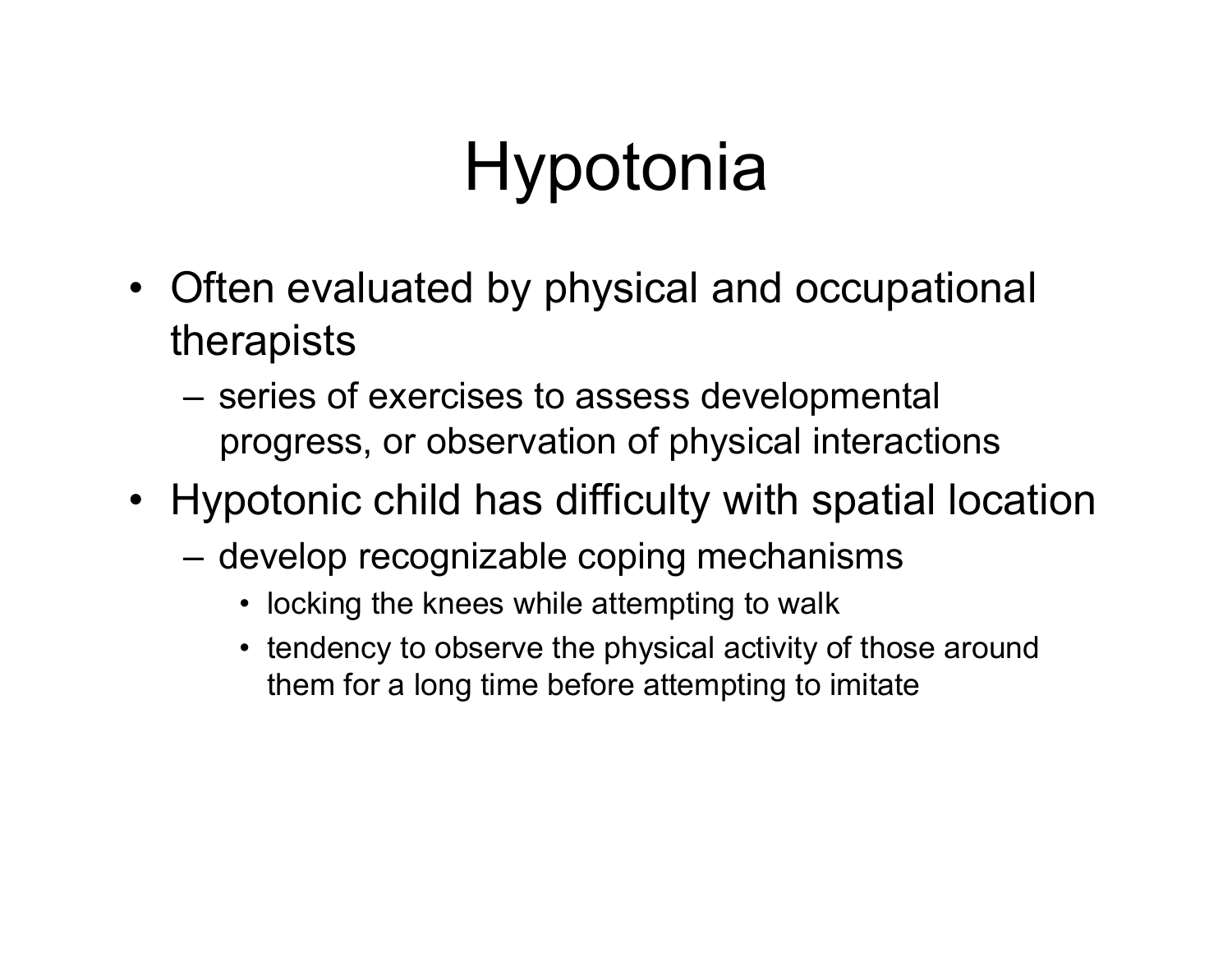# Different names for hypotonia

- Low Muscle Tone
- Benign Congenital Hypotonia
- Congenital Hypotonia
- Congenital Muscle Hypotonia
- Congenital Muscle Weakness
- Amyotonia Congenita
- Floppy Baby Syndrome
- Infantile Hypotonia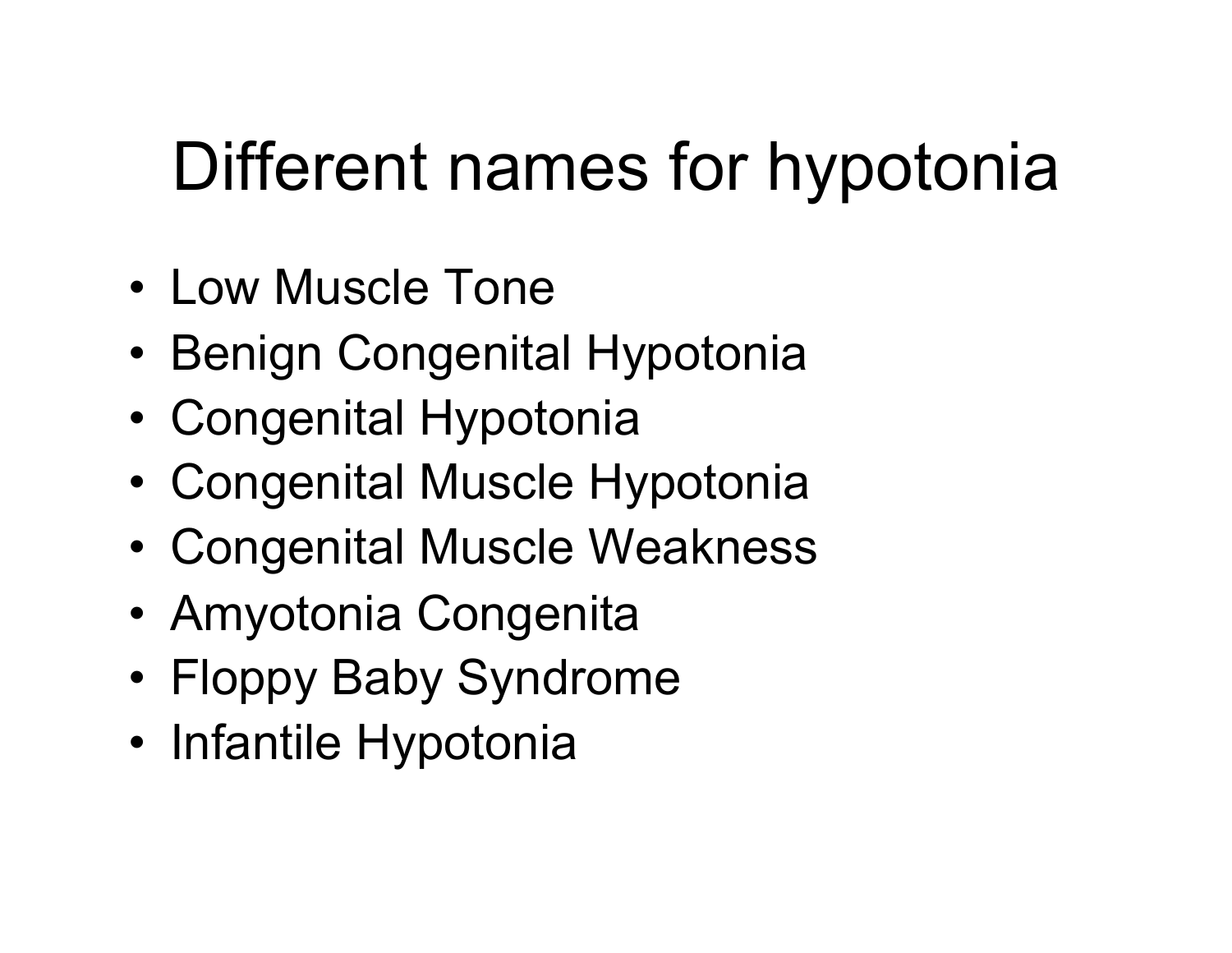## Management and treatment

- No known treatment or cure for most (or perhaps all) causes of hypotonia
	- The outcome depends on the underlying disease
	- In some cases, muscle tone improves over time
	- Patient may learn or devise coping mechanisms that enable him to overcome the most disabling aspects of the disorder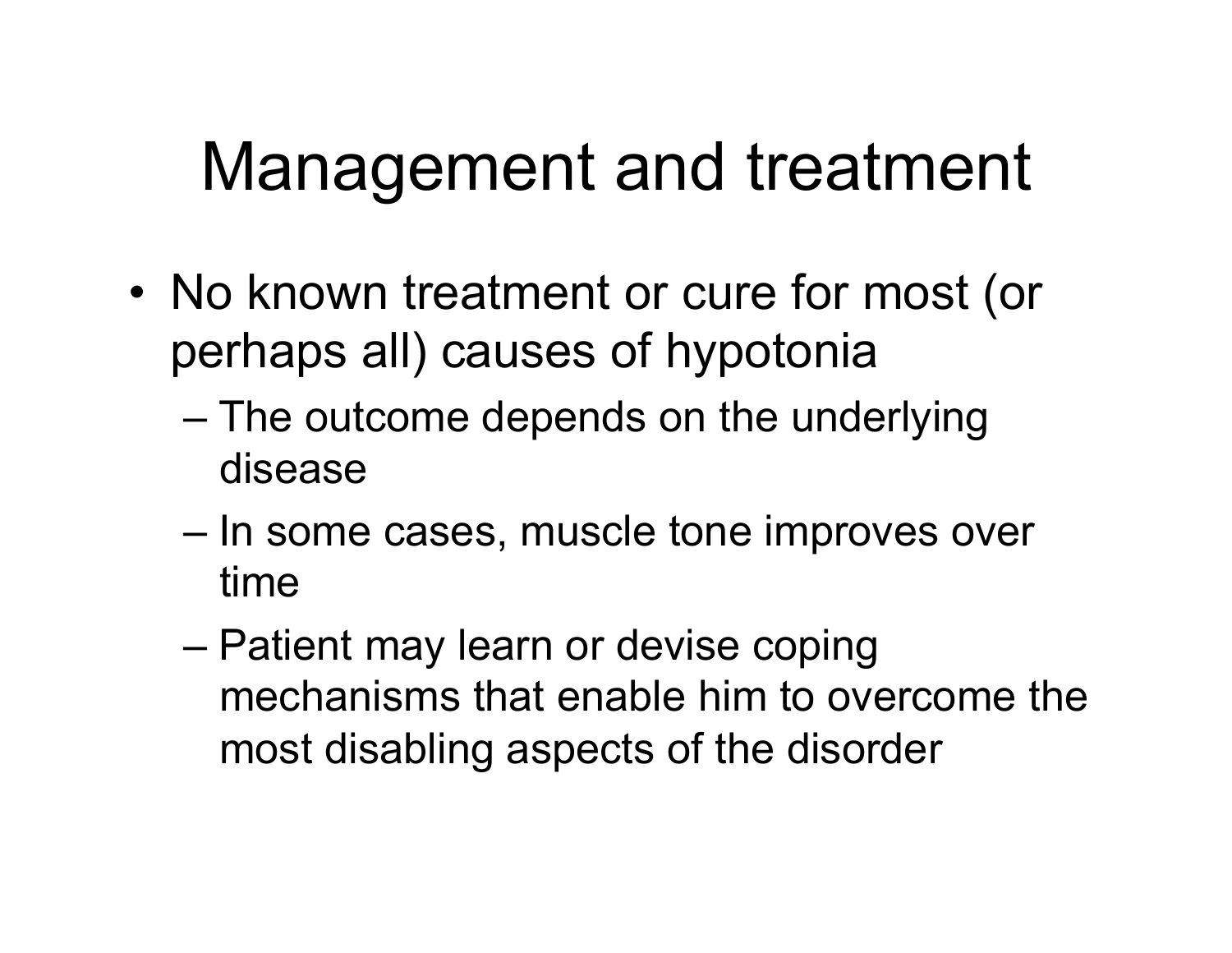# Management of hypotonia

- If the underlying cause is known
	- treatment is tailored to the specific disease,
	- symptomatic and supportive therapy for the hypotonia
- In very severe cases, treatment may be primarily supportive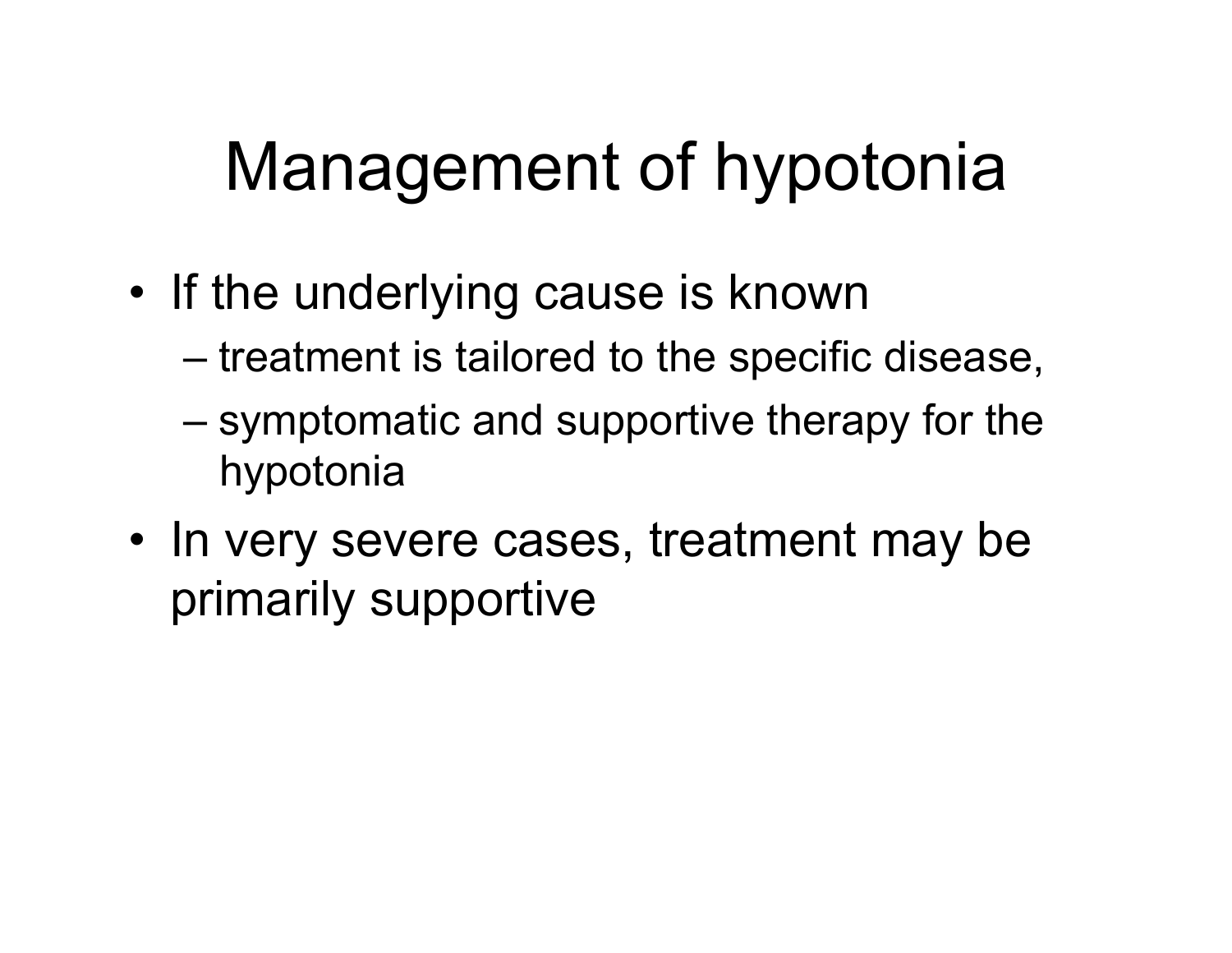# Management of hypotonia

- Physical therapy can improve fine motor control and overall body strength
- Occupational therapy to assist with fine motor skill development and hand control, and speech-language therapy can help breathing, speech, and swallowing difficulties
- Therapy for infants and young children may also include sensory stimulation programs
- Ankle/foot orthoses are sometimes used for weak ankle muscles
- Toddlers and children with speech difficulties may benefit greatly by using sign language or picture exchange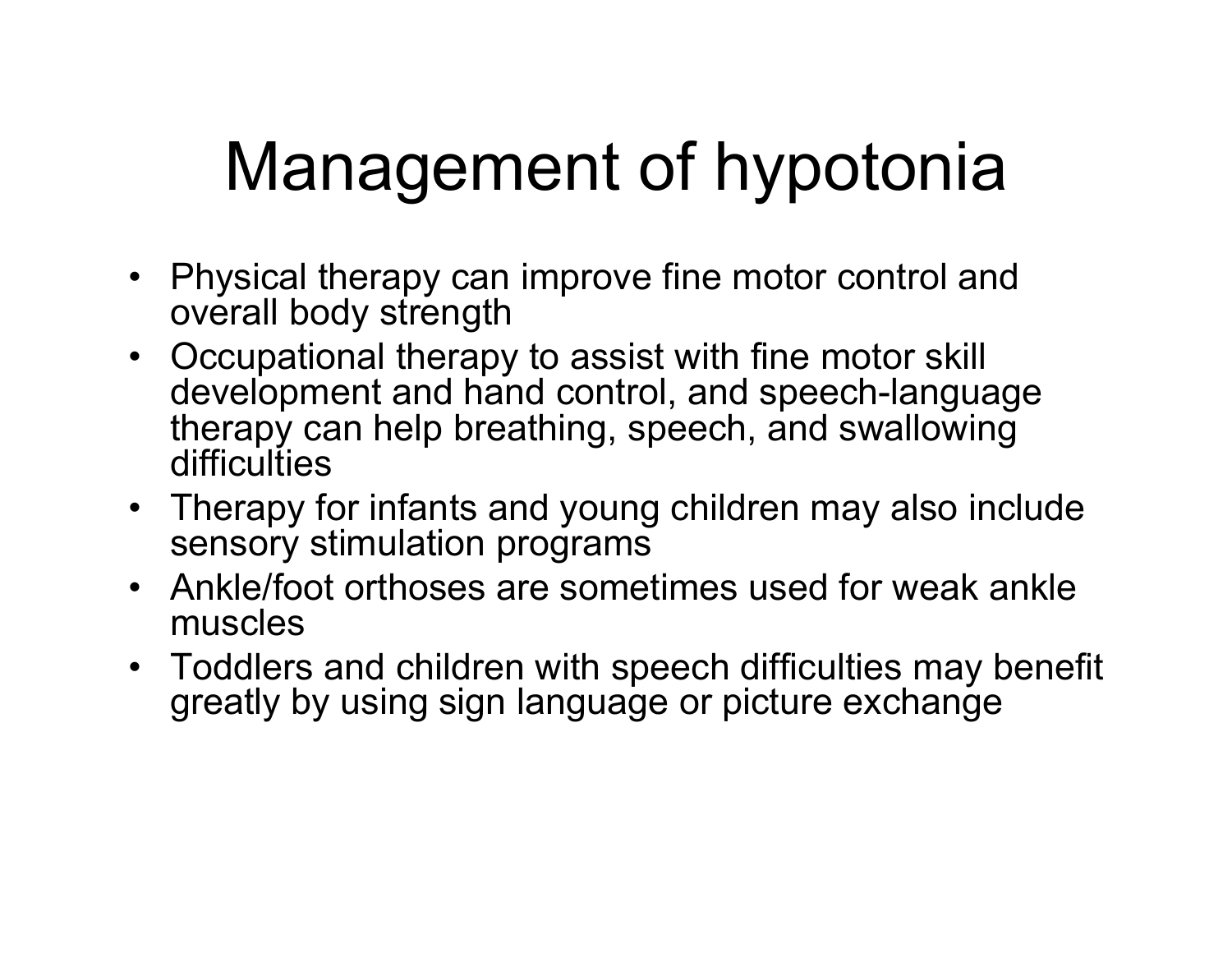- Diagnostic tests
	- CT or MRI scan of the brain
	- EMG to evaluate nerve and muscle function
	- EEG to measure electrical activity in the brain may also be necessary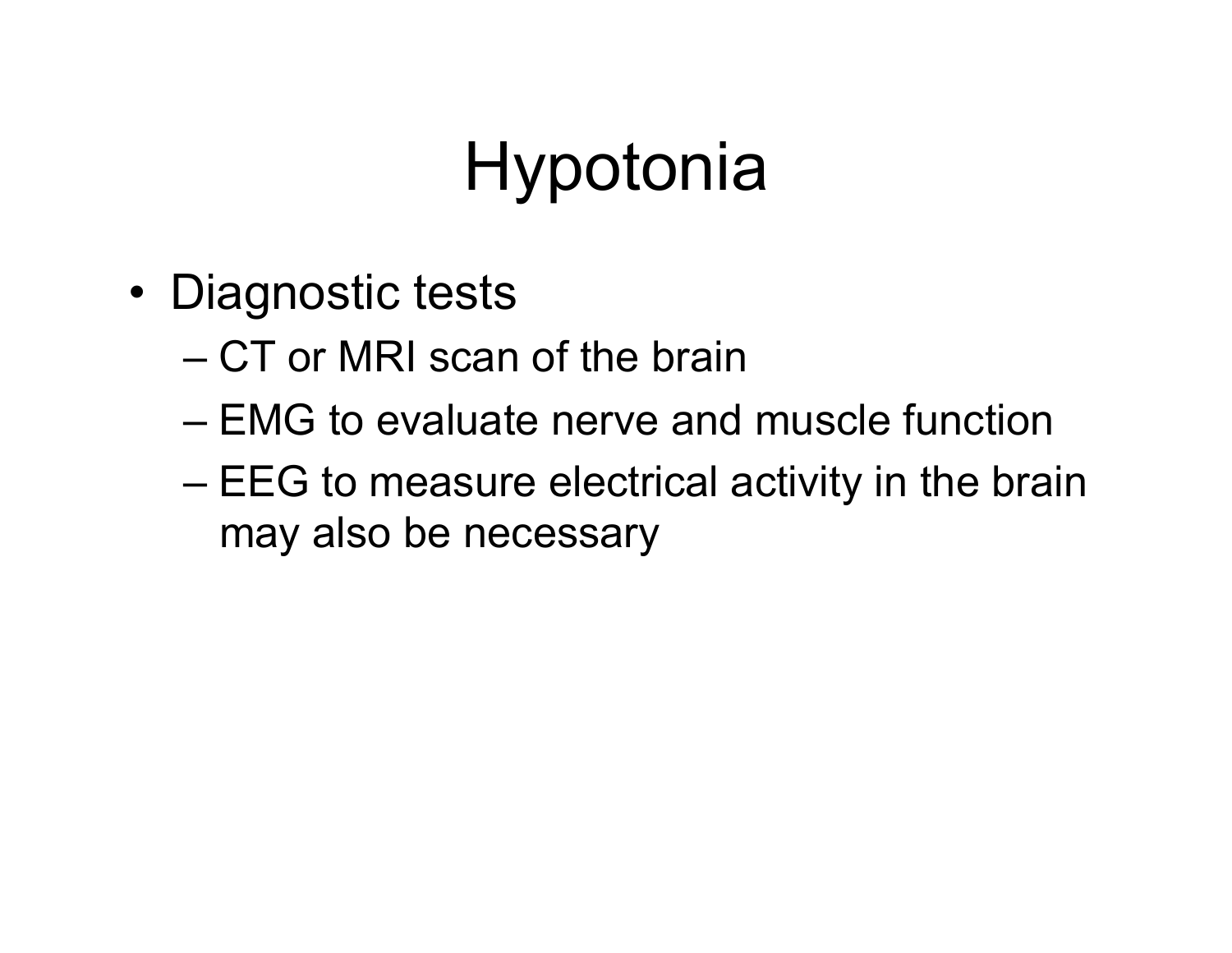# **Hypertonia**

- Abnormal increase in the tightness of muscle tone
- Reduced ability of a muscle to stretch

– increased stiffness

• Accompanied by spasticity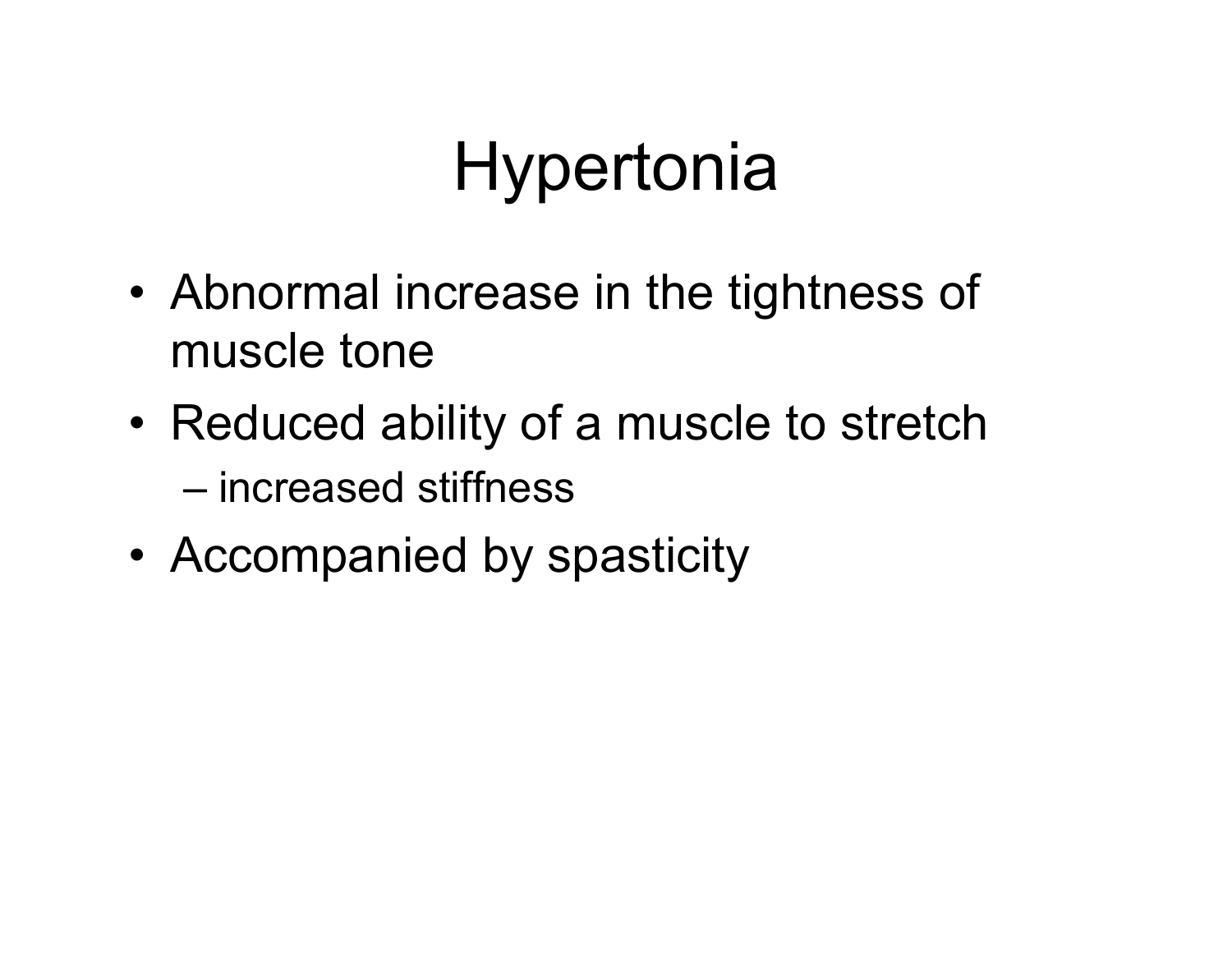# Causes of hypertonia

- Damage to upper motor neurons
	- Brain
	- Spinal cord
- Clinical features
	- Spasticity (overactive reflexes)
	- Rigidity (constant muscle contractions)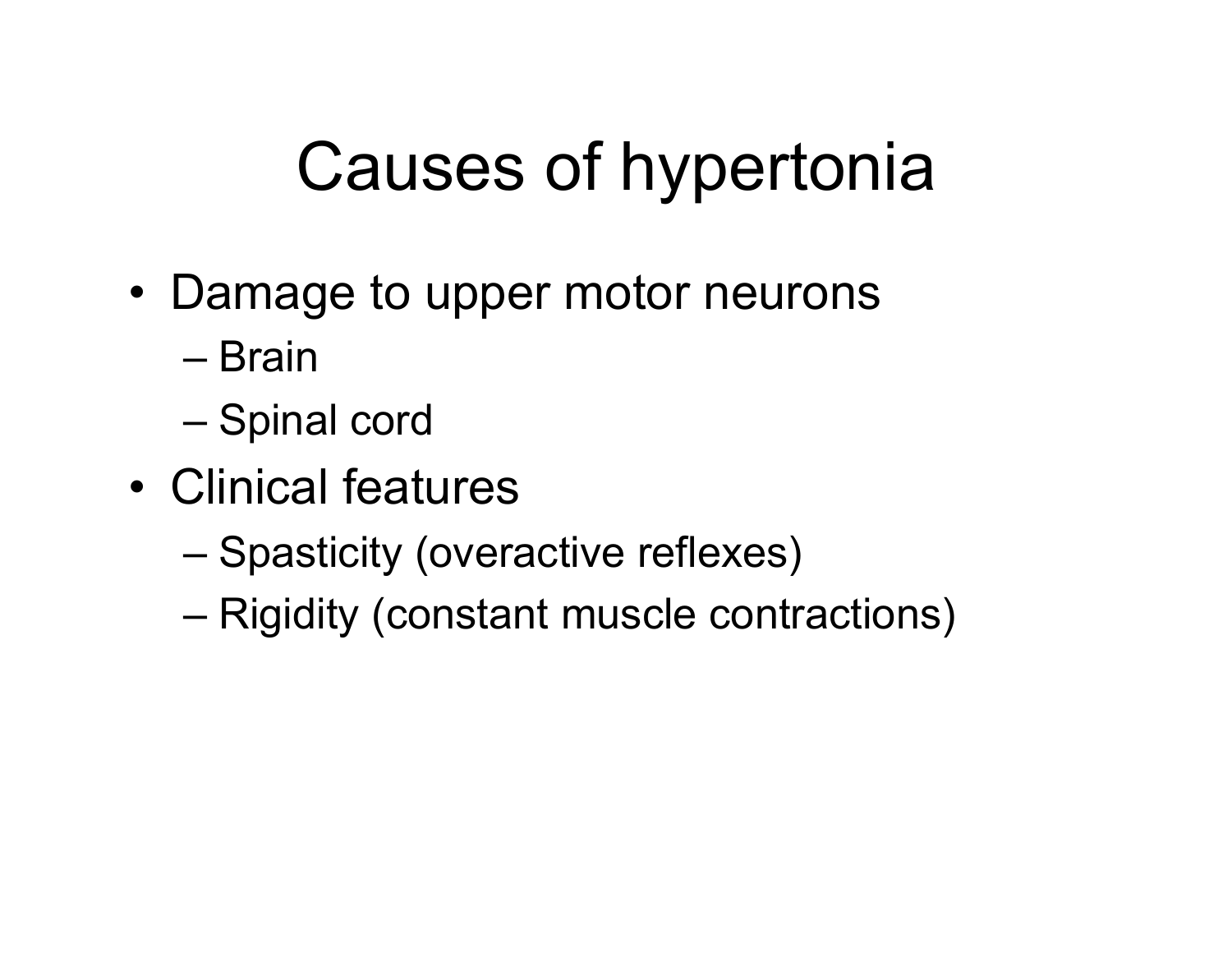# **Hypertonia**

- Other names for hypertonia
	- Cerebral palsy
	- Hemiparesis
	- Quadriparesis
	- Hemiplegia
	- Diplegia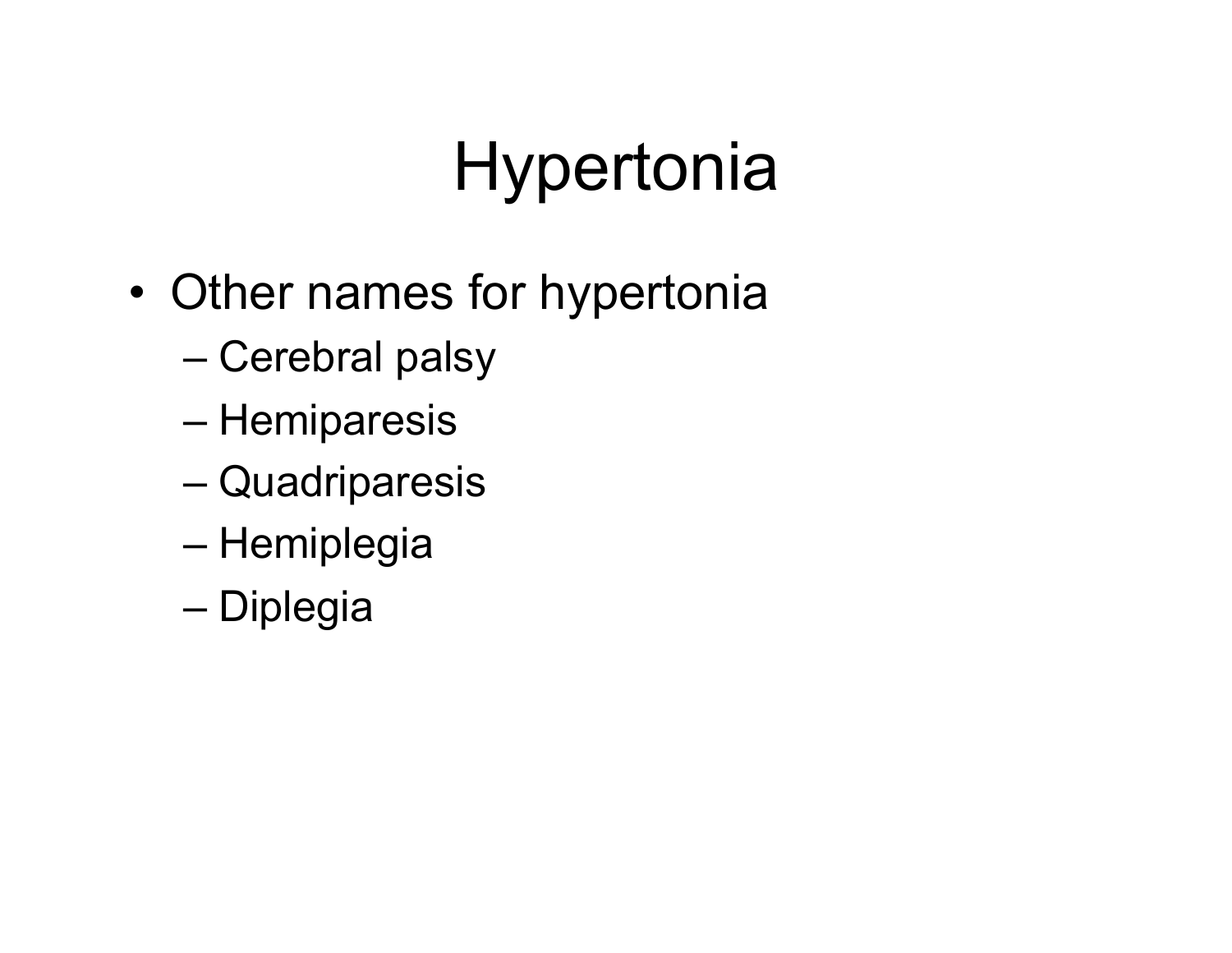## Hypertonia

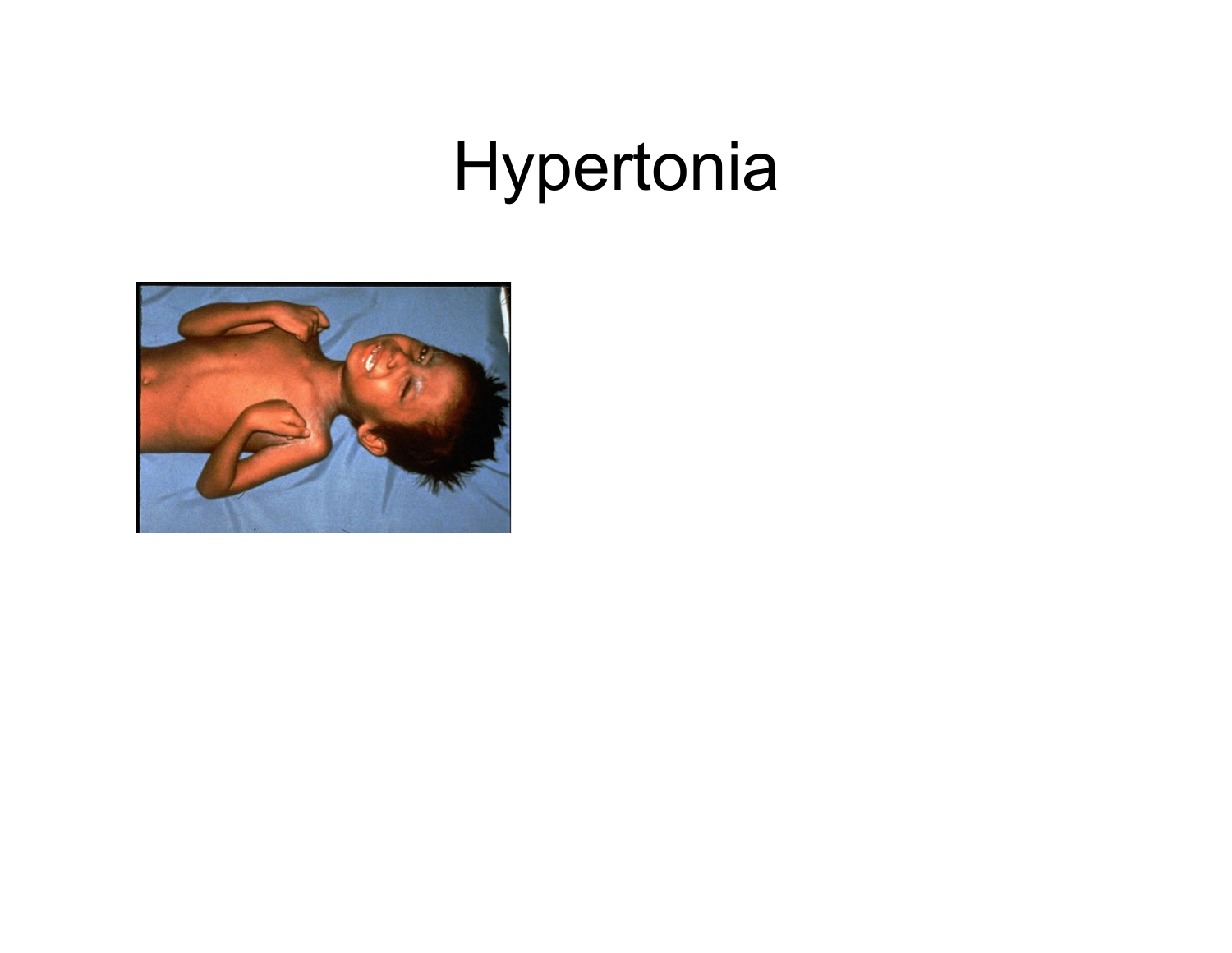## Damage of motor tracts in hypertonia







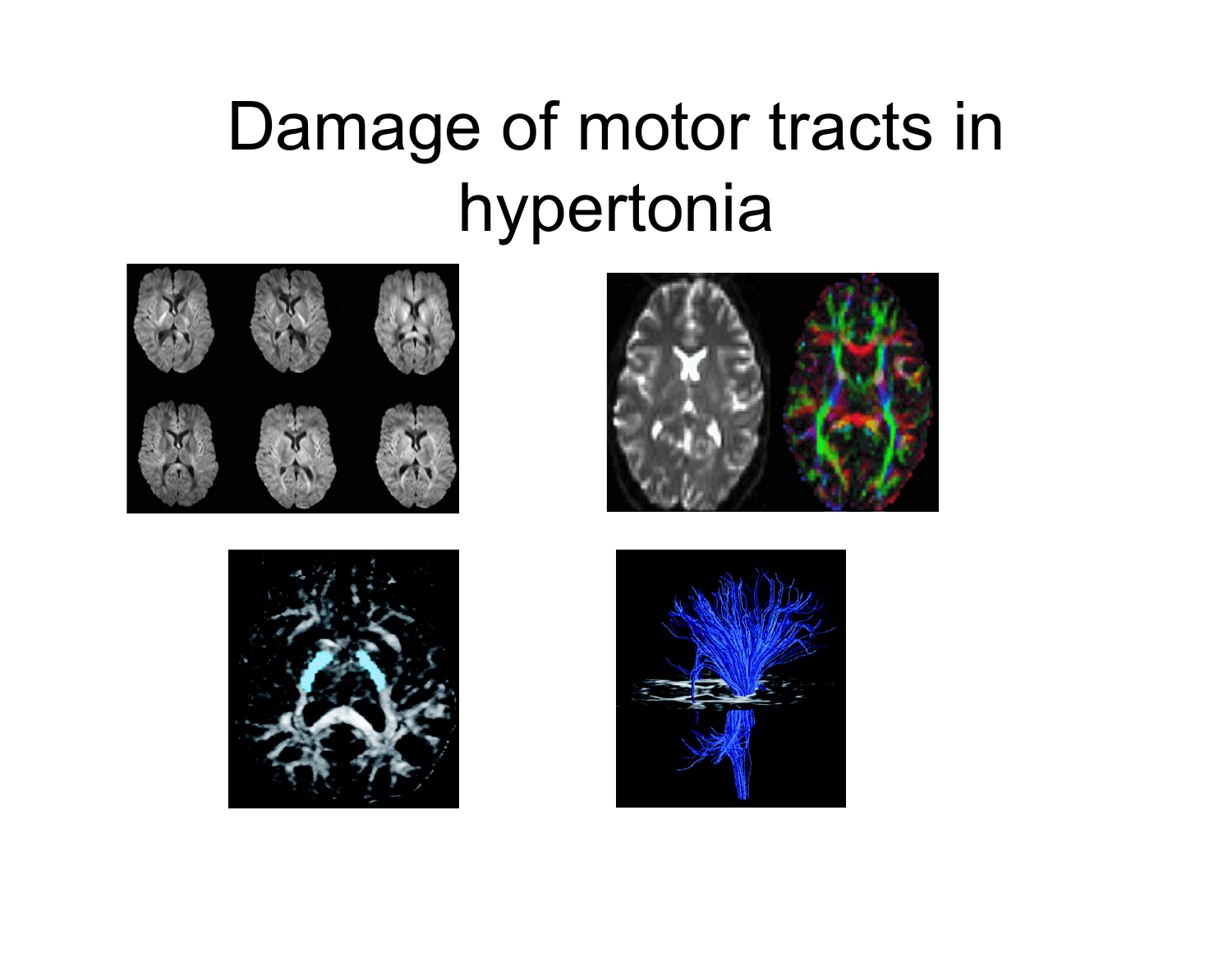# **Hypertonia**

- Diagnostic tests
	- CT or MRI scan of the brain
	- EEG to measure electrical activity in the brain may also be necessary
- Things to watch for
	- contractures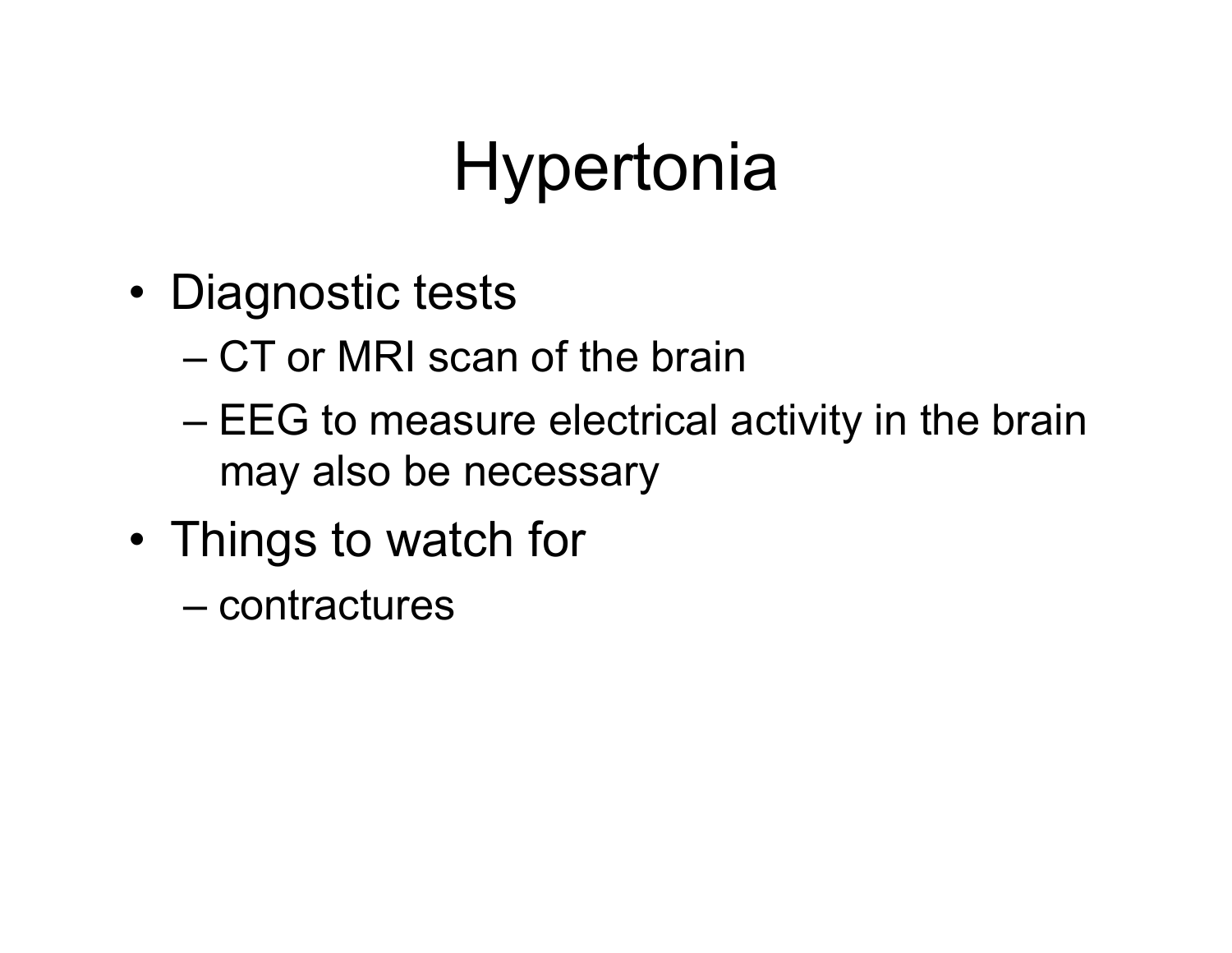# Management of hypertonia

- Physical therapy can encourage stretching and prevent contractures
- Occupational therapy to assist with fine motor skill development and hand control, and speech-language therapy can help breathing, speech, and swallowing difficulties
- Ankle/foot orthoses are used to prevent contractures at the heel cords
- Toddlers and children with speech difficulties may benefit greatly by using sign language or picture exchange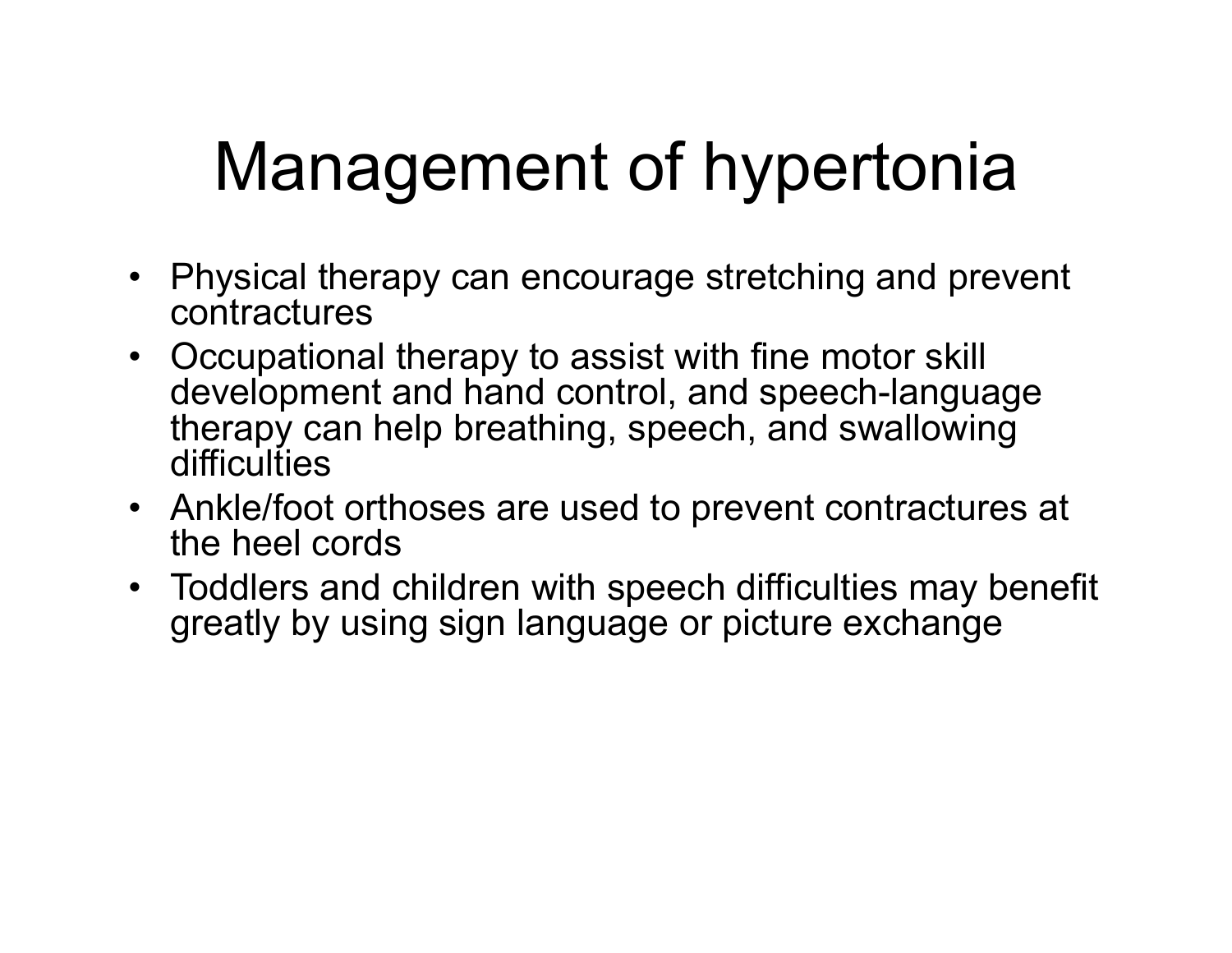#### Movement disorders-Organic acidemias

- Dystonia
	- Abnormal fixed posture of an extremity (arms or legs, neck)
	- sustained muscle contraction
	- resulting in abnormal posture
- Chorea
	- Fast, dance like movements of the distal extremities (fingers and toes)
- Athetosis
	- Slow, writhing movements of the extremities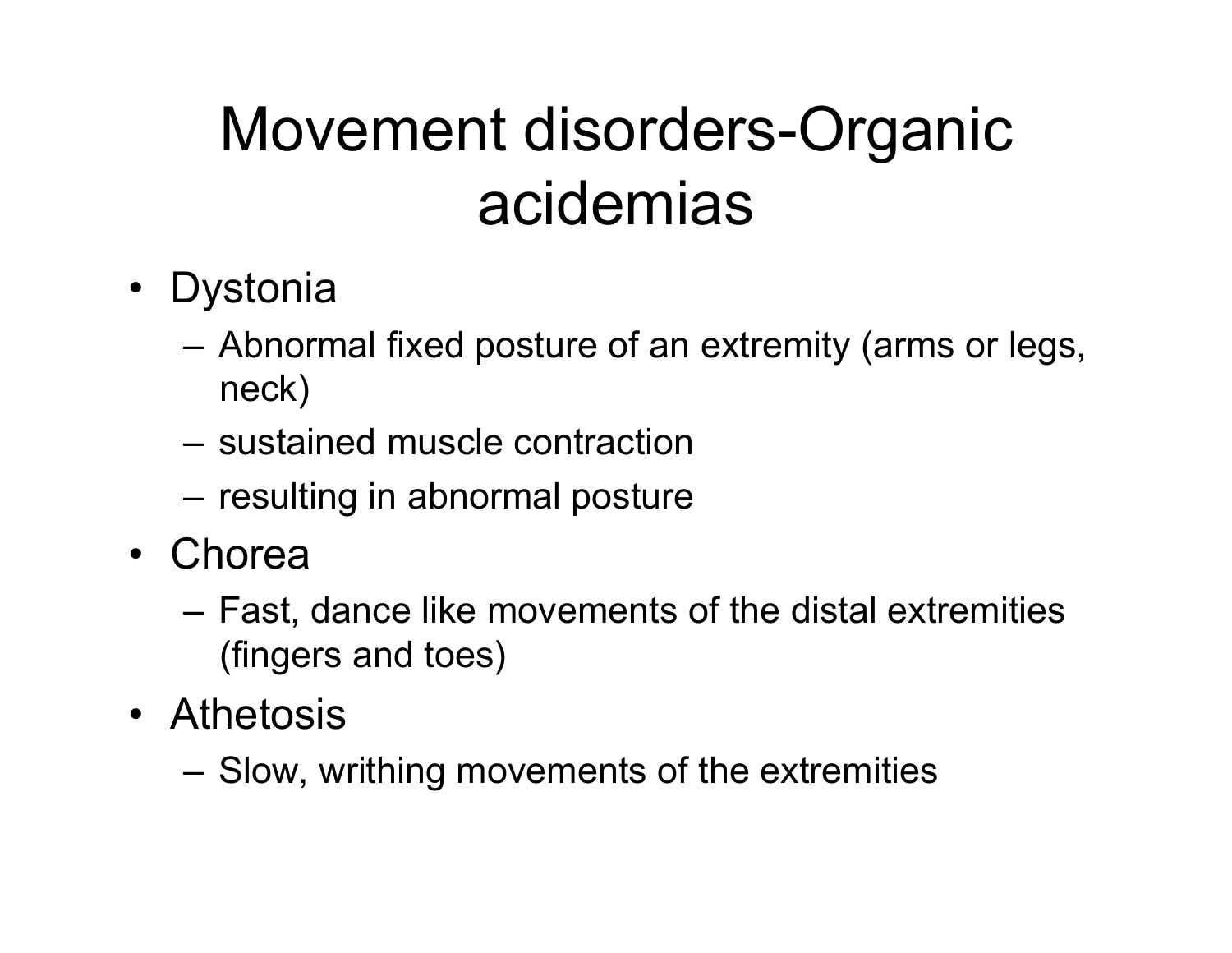#### Movement disorders-Organic acidemias

- Patient may have combination of movement disorders at baseline or with special circumstances
	- Stress
	- Illness
	- Attempt at purposeful movement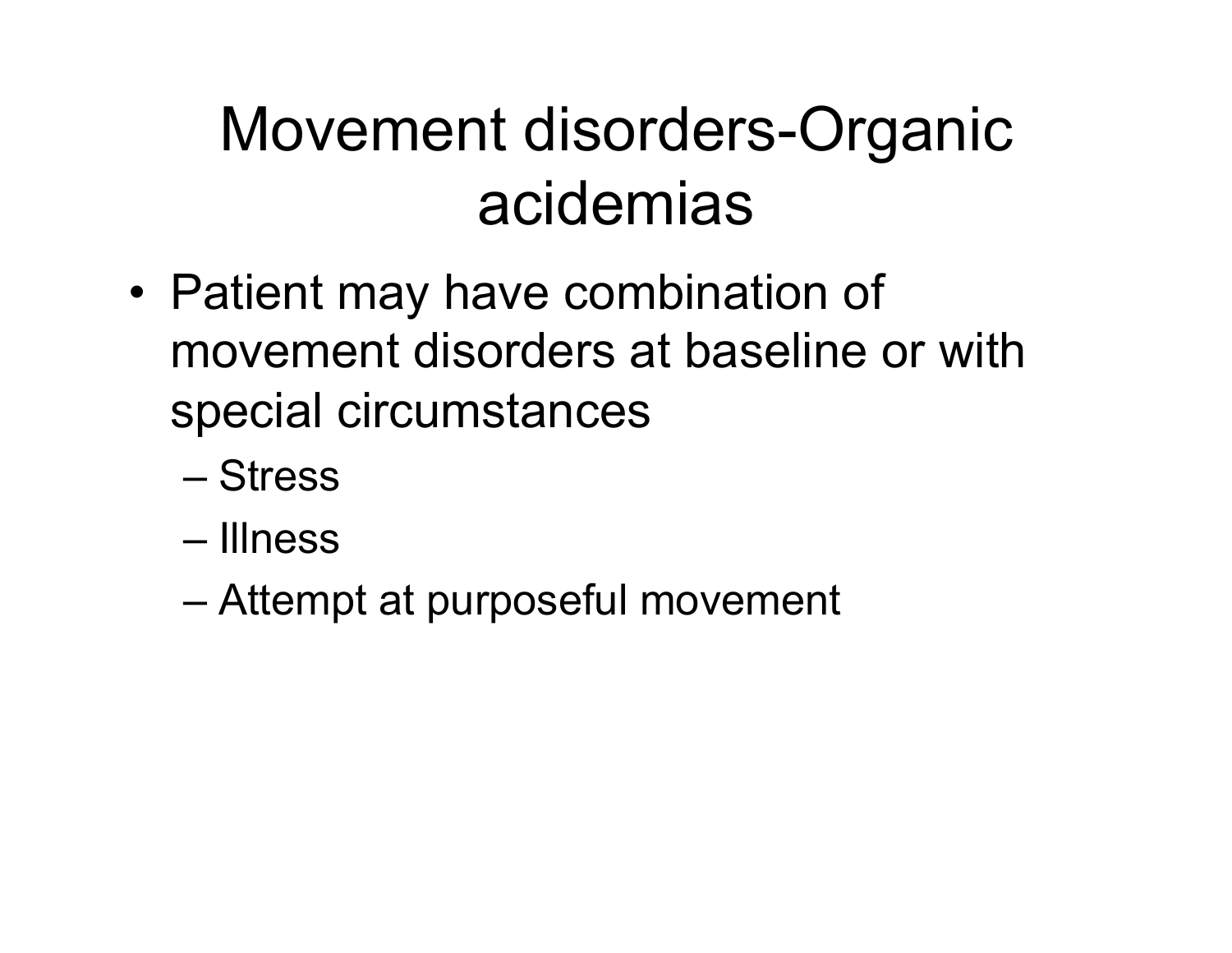#### FAOs and Muscle disease

- SCAD
- VLCAD
- LCHAD
- Symptoms
	- Weakness
	- Pain/cramps
	- Exercise intolerance
	- Red urine
	- Muscle breakdown
	- rhabdomyolysis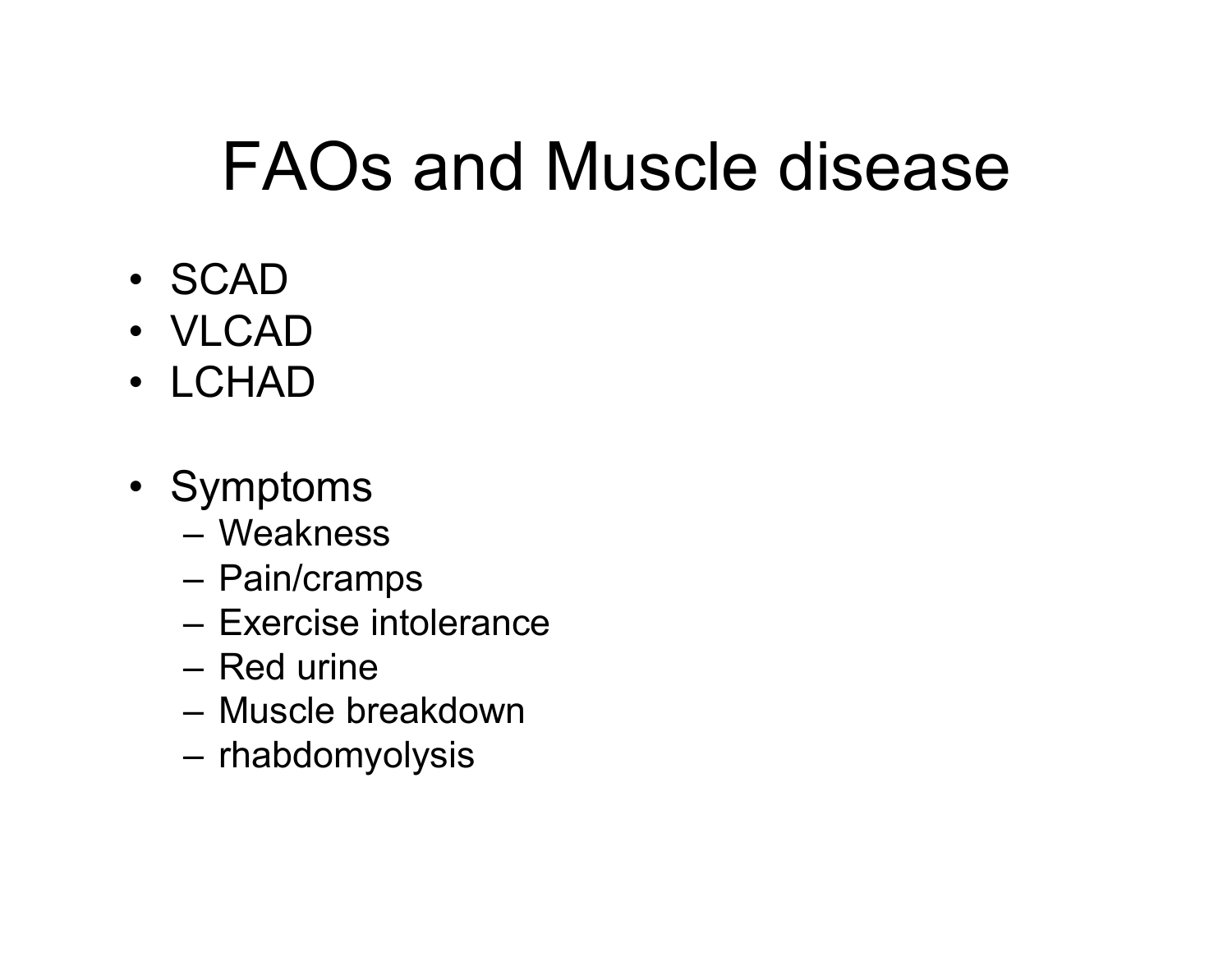# FAOs with muscle disease

- SCAD
	- Hypotonia
	- metabolic acidosis
	- NBS:
		- elevated C4
		- UOA have elevated ethylmalonic acid
	- Common mild variants of ? Significance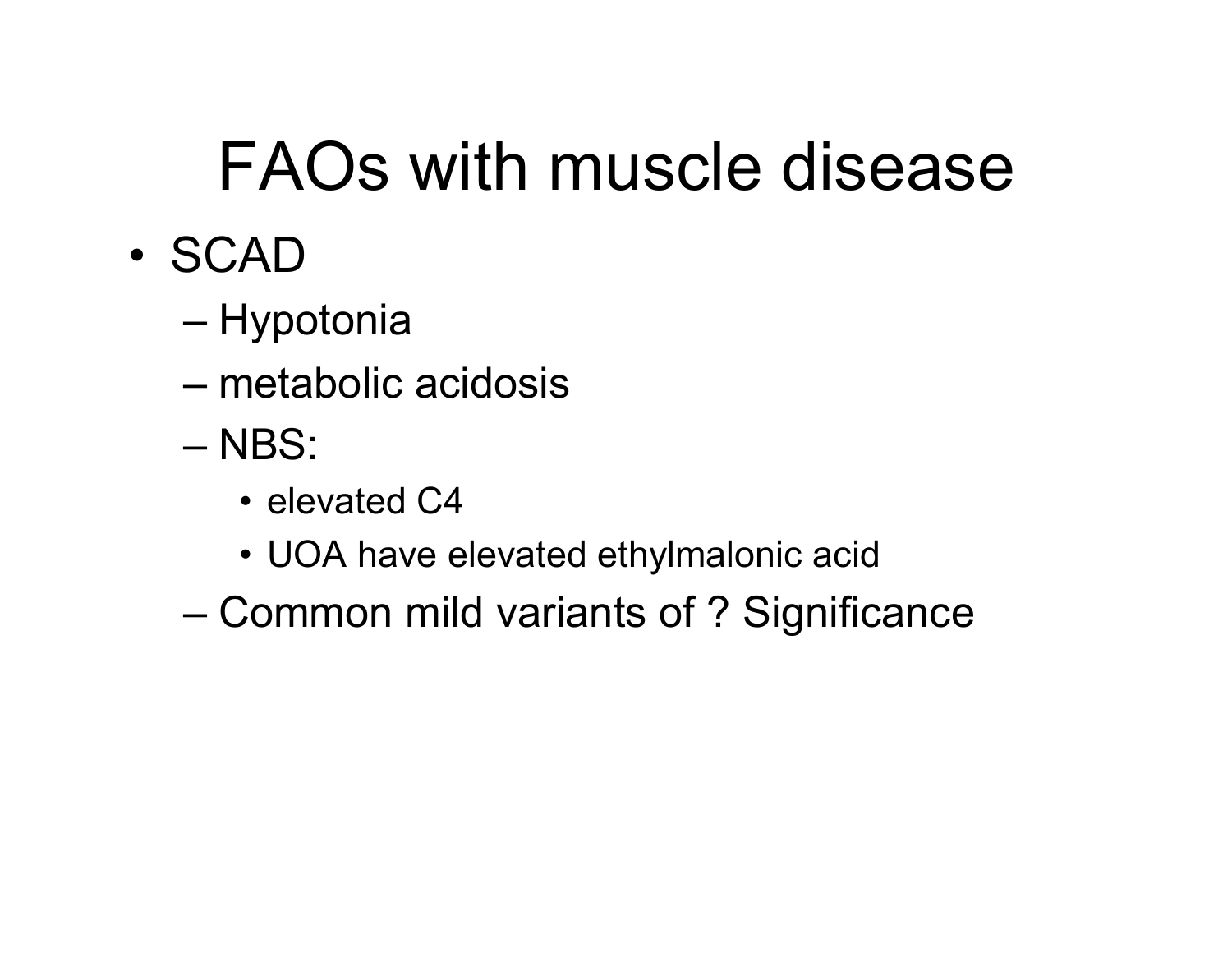## FAOs with muscle disease

#### • LCHAD

- Cardiomyopathy
- hypotonia,
- rhabdomyolysis
- moms have HELLP syndrome
- NBS
	- Acylcarnitine profile with elevated C14-OH,C16- OH ,C18-OH and C18:1-OH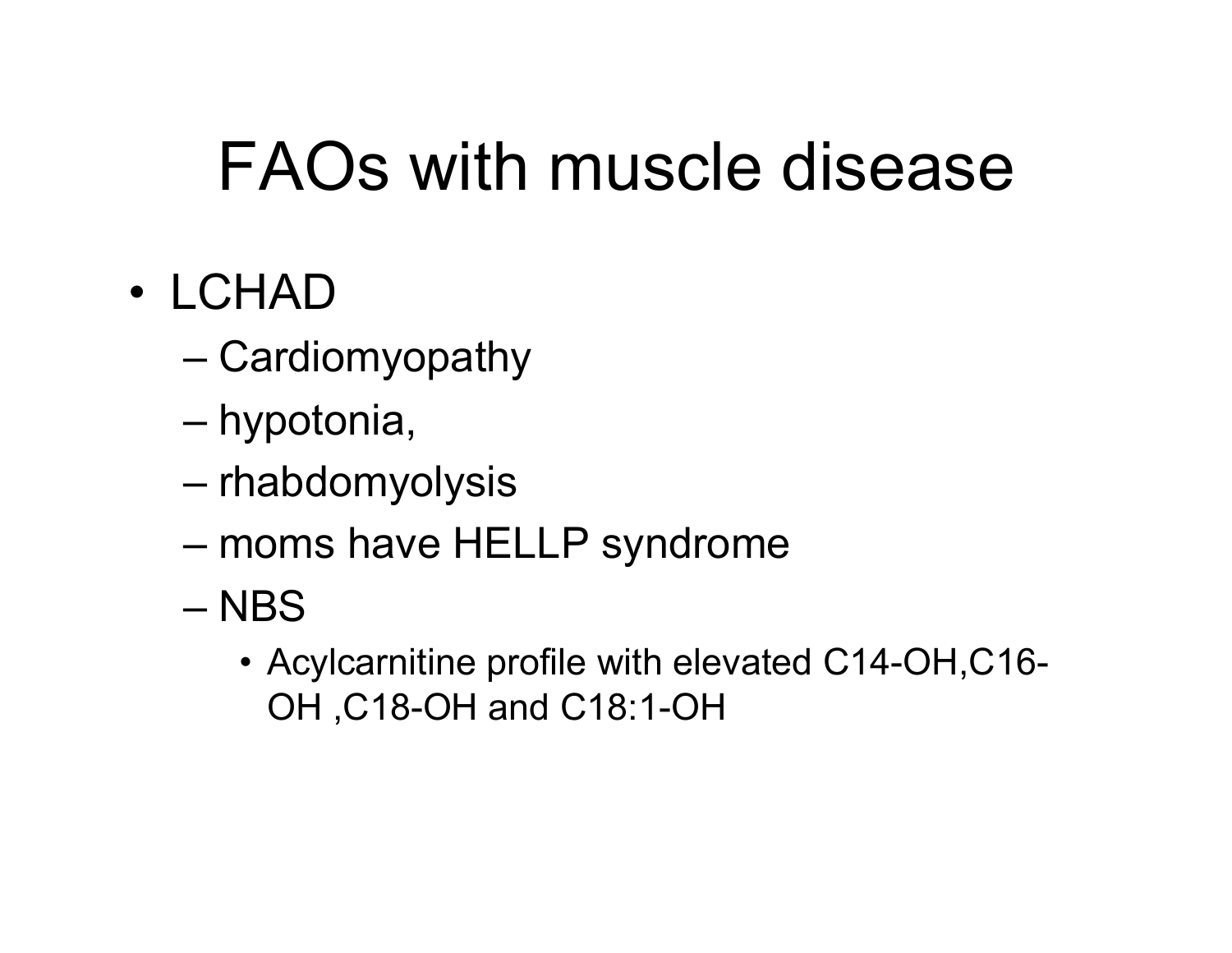## FAOs with muscle disease

- VLCAD
	- Cardiomyopathy
	- hepatomegaly,
	- SIDS
	- Rhabdomyolysis
	- Acylcarnitine profile:
		- Elevations of C14:1and C14:1/ C12:1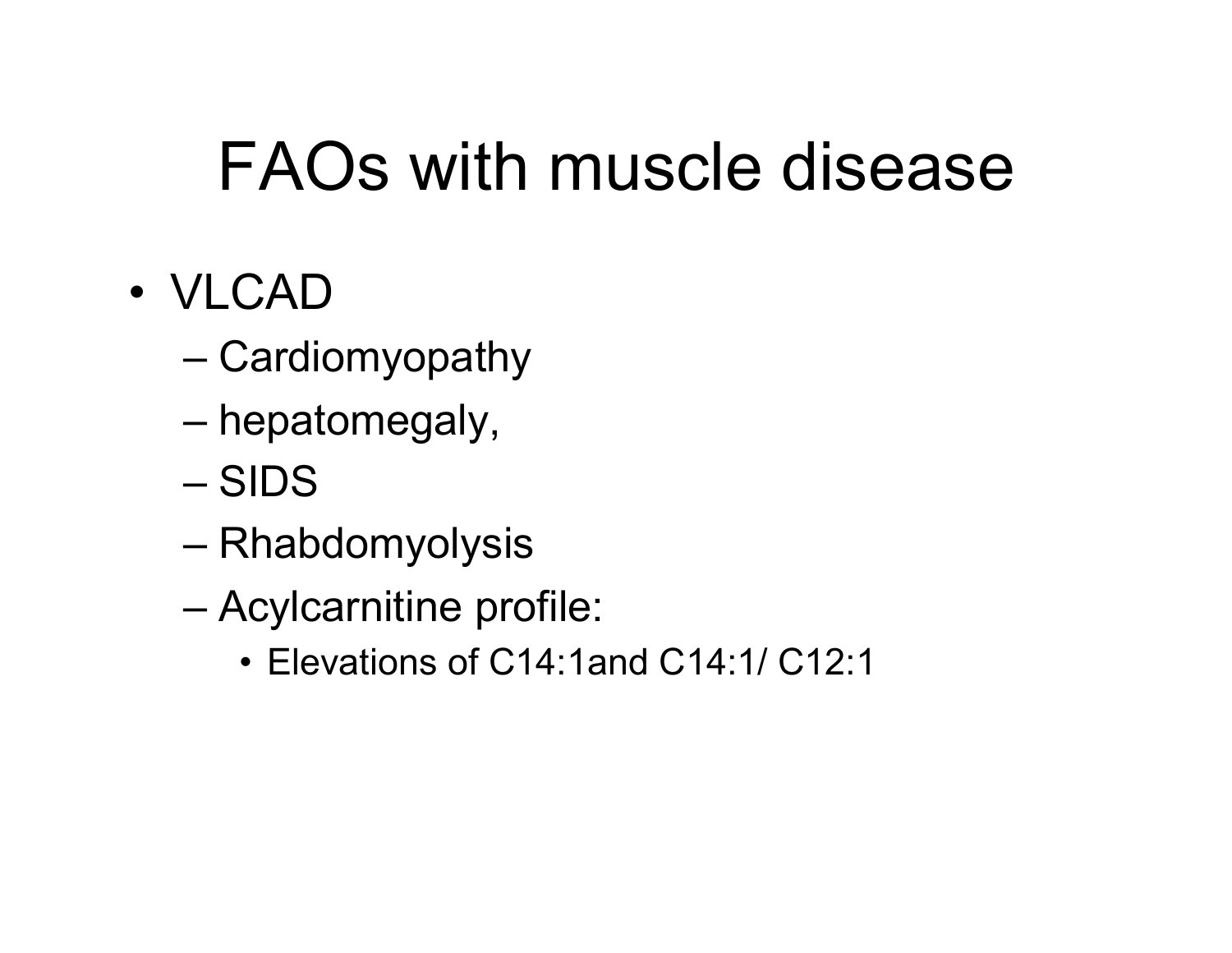#### General management guidelinesmedical

- Fatty acid oxidation
	- Provide brain fuel
		- Glucose
		- Calories
		- Sick day management
- Organic acidurias
	- Provide brain fuel
		- Calories
		- Glucose and nonprotein/fat
		- Sick day management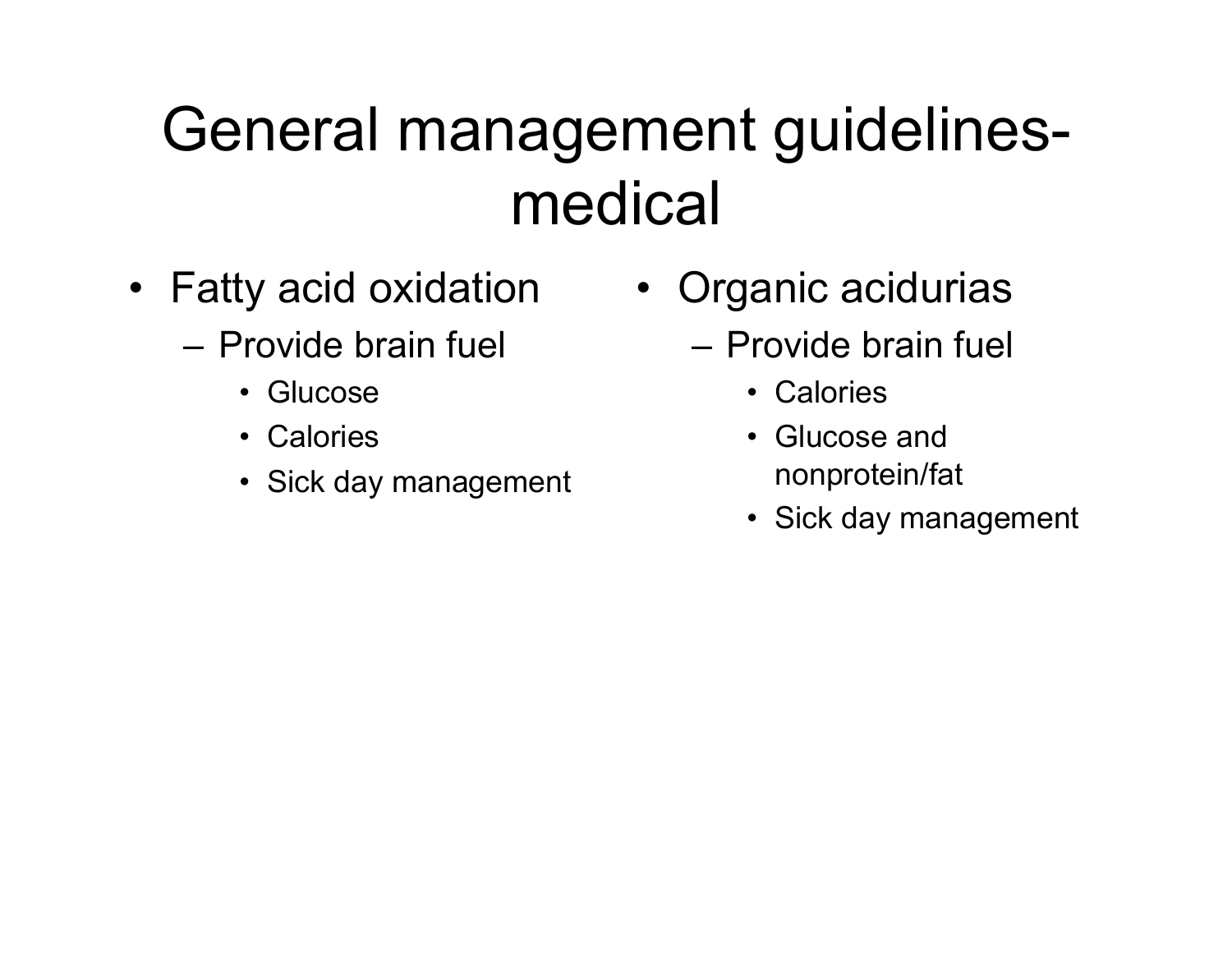#### General management guidelinesmedical

- Malignant hyperthermia
	- Risk with anesthesia for surgery
		- G tube
		- Orthopedic surgery to correct hypertonia
		- Dental work
		- Etc.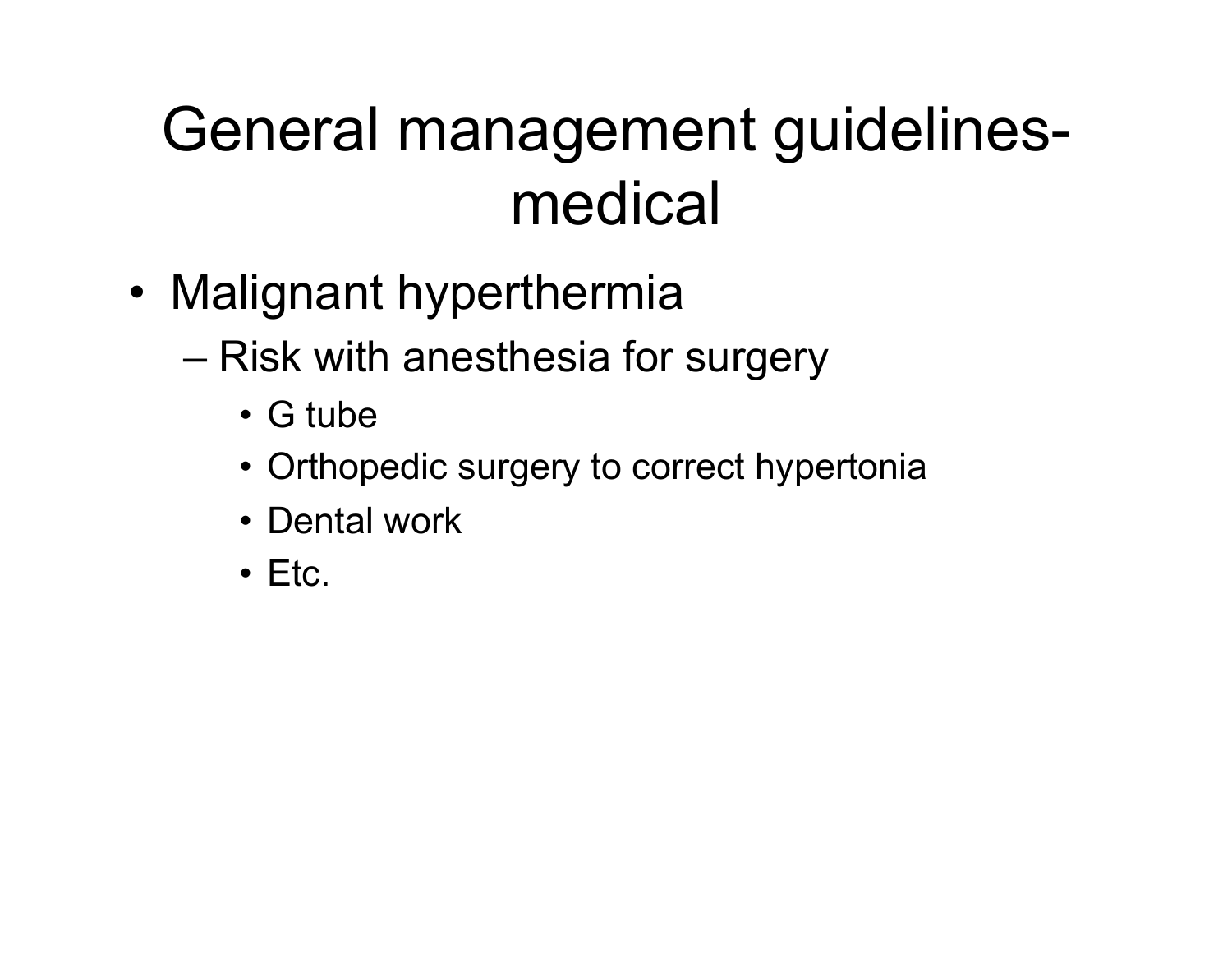## Metabolic crisis

- extreme sleepiness
- behavior changes
- irritable mood
- poor appetite
- Other symptoms then follow:
- fever
- nausea
- diarrhea
- vomiting
- hypoglycemia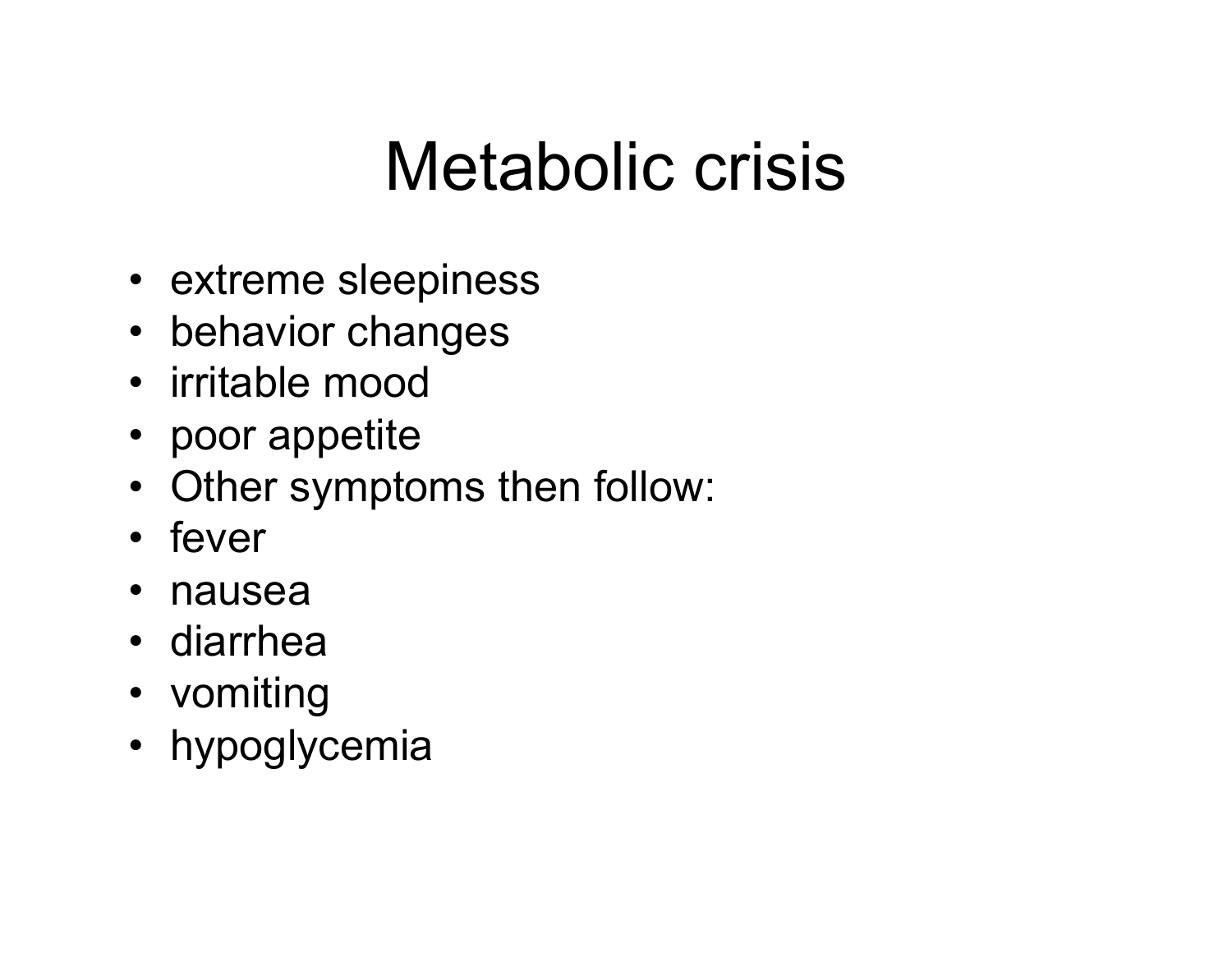#### Consequences of metabolic crises

- Repeated episodes of metabolic crisis can cause brain damage
- This can result in learning problems or mental retardation
- Symptoms of a metabolic crisis often happen after having nothing to eat for more than a few hours
- Symptoms are also more likely when a child with a metabolic condition gets sick or has an infection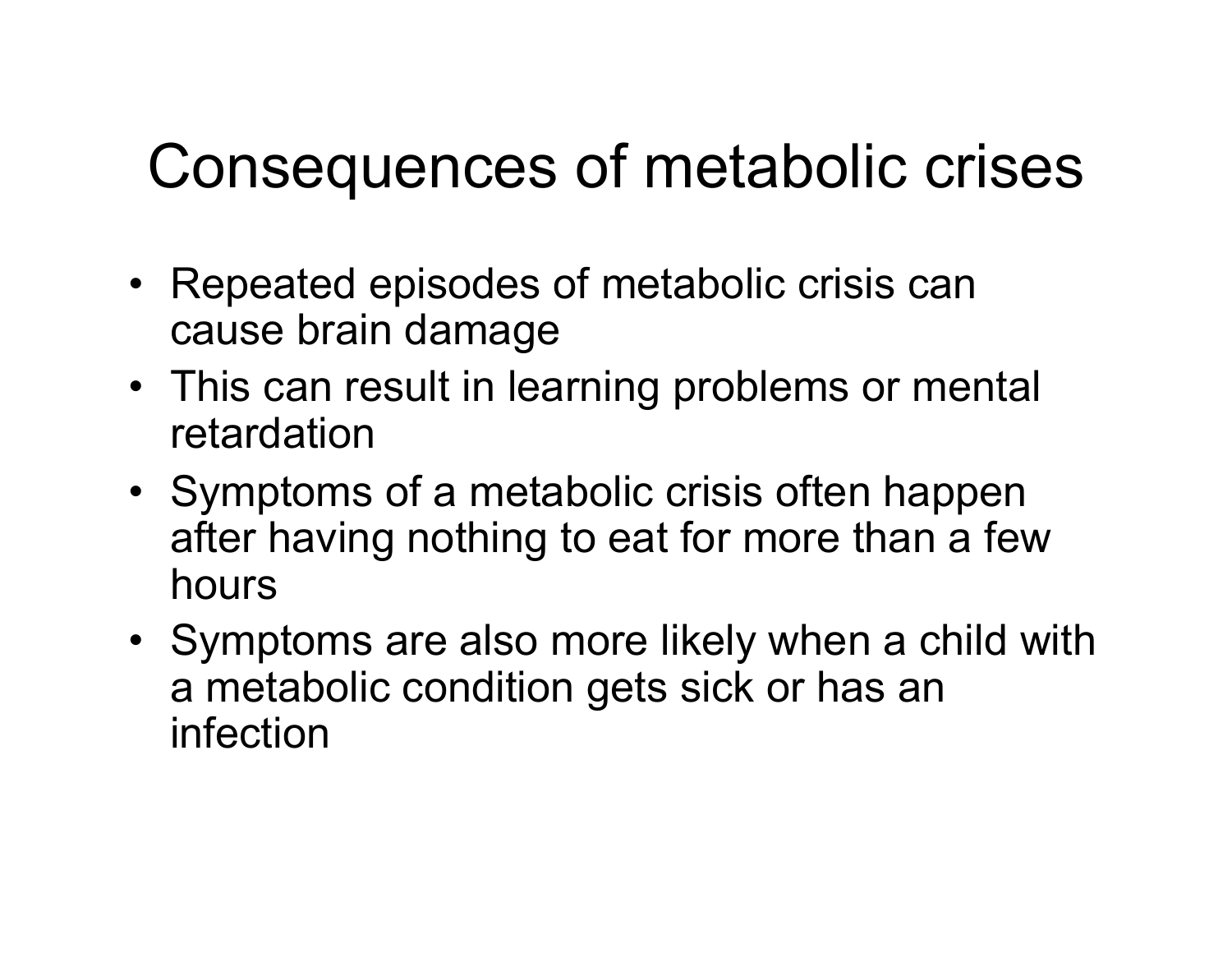## Avoidance of metabolic crises

- **Avoid going a long time without food**
- Babies and young children need to eat often to avoid problems
- They should not go without food for more than 4 to 6 hours
- Some babies may need to eat even more often than this
- It is important that babies be fed during the night.
- They need to be woken up to eat if they do not wake up on their own.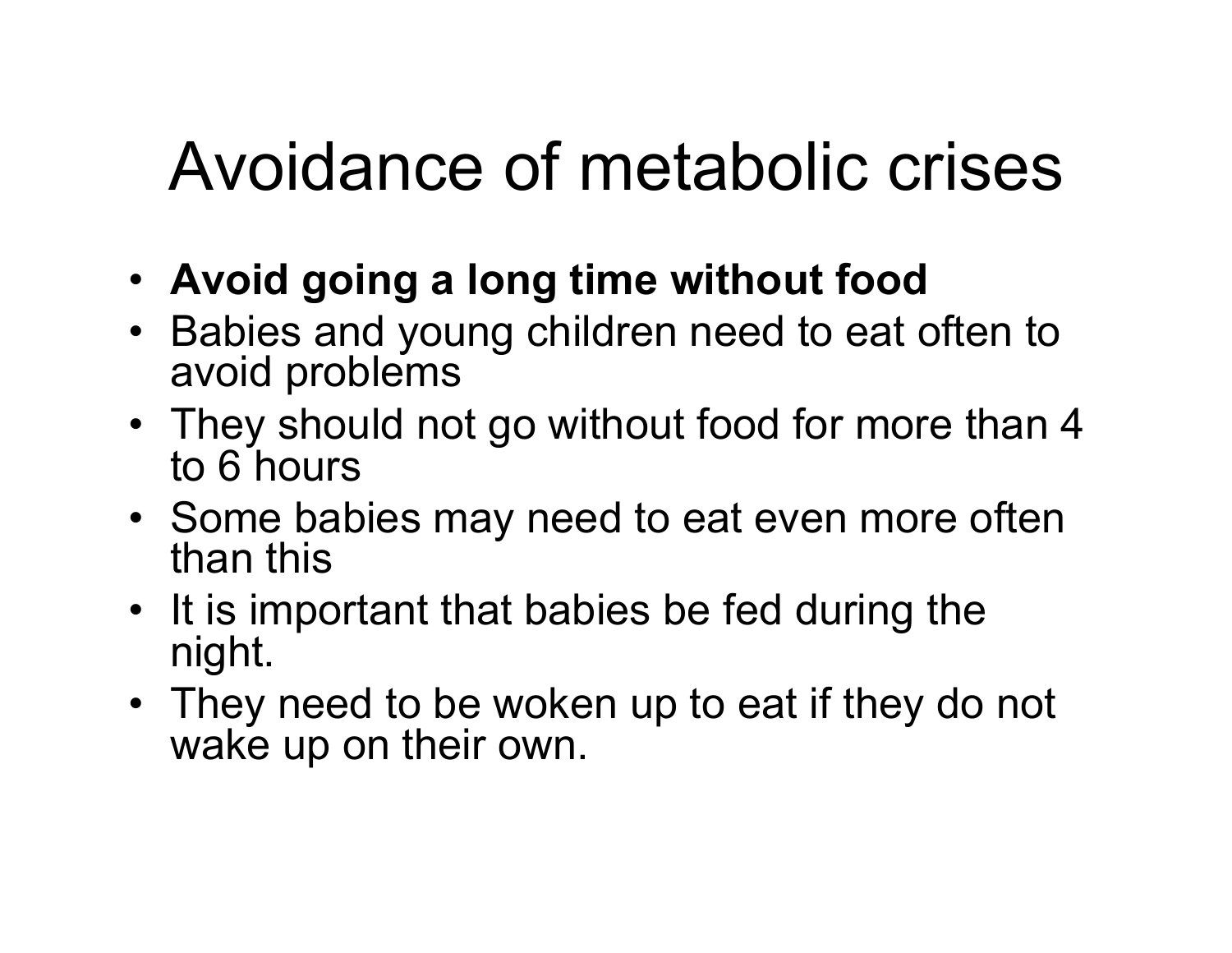## Avoidance of metabolic crises

- Children with CTD should have a starchy snack before bed and another during the night
- They may need another snack first thing in the morning
- Raw cornstarch mixed with water, milk, or other drink is a good source of long-lasting energy.
- Your dietician can give you ideas for good nighttime snacks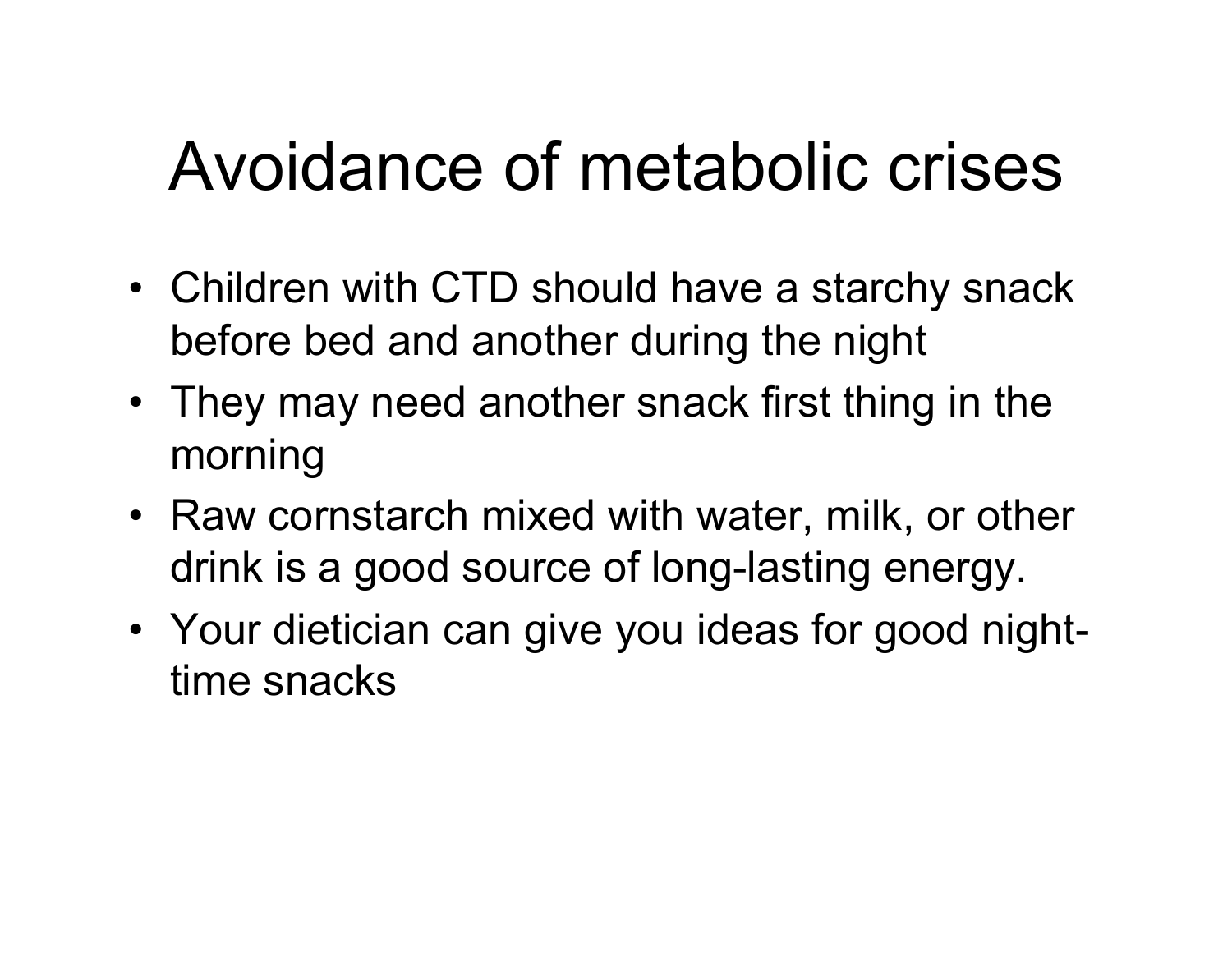#### Management of metabolic disorders

- Mechanical assistance with basic life functions
	- breathing and feeding
	- physical therapy to prevent muscle atrophy and maintain joint mobility
- Treatments to improve neurological status
	- medication for a seizure disorder
	- medicines or supplements to stabilize a metabolic disorder
	- surgery to help relieve the pressure from hydrocephalus (increased fluid in the brain).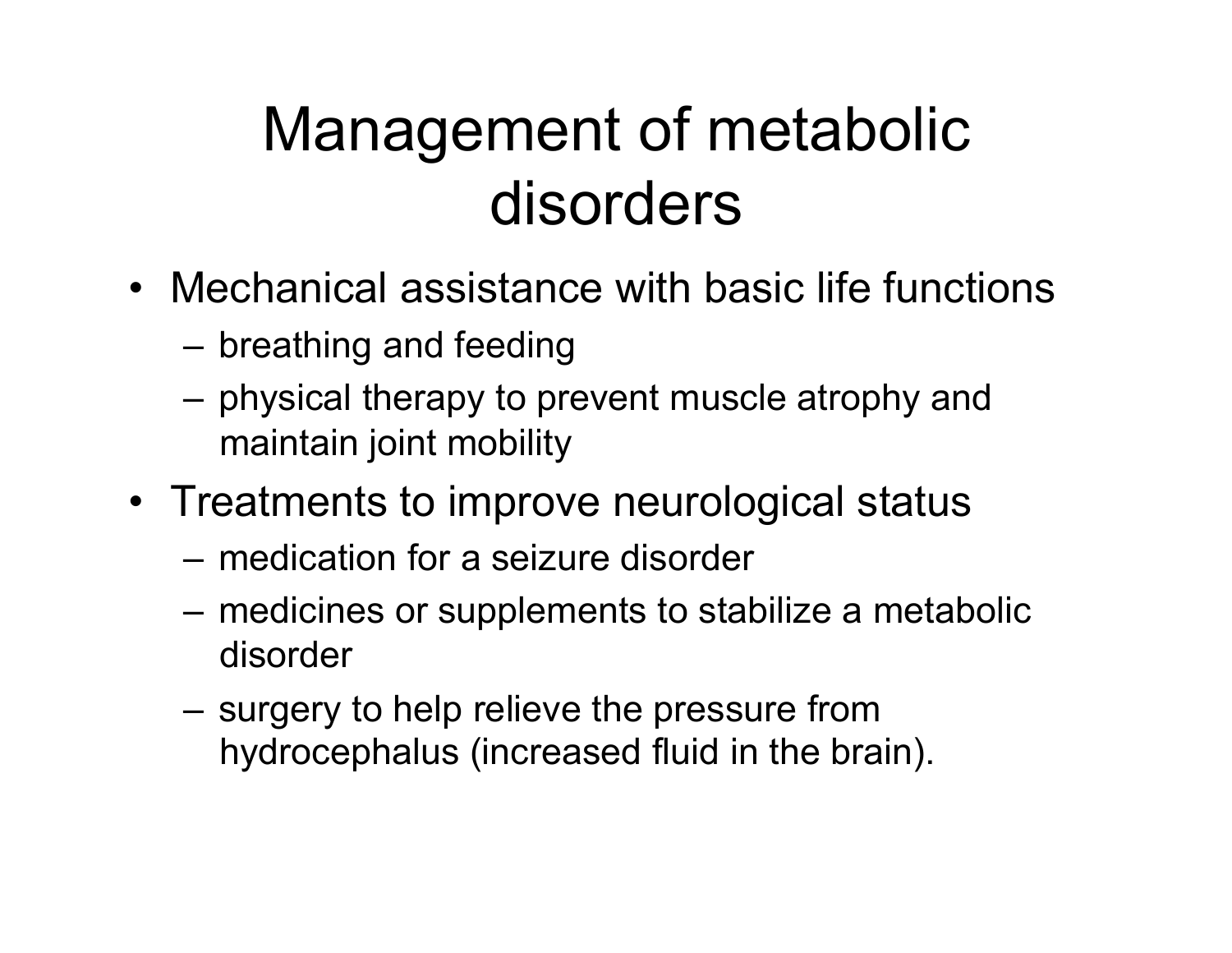### General management guidelinestherapies

- Physical therapy
	- Large muscles, gross motor skills
- Occupational therapy
	- Fine motor skills
- Speech therapy
	- Speech articulation, communication
- Feeding therapy
	- May be done by either speech or occupational therapist